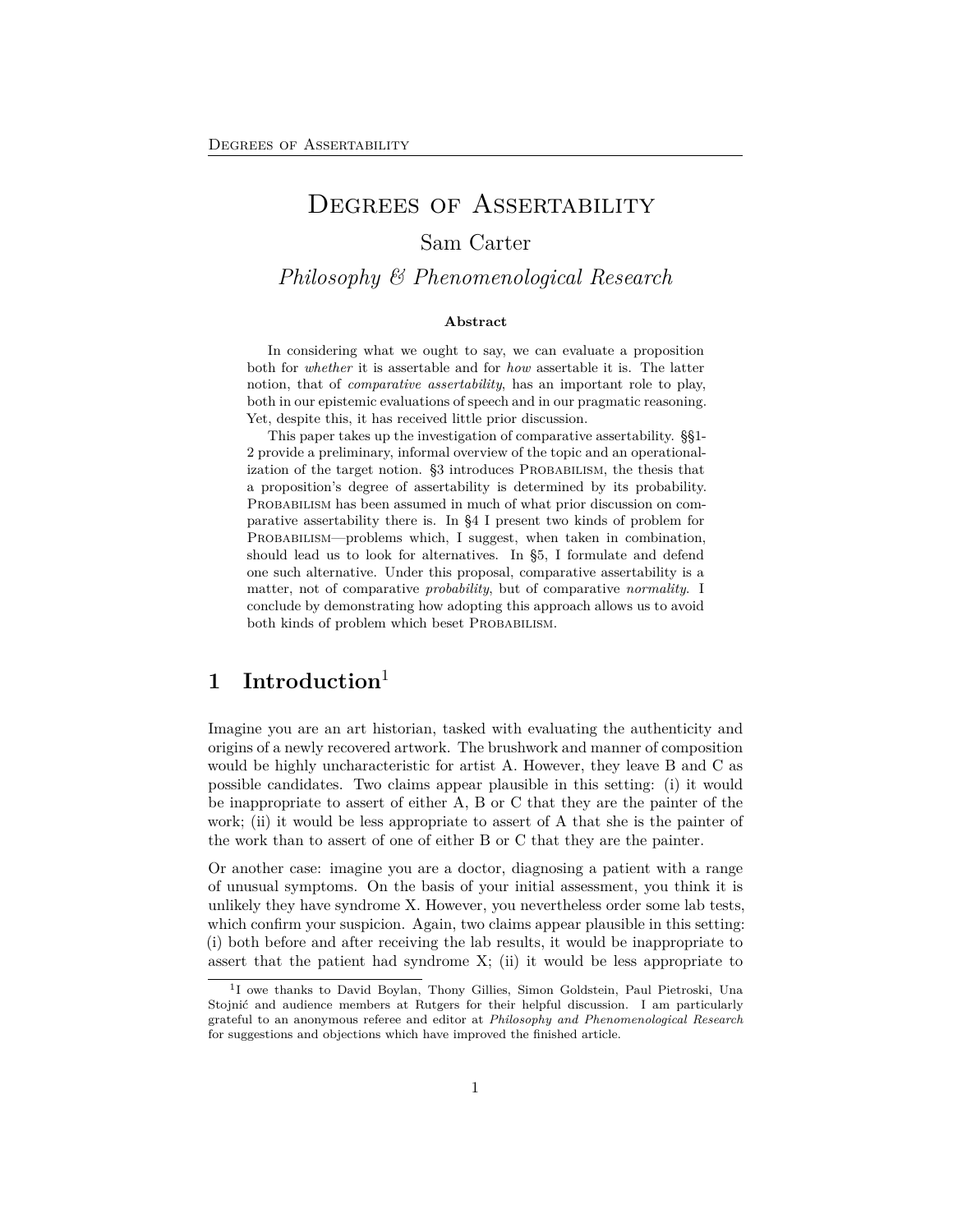assert that the patient had syndrome X after receiving the lab results than it would have been before.

Cases like these bring out an often overlooked level of granularity in our evaluations of assertion. In addition to judgments about *whether* asserting a particular proposition is appropriate, we can also make judgments about *how* appropriate asserting it would be. Our intuitions not only provide guidance regarding absolute claims, such as  $\phi$  is assertable<sup> $\phi$ </sup>, they frequently also allow us to adjudicate comparative claims, such as  $\phi$  is more assertable than  $\psi$ <sup>7</sup>. As demonstrated by the first case, such comparisons can be synchronic, involving distinct propositions evaluated relative to the same evidential state at the same time. Alternatively, they may be diachronic, as demonstrated by the second case, involving a single proposition evaluated relative to different evidential states at different times.

That we can make comparative judgment about the appropriateness of assertion is, from at least one perspective, unsurprising. Assertion is governed by norms. For an assertion to be appropriate (in some specified respect) is for it to conform to the normative requirements on it (of the corresponding kind).<sup>[2](#page-1-0)</sup> Yet, standardly, activities subject to normative requirements can be evaluated both with respect to whether they are appropriate (relative to those requirements) and with respect to how appropriate they are (relative to the same requirements).

It is widely acknowledged that actions can be evaluated for both whether they are morally right and to what extent they are morally right (see e.g., [Lockhart](#page-38-0) [\(2000](#page-38-0)), [Brown](#page-35-0) [\(2016](#page-35-0)), [Gustafsson](#page-36-0) [\(2016](#page-36-0)), [Howard-Snyder](#page-37-0) [\(2016](#page-37-0)) and [Sinhab](#page-38-1)[abu](#page-38-1) [\(2018](#page-38-1)), amongst others; for dissent, see [Driver](#page-36-1) [\(2011](#page-36-1))). Indeed, some have claimed that there are only facts about comparative rightness (e.g., [Norcross](#page-38-2) [2006](#page-38-2) and [Peterson](#page-38-3) [2013](#page-38-3)) or that facts about comparative rightness are explanatorily basic (e.g., [McElwee](#page-38-4) [2010a,](#page-38-4)[b\)](#page-38-5).

For example: imagine you are a doctor, treating a patient suffering from kidney failure. The norms of morality require you to provide the patient with a basic standard of care. However, you do better with respect to what morality requires if you provide a basic standard of care *and* offer to donate one of your own kidneys to the patient than if you merely provide a basic standard of care. Or, another case: imagine you are threatened with dismissal by your line manager unless you falsely accuse a co-worker of stealing. Plausibly, the norms of morality require you not to lie. However, you do worse with respect to what morality requires if you proceed to accuse your co-worker of stealing \$5,000 than if you accuse her of stealing \$5.[3](#page-1-1)

<span id="page-1-0"></span><sup>2</sup>To claim that assertion is norm governed is not to claim that any norm governing assertion governs assertion essentially. For discussion of the latter claim (in the terminology of [Williamson](#page-40-0) ([2000\)](#page-40-0), the claim that there is one or more constitutive norms of assertion), see, e.g., [Searle](#page-38-6) [\(1969](#page-38-6)), [Williamson](#page-40-0) ([2000\)](#page-40-0), [Sosa](#page-39-0) [\(2009](#page-39-0)), [Cappelen](#page-36-2) ([2011\)](#page-36-2) and [Pagin](#page-38-7) [\(2016](#page-38-7)) amongst others.

<span id="page-1-1"></span><sup>3</sup>Comparative judgments about the moral appropriateness of actions are most naturally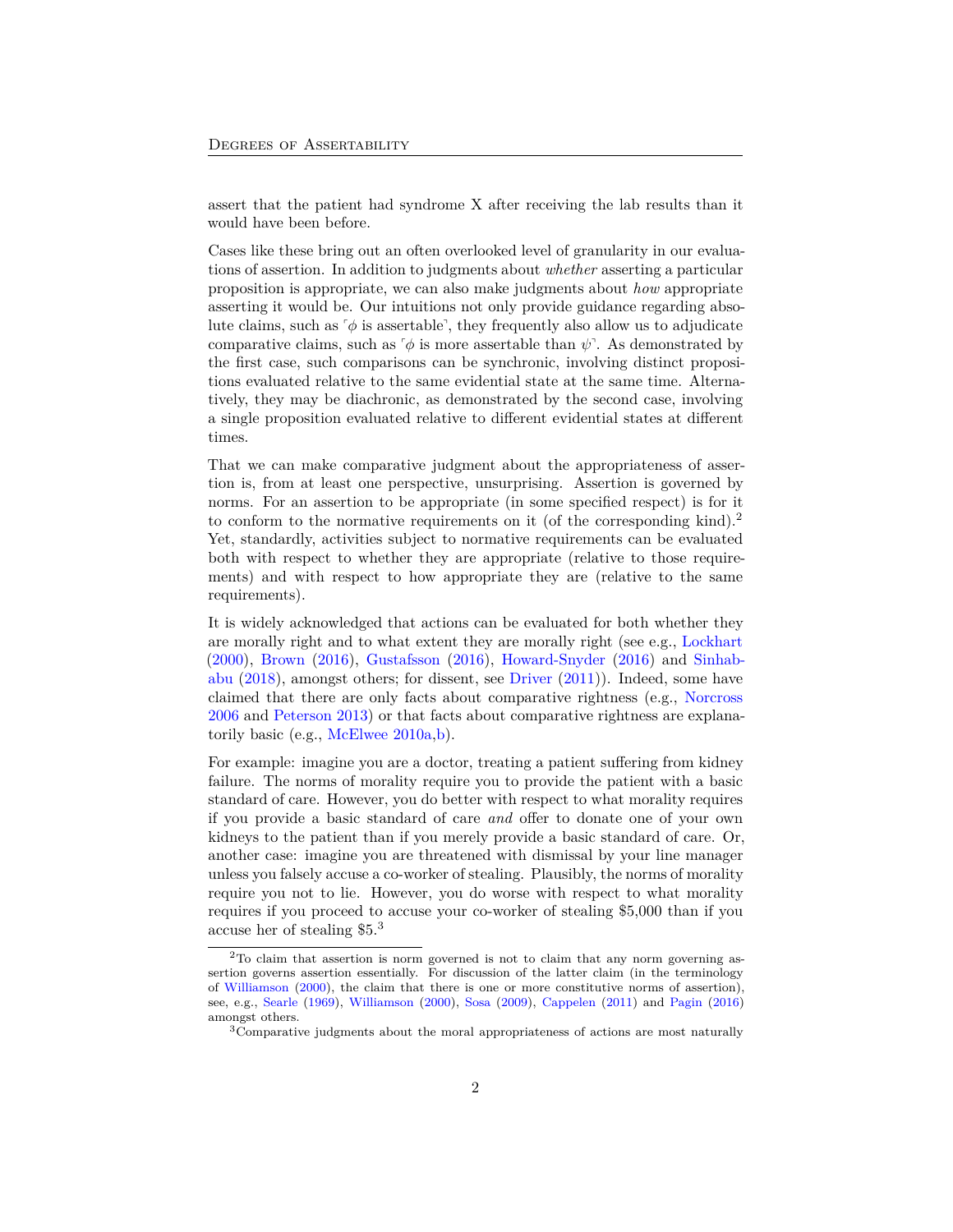Similar considerations apply to other normative domains. Norms of politeness, prudence, and rationality all give rise to comparative judgments (see, in particular, [McElwee](#page-38-8) ([2017\)](#page-38-8) for discussion). For example, imagine you are invited to a friend's house for dinner. The norms of politeness require you to bring either wine or flowers. However, you do better with respect to what politeness requires if you bring both wine and flowers than if you merely bring wine. Or imagine you are catching an international flight. The norms of prudence require you to arrive 2 hours in advance.[4](#page-2-0) However, you still do better with respect to what prudence requires if you arrive 1 hour in advance than if you arrive 30 minutes in advance. Or, finally, imagine you are playing poker. The norms of rationality require you to believe that chance of your opponent being dealt pocket aces is 5.88%. However, you still do better with respect to what rationality requires if you believe she has a 6% chance of being dealt pocket aces than if you believe she has a .01% chance.

Examples abound. Our sentencing practices reflect the fact that two criminal acts can violate the same law to different extents, incurring different levels of punishment. Our sporting judgments allow us to distinguish egregious violations of the rules from borderline calls. Attending a funeral in either a pink suit or a swimsuit would violate the requirements of good taste—however, one would do so to a greater extent than the other. Considered against this background, it would be surprising if we could not make comparative judgments about the appropriateness of assertions.

Assertion is subject to the requirements of a broad range of norms: norms of propriety, norms of helpfulness, norms of manner, and so on. To the extent that an assertion conforms to these requirements, it can be more or less rude, more or less apposite, or more or less well-phrased. Many norms hold only in restricted circumstances: for example, the requirements on the volume of assertion in effect in art galleries differ from those in shooting galleries. In what follows, I will focus exclusively on those general norms governing assertion which impose requirements on the epistemic state of the speaker.<sup>[5](#page-2-1)</sup> An assertion may satisfy these requirements while failing to satisfy the requirements of many other norms. Asserting that your host could benefit from taking some basic cooking classes might be highly appropriate with respect to the epistemic requirements on assertion. Yet, it will presumably be inappropriate with respect to the requirements imposed by the norms of politeness.

If we can adjudicate claims about comparative epistemic assertability, then we are in a position to rank propositions with respect to how appropriate their assertion would be. Where asserting *p* would be more appropriate than asserting

accommodated within a consequentialist framework. However, attempts have been made to give accounts of the notion within deontological (e.g., ([Calder](#page-36-3), [2005\)](#page-36-3), cf. [Brown](#page-35-0) [2016,](#page-35-0) 25) and virtue ethical (e.g., [Reed](#page-38-9) [2017\)](#page-38-9) frameworks.

<span id="page-2-1"></span><span id="page-2-0"></span><sup>4</sup>Allegedly.

 $5$ This is what [Jackson](#page-37-1) ([1987,](#page-37-1) 8) terms 'assertibility'. [DeRose](#page-36-4) ([2010,](#page-36-4) 12) draws the distinction neatly, noting that if I am in a library, the proposition expressed by 'I am in a library' is assertible but not assertable (in Jackson's sense).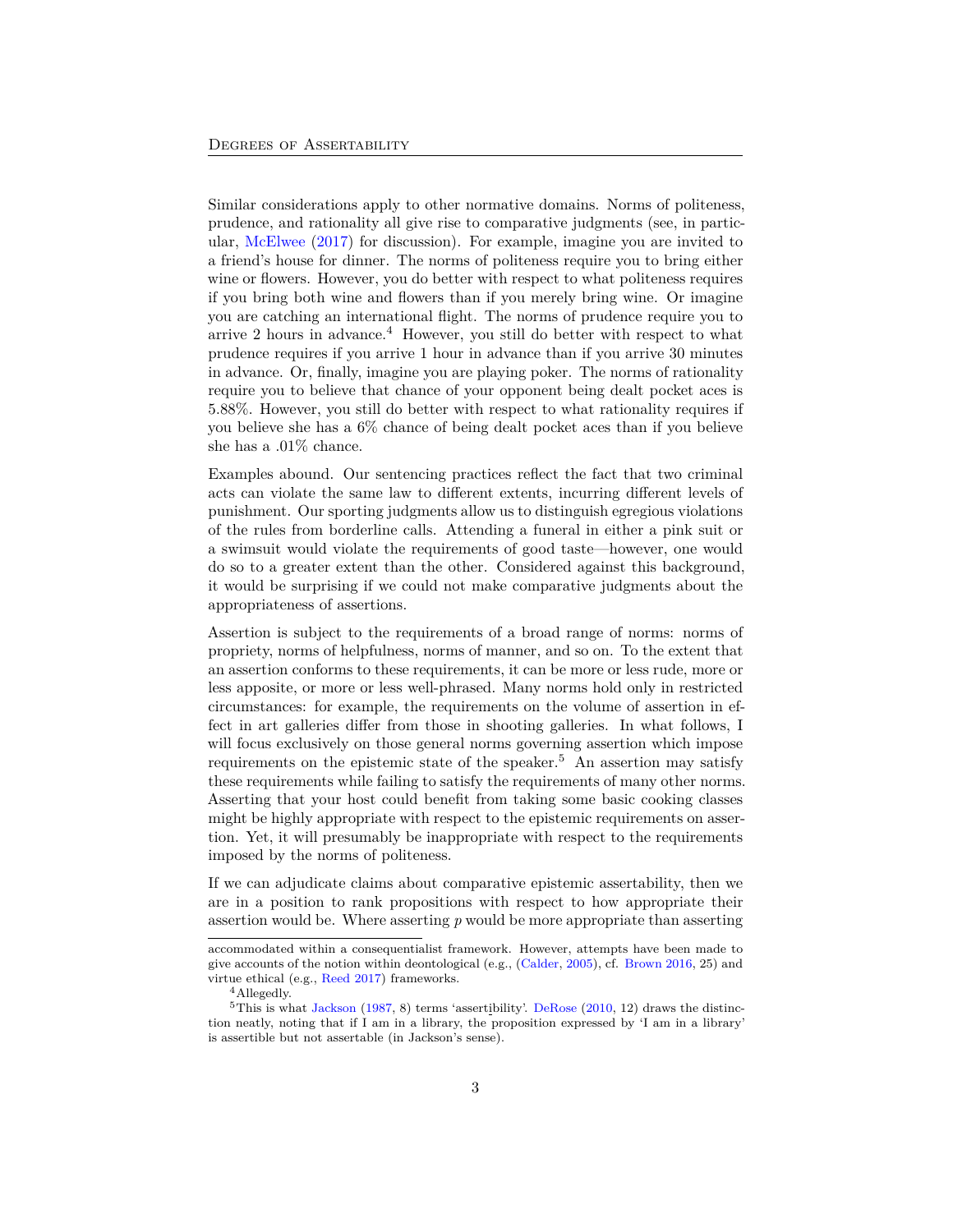*q*, we will say that *p* has a greater *degree of assertability* than *q*.

Degrees of assertability—and the ordering of comparative appropriateness to which they correspond—are the subject matter of this paper. In addressing that subject matter, we will raise such questions as: What structure do degrees of assertability have? Are all propositions comparable with respect to their degree of assertability? Is a proposition's degree of assertability a contingent matter? Is there an upper limit to how assertable a proposition can be? What about a lower limit? How assertable must a proposition be to be assertable *simpliciter*? And how is comparative assertability related to traditional norms of assertion?

Prior work on degrees of assertability has focused almost exclusively on the assertability of conditionals, where it is associated with a barrage of triviality results to do with the conditionals' probability ([Lewis](#page-37-2) [1976](#page-37-2), [Jackson](#page-37-3) [1979,](#page-37-3) [1987](#page-37-1), [Dudman](#page-36-5) [1992,](#page-36-5) §2, [Bradley](#page-35-1) [2007](#page-35-1), [DeRose](#page-36-4) [2010,](#page-36-4) [Milne](#page-38-10) [2012](#page-38-10), and [Leitgeb](#page-37-4) [2017\)](#page-37-4). In contrast, I wish to focus primarily on non-conditional assertions, with the hope that results there can be generalized unproblematically.

I will start, in [§2](#page-3-0), by discussing the various reasons for wanting a theory of degrees of assertability and proposing a method for evaluating comparative claims about the appropriateness of assertion. In §[3](#page-8-0) I will then introduce the view I term Probabilism, which has been the default position of much preceding discussion, and consider what arguments can be offered in its favor. [§4](#page-12-0) presents two challenges for PROBABILISM: the first  $(\S4.1)$  focuses on problems associated with assertion and certainty; the second  $(\S4.2)$ , assertion and uncertainty. Finally, in §[5,](#page-22-0) I develop an alternative account on which degrees of assertability are determined by facts about comparative normality This alternative is shown to avoid the issues in §[4](#page-12-0) while also displaying other, desirable properties. [§6](#page-33-0) concludes.

### <span id="page-3-0"></span>**2 Preliminaries**

### **2.1 Applications**

Why be interested in degrees of assertability? Most previous work has focused on their ancillary significance, as a tool for illuminating other notions. A number of authors, starting with [Adams](#page-35-2) [\(1965](#page-35-2), [1970\)](#page-35-3), have suggested that judgments about whether an inference is reasonable sometimes track whether it preserves comparative assertability (i.e., whether the assertability of conclusion is at least as great as the assertability of each premise).

This notion of consequence might be worthy of consideration for a variety of reasons. For one, it offers a criterion for evaluating inferences between sentences which lack truth conditions, as long as they can nevertheless be evaluated for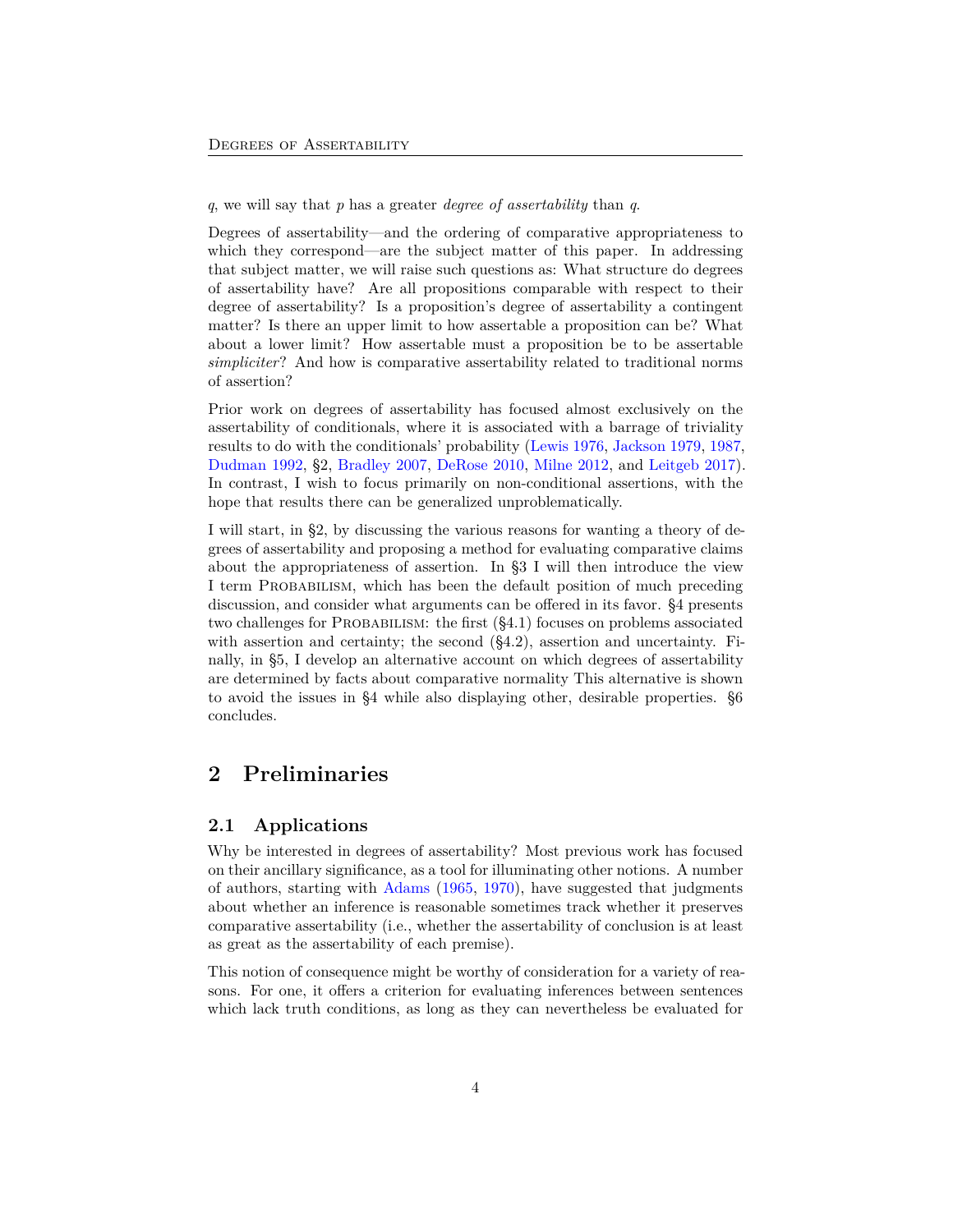comparative assertability.<sup>[6](#page-4-0)</sup> Even if we restrict attention to utterances with truth-conditional content (as we will below), the property of preserving comparative assertability can be expected to give us a consequence relation which is stronger than truth-preservation in interesting (and potentially desirable) ways. However, there are reasons to think a theory of comparative assertability is also of independent interest. Below are three examples:

*i) Co-operativity:* Comparative (epistemic) assertability has an important theoretical role to play in pragmatic theorizing. On a Gricean or neo-Gricean account of pragmatics, hearers reason about the requirements of various norms governing co-operative assertion in order to calculate a speaker's communicative intention (e.g., [Grice](#page-36-6) [1967,](#page-36-6) [Horn](#page-37-5) [1984](#page-37-5), [2004,](#page-37-6) [Levinson](#page-37-7) [1987](#page-37-7), [2000,](#page-37-8) and [Blutner](#page-35-4) [2000](#page-35-4)). Included amongst these are epistemic norms. For example, under the maxim of QUALITY, Grice includes the directives: (i) "do not say what you believe to be false", and (ii) "do not say that for which you lack adequate evidence"([\(Grice](#page-36-6), [1967,](#page-36-6) 46)), both of which impose constraints on a speaker's epistemic state.[7](#page-4-1)

In making an assertoric contribution to a conversation, a speaker aims to select the most appropriate proposition to assert given the full range of norms, both epistemic and non-epistemic, and her communicative intentions.<sup>[8](#page-4-2)</sup> However, the requirements of the various norms governing assertion can, and do, come into conflict. Appropriate precision may require prolixity, while adequate concision frequently risks confusion.

One way in which this can occur is for different norms to impose incompatible requirements (what Grice describes as a "clash" $(49)$ ). For example, the only relevant contribution a speaker can make to a conversation which meets the requirements of informativity and relevance may fail to be epistemically appropriate. In such cases, however, it still need not be all-things-considered uncooperative to assert. Whether it is will depend, in part, on *how* far short of being epistemically appropriate to assert the proposition is. My suspicion that the 7 train is not running may fail to meet the epistemic requirements on assertion, despite being both highly relevant and informative. Whether it would be co-operative for me to assert nonetheless will depend, in part, on whether it is based on solid though insufficient evidence, or whether it is merely a wild hunch.

Another way this can occur is when multiple possible contributions each satisfy all the relevant requirements on co-operative assertion. For example, there may be more than one candidate assertion which would meet the thresholds

<span id="page-4-1"></span><span id="page-4-0"></span> $6$ As, in particular, [Adams](#page-35-2) [\(1965](#page-35-2)) took this to be the case for conditionals.

<sup>7</sup>See [Benton](#page-35-5) ([2016\)](#page-35-5) for an argument that Grice was also committed to the stronger epistemic requirement that speakers assert only what they know.

<span id="page-4-2"></span><sup>8</sup>Setting aside issues to do with the maxim of Manner, Grice's non-detachability and calculability constraints ensure that we can think about pragmatic principles as working on the selection of propositions to assert, rather than sentences to assert them with. As such, I restrict attention to Gricean considerations of informativeness, relevance and epistemic appropriateness.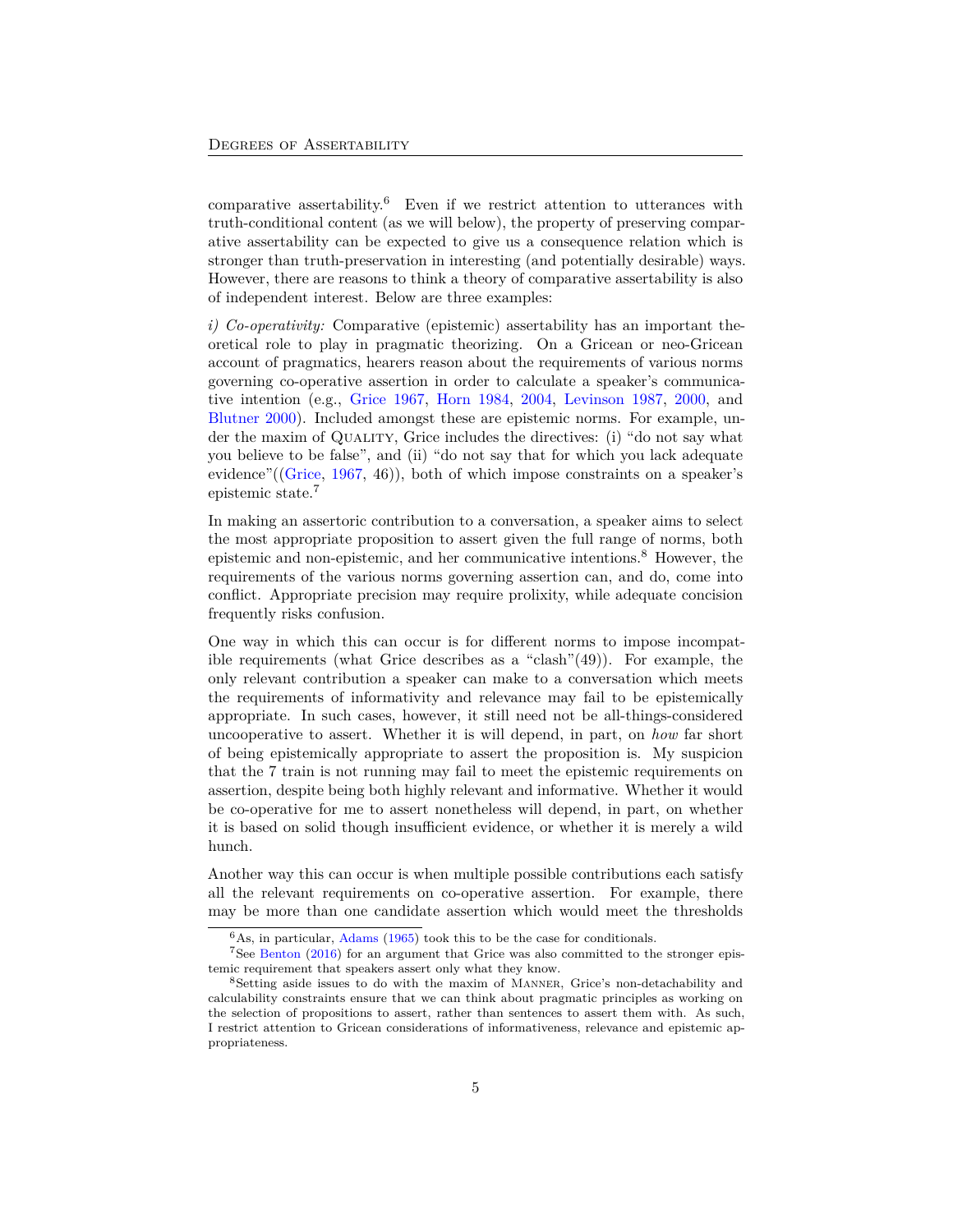of relevance, informativeness and epistemic appropriateness. In such cases, a would-be speaker must evaluate which proposition is all-things-considered *most* co-operative. To do so, she needs to know not just *whether* an assertion of a given proposition would meet the requirements of some given norm, but to *what extent* it would [\(O'Hair](#page-38-11) [1969](#page-38-11), 45). The claim that Claire is in NYC and the claim that she is in Manhattan may both meet each individual requirement on co-operative assertion. If my epistemic position regarding the former is much stronger than my epistemic position regarding the latter, while the two are roughly equal in relevance and informativeness (given the conversational information), then asserting the former should be most co-operative (even if both would be co-operative *simpliciter*). However, if my epistemic position regarding each is roughly equal, but the latter is much more informative and/or relevant than the former, then that asserting the latter should be most cooperative.[9](#page-5-0)

*ii) Culpability:* Our communicative conventions depend on collective enforcement of the norms governing assertion (for recent discussion, see especially [Kelp](#page-37-9) [and Simion](#page-37-9) [\(2017](#page-37-9)), [Brown](#page-36-7) ([2019\)](#page-36-7) and [Kirk-Giannini](#page-37-10) ([2018\)](#page-37-10)). That violations of norms are met with censure is important. Censure may be direct, in the form of criticism or reprimand, or indirect, in the form absence of uptake or loss of epistemic standing. The particular forms that censure takes can be expected to have a key role to play in understanding how conventions are established ([Lewis](#page-38-12) [1969,](#page-38-12) 97-100, [Sugden](#page-39-1) [1986\)](#page-39-1).

However, not all inappropriate assertions are equally inappropriate. As with other norms, punishment should be proportional [\(Kant](#page-37-11) [1996,](#page-37-11) [Hart](#page-36-8) [1968](#page-36-8), [Braith](#page-35-6)[waite and Pettit](#page-35-6) [1992,](#page-35-6) [von Hirsch](#page-40-1) [1996](#page-40-1), and [Kagan](#page-37-12) [2005\)](#page-37-12). It is a core component of the enforcement of traffic conventions that drivers who violate the speed limit by 5mph face less significant sanctions than those who violate it by 40mph. Similarly, speakers whose assertions fall somewhat short of the threshold face less significant censure than those which fall far short (cf. [Williamson](#page-40-0) ([2000,](#page-40-0) 258)). Accordingly, we should expect a notion of comparative assertability to have an essential role to play in any account of how our practices of censure underwrite our communicative conventions.

*iii) Practical Considerations:* How we evaluate assertions depends in part on what is at stake. A speaker who asserts that the bus arrives at 7.30am will be held to a higher epistemic standard if the consequences of error are grave than if they are trivial ([Hawthorne](#page-36-9) [2003](#page-36-9), [Williamson](#page-40-2) [2005,](#page-40-2) [Brown](#page-35-7) [2008](#page-35-7), [2012,](#page-35-8) and [Levin](#page-37-13) [2008](#page-37-13)).<sup>[10](#page-5-1)</sup>

<span id="page-5-0"></span><sup>&</sup>lt;sup>9</sup>I have focused on speaker-orientated considerations of co-operativity, but we can expect hearers to be able to draw corresponding inferences. For example, from the fact that you chose to assert that Claire is in Manhattan over asserting that she is in NYC, I can infer that you have a stronger epistemic position if the two are roughly equal in informativeness and relevance in context than I can if the former does significantly better than the latter on both counts.

<span id="page-5-1"></span> $^{10}\rm{Note}$  that the consequences of error should not simply be identified with the stakes. If I tell you that your bus leaves from lot #416, the consequence of error may be low, even if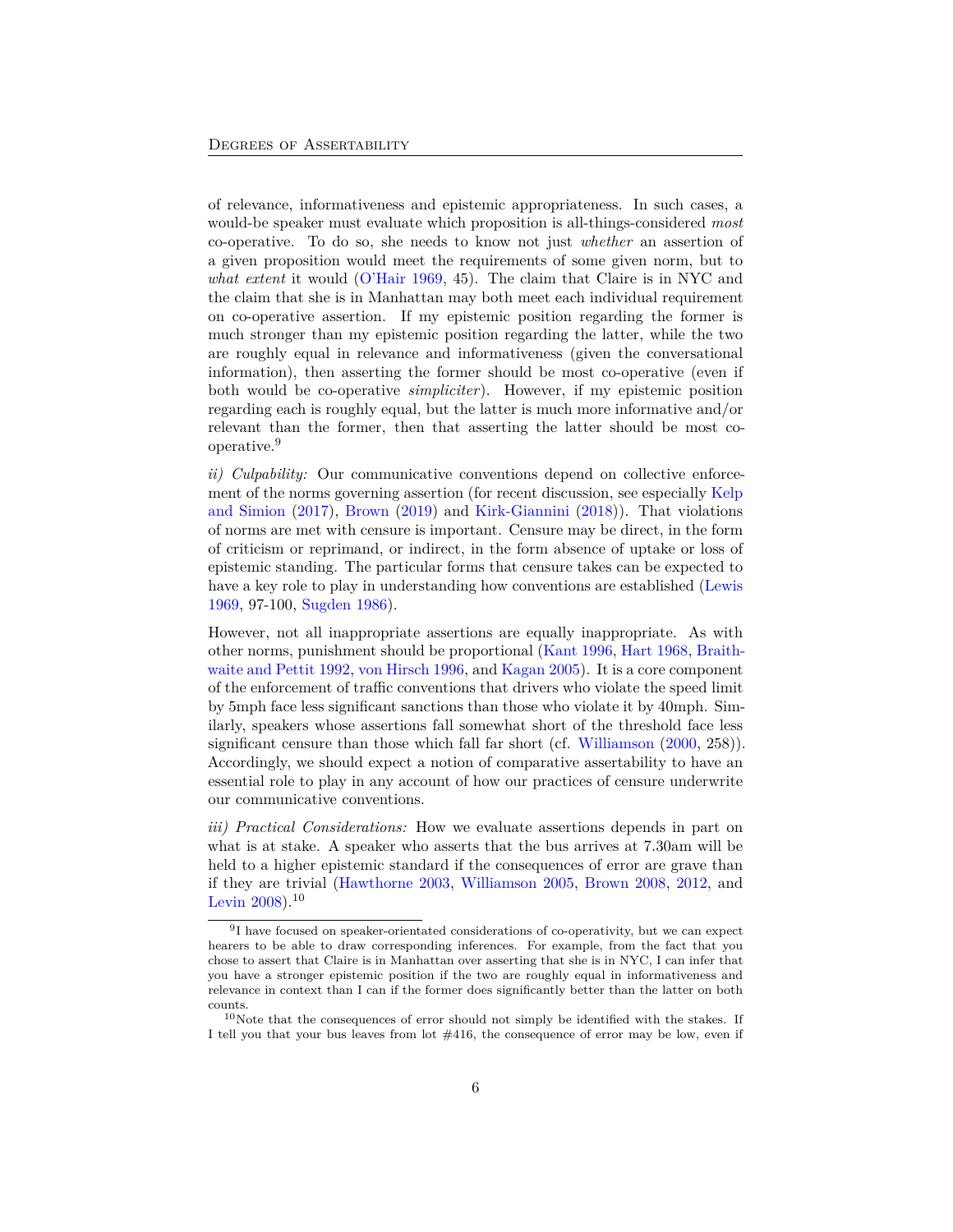Many authors have resisted the conclusion that we should allow the primary normative requirement(s) on assertion to vary with practical considerations.<sup>[11](#page-6-0)</sup> Rather, they argue, our judgments in such cases are driven by the agents success or failure in meeting the requirements of a secondary, derivative norm [\(Williamson](#page-40-0) [2000](#page-40-0), [2005](#page-40-2), [2020,](#page-40-3) [Boyd](#page-35-9) [2015](#page-35-9) cf. [Stanley and Hawthorne](#page-39-2) [2008\)](#page-39-2). The precise formulation of the relevant derivative norm is a matter of controversy, but consideration of other domains suggest comparative appropriateness will have an important role to play ([Husak](#page-37-14) [2010](#page-37-14)). The requirements of rationality, for example, do not change according to what is at stake: what call is rational in a game of poker is independent of how much we are betting. Yet players' behavior is also seemingly subject to a derivative norm that requires them to do better with respect to those requirements when the cost of error is high than when it is low.

Assertion is plausibly governed by a similar derivative norm which says that how well an assertion should do with respect to the primary norm is proportional to how significant the cost of error would be. Where the consequences of error are grave, an assertion may meet the requirements of the primary norm, while failing to satisfy this derivative norm (in virtue of not meeting them well enough). In contrast, where stakes are low, one may meet the requirements of the derivative norm, despite failing to satisfy the primary norm.<sup>[12](#page-6-1)</sup> Note that it is unimportant, for our purposes, whether the relevant derivative norm should be classified as an epistemic norm itself. What matters is simply that our assessments can be explained by derivative norms tying practical considerations to comparative appropriateness.

#### **2.2 Operationalization**

In some cases, we may have direct judgments about whether it would be more appropriate to assert one proposition than another. However, in many cases we will not. As such, we need to find a way to operationalize the notion of a proposition's degree of assertability. An adequate operationalization should provide concrete criteria—criteria about which we *do* have direct judgments—by which we can evaluate claims of comparative appropriateness.

In the case of claims of comparative moral appropriateness, there is a natural strategy for achieving this. One action does better with respect to the requirements of morality than another iff conditional on one of the two being performed, it ought to be the former (cf. [Lockhart](#page-38-0) [\(2000](#page-38-0))).

The same strategy can be generalized to degrees of assertability by restricting

the stakes of catching it are high, since inaccurate information is not much worse than no information, despite accurate information being significantly more valuable.

<span id="page-6-0"></span> $11$ A notable exception is [Goldberg](#page-36-10) ([2015\)](#page-36-10), who holds that what epistemic state is required for appropriate assertion varies according to the mutual expectations of interlocutors, which themselves can be expected to be sensitive to practical considerations.

<span id="page-6-1"></span><sup>&</sup>lt;sup>12</sup>Plausibly, cases of practical urgency have this form, as discussed by [Williamson](#page-40-0) [\(2000](#page-40-0)), [Benton](#page-35-10) [\(2012](#page-35-10)). In these cases, the cost of error is low, despite the stakes being high.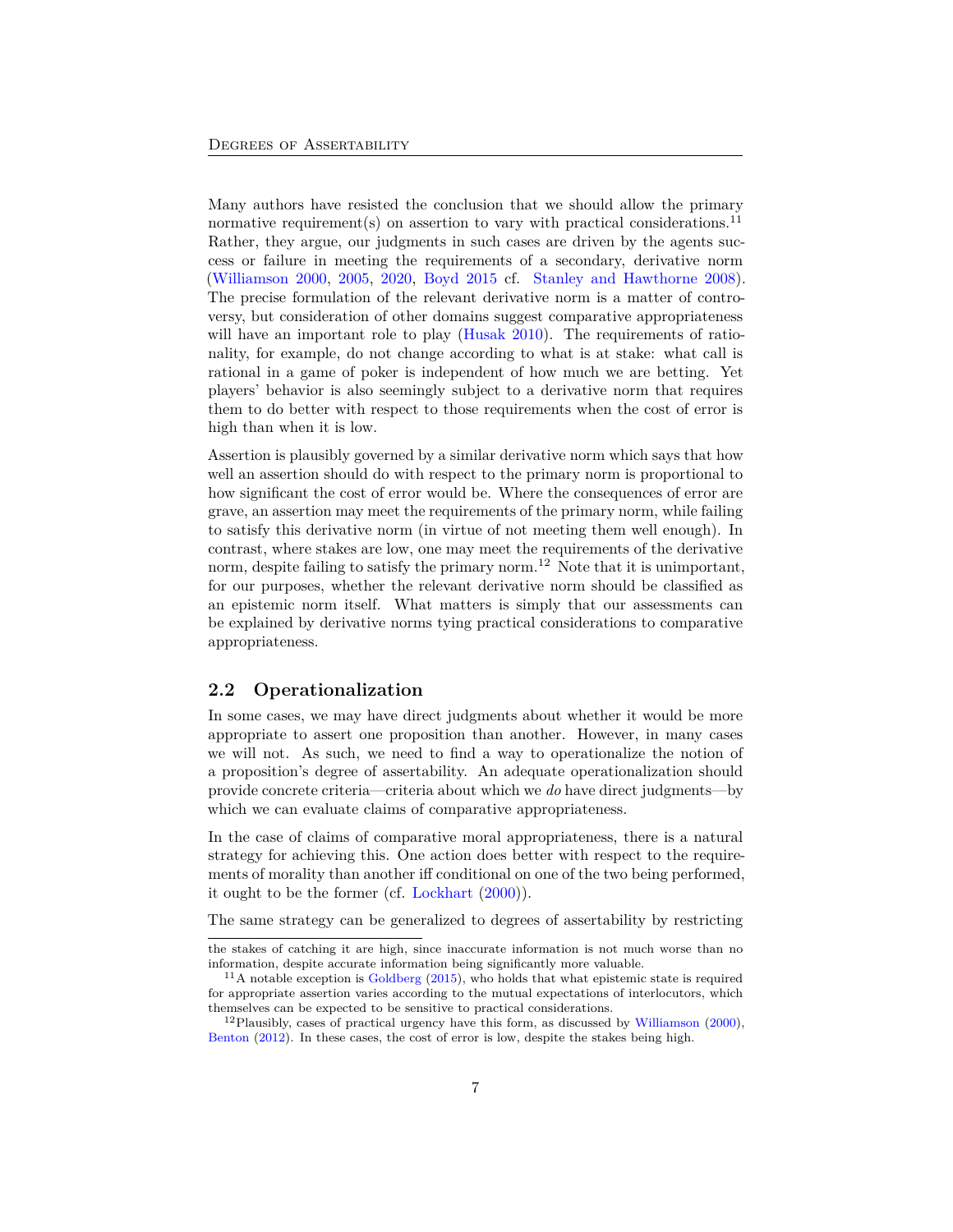our attention to the permissible answers to questions. The idea is that one proposition does better with respect to the epistemic requirements on assertion than another iff, conditional on answering a question to which they are the only two answers, one ought to assert the former. This should, I hope, be near platitudinous. One ought, given the epistemic norms of assertion, to assert the answer to a question which is most appropriate with respect to the requirements of those norms, if one asserts any answer. Officially:

*p* has a greater degree of assertability than *q* for an agent S with evidence E iff, for any question Q with the possible answers  $\{p, q\}$ , if S asserts an answer to Q on the basis of E, then (given the epistemic norms of assertion) S ought to assert *p*.

For example, that B is the painter of the work has a greater degree of assertability for you, *qua* art historian, given your evidence than that A is the painter of the work, iff, if you answer the question 'Is it A or B who painted the work?', you ought to answer with the former. That the patient has syndrome X has a lesser degree of assertability for you, *qua* doctor, given your evidence than that she does not iff, if you answer the question 'Does the patient have syndrome X?', you ought to assert the latter. Crucially, note that denying the negation of a presupposition of the question should not treated as a potential answer for the purposes of the test—an assertion of 'neither', while perhaps appropriate, does not qualify as an answer to the former. <sup>[13](#page-7-0)</sup> The strategy permits two propositions to differ in their degree of assertability, despite neither (or both) being assertable. What is appropriate to assert conditional on answering a question, may not be appropriate to assert *simpliciter*. [14](#page-7-1)*,*[15](#page-7-2)

Contemporary treatments of modals in conditional consequents alleviate this worry. On an orthodox, contextualist account, '*if*'-clause are taken to restrict the domain of quantification of the modal in their consequent ([Kratzer](#page-37-16) [\(1986](#page-37-16), [2012\)](#page-37-17)). Crucially, however, no corresponding restriction is to be expected for unembedded occurrences of the modal, even in those cases in which the antecedent is, in fact, true. Accordingly, detachment will fail to be generally truth-preserving: the truth of the conditional and its antecedent together imply the truth of the '*ought*'-claim in the consequent only when it is appropriately restricted; they fail to imply the truth of the unrestricted claim. Since it is the latter which is relevant for assessing what a given norm requires one to do all-things-considered, bootstrapping worries are avoided (see [Dowell](#page-36-13) ([2012\)](#page-36-13), [Silk](#page-38-13) [\(2014](#page-38-13)), [Saint Croix and Thomason](#page-38-14) ([2014\)](#page-38-14) and [Worsnip](#page-40-7) [\(2015](#page-40-7)) for recent discussion).

<span id="page-7-0"></span><sup>13</sup> All that is strictly essential to the operationaliztion is that we restrict our attention what an agent ought to do, given that they perform one of a pair of alternative assertion. Considering potential answers to questions merely provides a relatively natural means of enforcing this restriction for the purposes of eliciting judgments.

<span id="page-7-1"></span><sup>&</sup>lt;sup>14</sup>cf. [Whiting](#page-40-4) ([2013,](#page-40-4) §2), [Greco](#page-36-11) ([2014](#page-36-11), §4) and [Williamson](#page-40-5) ([2018,](#page-40-5) §6) for related discussion of questions and forced-choice assertion).

<span id="page-7-2"></span> $15A$  referee raises the concern that this operationalization permits inappropriate 'bootstrapping'.Wherever the antecedent of the right-hand clause is satisfied (in virtue of *S* asserting either  $p$  or  $q$ ), it seems we should be able to conclude that the consequent is true. Yet this is absurd. It might be that one ought assert neither *p* nor *q*, despite the fact that one does so. This kind of concern has led some to posit that modals expressing normative requirements should always take wide-scope with respect to conditionals [\(Greenspan](#page-36-12) [1975](#page-36-12), [Wallace](#page-40-6) [2001](#page-40-6), [Broome](#page-35-11) [1999](#page-35-11), [2004](#page-35-12), [2007,](#page-35-13) cf. [Kolodny](#page-37-15) [2005\)](#page-37-15).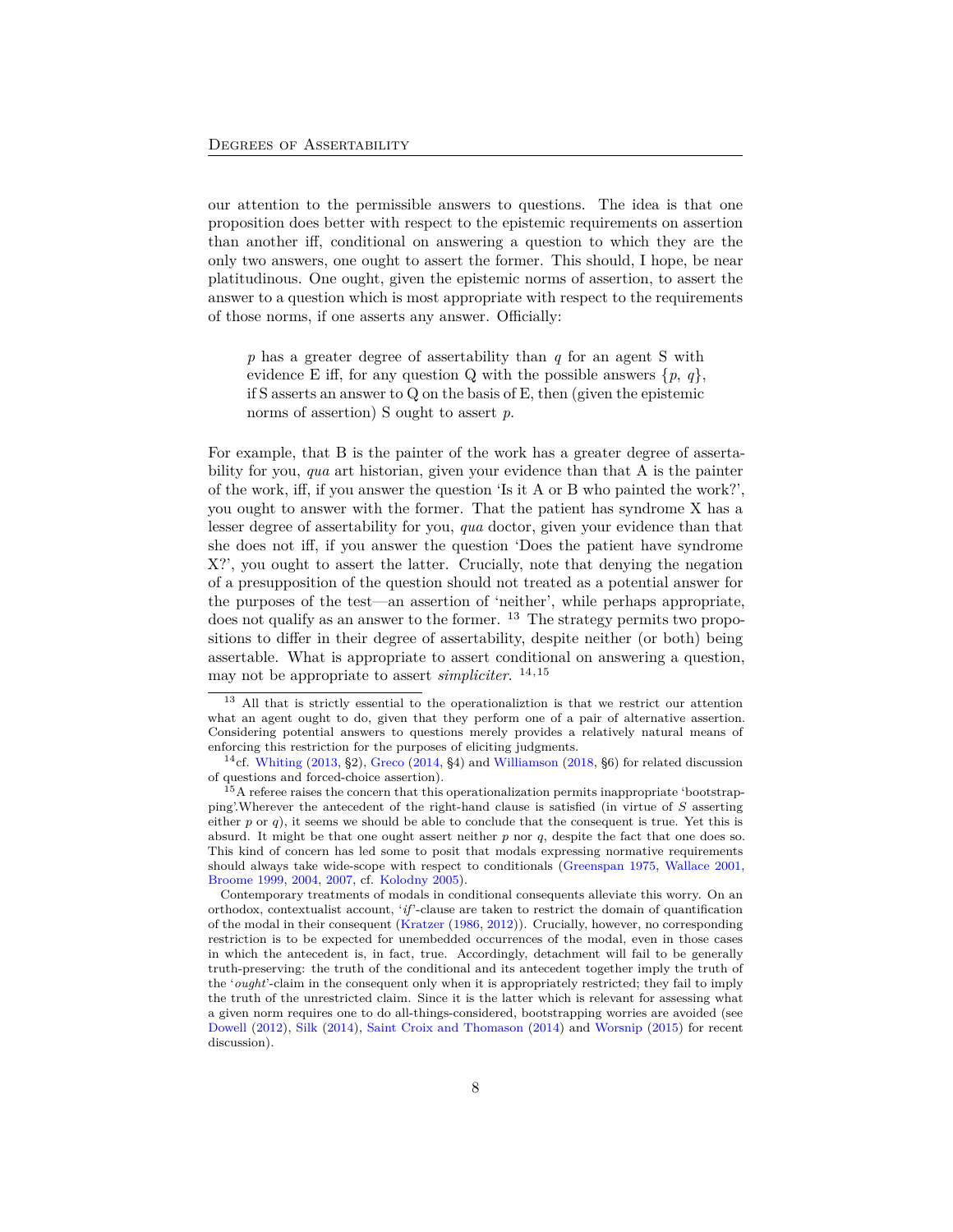Clearly, this strategy does not provide a criterion for evaluating diachronic comparisons of the appropriateness of assertions. It requires that we judge the assertability of pairs of propositions with respect to a single evidential state at a single time. As such, adopting it engenders a reduction in the scope of the present investigation to synchronic comparisons only. However, we might nevertheless hope that, by investigating the latter notion, we can shed light on the former (much as investigation into synchronic constraints on rationality might be hoped to shed light on diachronic constraints). Indeed, we will see that the synchronic framework proposed in §[5](#page-22-0) generates diachronic constraints of precisely this kind.

# <span id="page-8-0"></span>**3 Probabilism**

Let  $\Omega$  be a set of atomic states of affairs,  $i, i', \dots$ <sup>[16](#page-8-1)</sup> Let  $\mathcal F$  be an  $\sigma$ -algebra over  $\Omega$ . For simplicity, we will tend to assume that  $\mathcal{F} = \mathcal{P}(\Omega)$ . The set of propositions,  $\{p, q, \ldots\}$ , and set of evidential states,  $\{E, E', \ldots\}$  will both be identified with  $\mathcal{F}$ .<sup>[17](#page-8-2)</sup> Thus, the propositions and evidential states comprise sets of states forming a *σ*-algebra over Ω. Let  $\Delta$  be a partially ordered set of degrees,  $\{\delta, \delta', \ldots\}$ . Let  $D^{(\cdot)}(\cdot): \mathcal{F} \times \mathcal{F} \to \Delta$  be a function from an evidential state and proposition to a degree. Intuitively,  $D^{E}(\cdot)$  maps a proposition to its degree of assertability for a speaker in evidential state E.  $D^{E}(p) \geq D^{E}(q)$  iff the degree of assertability of *p* given E is at least as great as the degree of assertability of *q* given E.

Most prior discussion of degrees of assertability has focused on the view that a proposition's degree of assertability is determined by its conditional probability on the evidence of the speaker. Where  $P(\cdot)$  is some specified classical probability measure on  $\mathcal{F}$ , we can articulate this idea in a couple of different ways:<sup>[18](#page-8-3)</sup>

STRONG PROBABILISM:  $D^{E}(p) \propto P(p|E)$ .

WEAK PROBABILISM:  $D^{E}(p) \ge D^{E}(q)$  iff  $P(p|E) \ge P(q|E)$ .

STRONG PROBABILISM says that a proposition's degree of assertability is proportional to its probability conditional on the speaker's evidence. Weak Probabilism says that *p* has at least as great a degree of assertability as *q* given E iff the conditional probability of  $p$  on  $E$  is at least as great as the conditional probability of *q* on E.

Though the differences between STRONG and WEAK PROBABILISM are substantial, for present purposes they are not significant. The discussion below will

<span id="page-8-1"></span> $16I$  take states of affairs to be partial characterizations of reality, up to—but not limited to—complete possible worlds

<span id="page-8-2"></span> $17$ I will take it as an assumption that evidence can be modeled propositionally. For discussion, see in particular [Williamson](#page-40-0) ([2000,](#page-40-0) §9.6).

<span id="page-8-3"></span><sup>18</sup>Throughout, open formulae are treated as true iff true under every every assignment of values to free variables.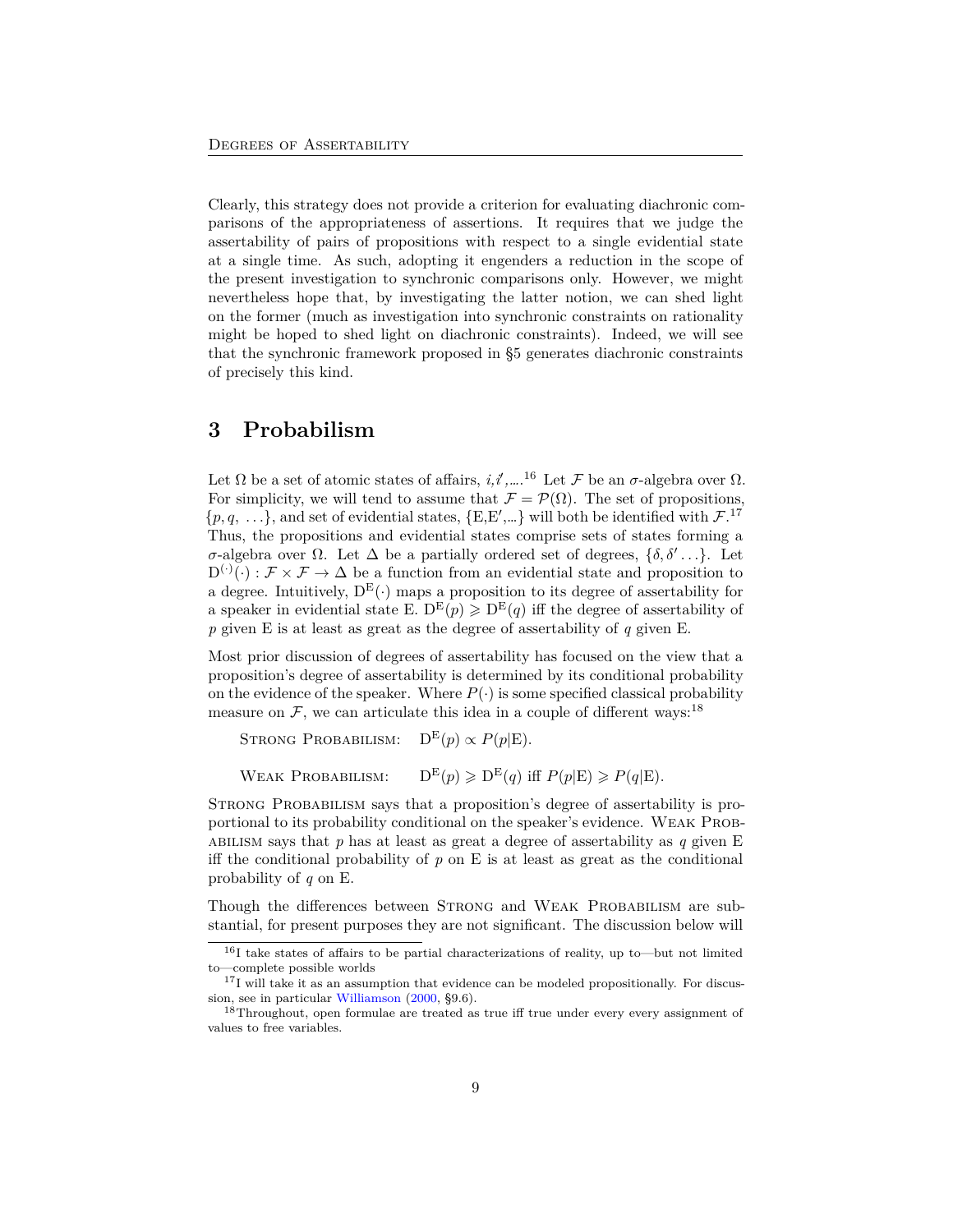address the disjunction of the two formulations, which I will term simply Probabilism. Since the latter is assymmetrically entailed by the former, this amounts, in principle, to restricting attention to the weaker variant. As I will argue that even WEAK PROBABILISM is untenable, this simplification is harmless.

At least when restricted to non-conditional assertion, PROBABILISM has a number of proponents. For example, here is [Jackson](#page-37-3) [\(1979](#page-37-3)):

"As a rule, our intuitive judgements of assertability match up with our intuitive judgements of probability, that is, [*p*] is assertable to the extent that it has high subjective probability for its assertor." $(565)^{19}$  $(565)^{19}$  $(565)^{19}$ 

And, similarly, here is [Leitgeb](#page-37-4) ([2017\)](#page-37-4):

"The degree of rational assertability of [*p*] for a perfectly rational agent (at a time) equals the agent' degree of belief in [*p*] (at the time)."(278)

[Lewis](#page-37-2) ([1976,](#page-37-2) 297)'s claim that "assertability goes by subjective probability" is, likewise, most naturally read as an endorsement of some form of PROBABILISM for non-conditional assertions.[20](#page-9-1)

On a natural interpretation of Probabilism, the relevant probability function will correspond to something akin to the evidential or epistemological probability distribution over the possibility space ([Kyburg](#page-37-18) [1971](#page-37-18), [Moser](#page-38-15) [1988](#page-38-15), [Williamson](#page-40-0) [2000,](#page-40-0) §10). Elucidating this notion, Moser writes that: "[Epistemological] probabilities are not opinions, or beliefs, or degrees of belief"and they are also "not propensities or chances". Rather, he proposes, they "reflect an objective inferential relation between a body of evidence and *p*"(232). Presumably, such a

(*†*) a. Mary can talk about Newcomb's puzzle for hours and is a lot of fun to drink with. b. Mary can talk about Newcomb's puzzle for hours but is a lot of fun to drink with.

<span id="page-9-0"></span><sup>19</sup>[Jackson](#page-37-1) ([1987,](#page-37-1) 9) notes that two sentences which express the same proposition may differ in how appropriate they are to assert in virtue of non-truth-conditional aspects of their meanings. For example, depending on what is presupposed about desirability of extended conversations about decision theory (*†*.a-b) may differ in how appropriate their assertion would be, despite being equiprobable (in virtue of being truth-conditionally equivalent):

Understood as a thesis about the epistemic assertability of *propositions*—rather than the sentences used to express them—such examples to do not pose a challenge to PROBABILISM. We should bear in mind that two sentences expressing equiprobable propositions may differ in all-things-considered assertability in virtue of the requirements of other norms which govern not only *what* proposition is asserted but also *how* it is asserted.

<span id="page-9-1"></span> $^{20}$ It is more questionable whether Lewis accepts PROBABILISM for conditional assertions. While he explicitly claims that a conditional with a high subjective probability may be highly inappropriate to assert, the notion of appropriateness he is interested in is not exclusively epistemic. It is not implausible to take him to endorse the unrestricted variant of Probabilism for degrees of epistemic assertability.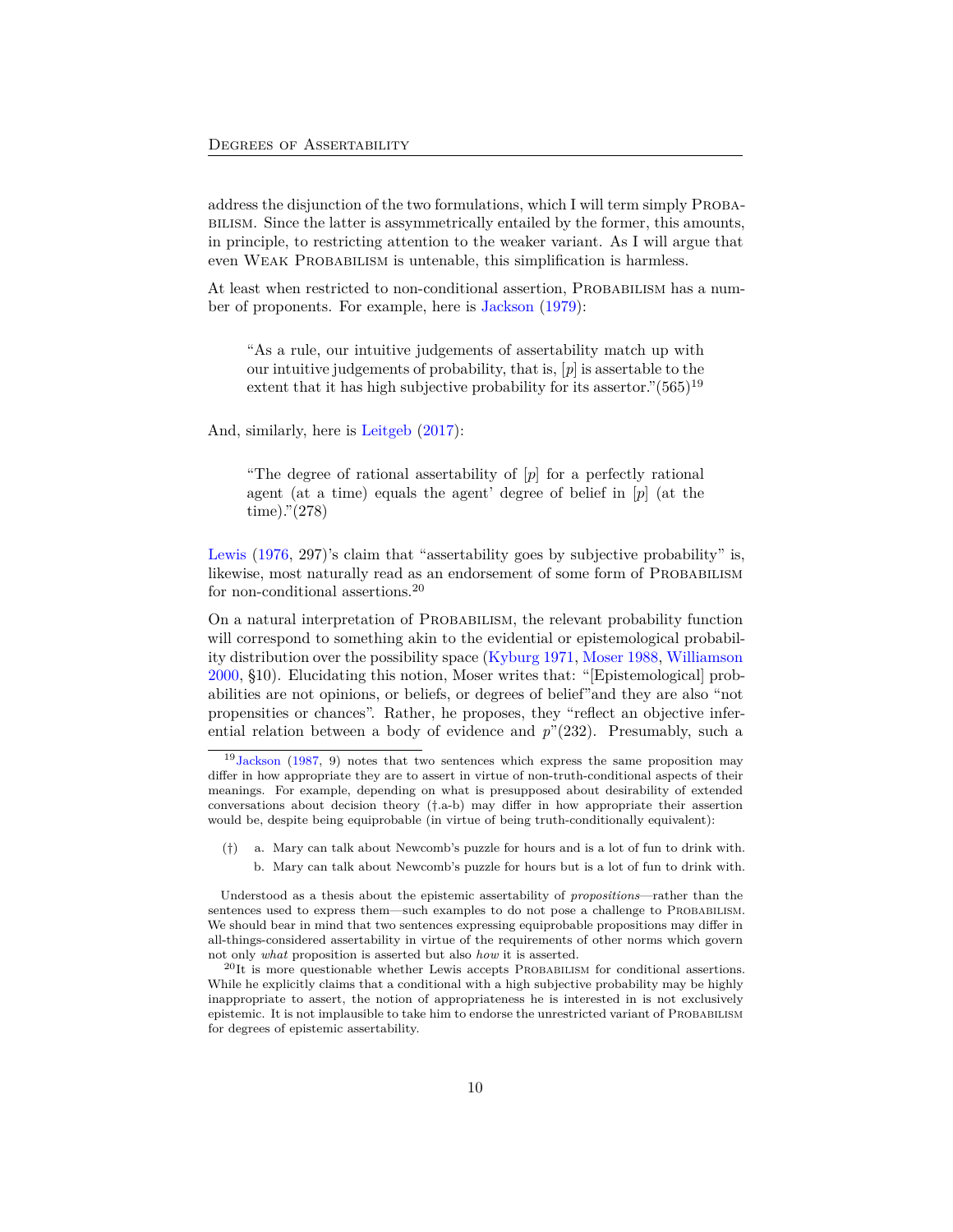view would take a proposition's degree of assertability to be invariant across individuals with the same evidence.

However, while the evidential/epistemic interpretation of PROBABILISM is perhaps the most natural, there is no requirement that the probability function be interpreted in this way. For example, one alternative would be to take a proposition's degree of assertability to be proportionate to the subjective probability assigned to it by the speaker (as [Lewis](#page-37-2) [\(1976](#page-37-2)) and [Jackson](#page-37-3) [\(1979\)](#page-37-3) do).Clearly, on such a view, degrees of assertability would no longer be invariant across individuals with the same evidence. As such, the formulation of the thesis would need to be revised to include indexation to speakers.

While these differences between interpretations of PROBABILISM are significant, they can be set aside for the moment. What matters for present purposes are the implications Probabilism has for the *structural* features of degrees of assertability. These features will hold regardless of how the relevant probability function is determined. For example, under any interpretation, STRONG PROB-ABILISM implies that the ordered set of degrees,  $\Delta$ , is isomorphic to the unit interval. Accordingly,  $\Delta$  must be a complete metric space with a minimum and maximum element.<sup>[21](#page-10-0)</sup> WEAK PROBABILISM preserves some, but not all of the structural commitments of STRONG PROBABILISM. For example, while it retains the requirement that  $\Delta$  have an minimum and maximum element, it gives up the requirement that it be a metric space.

While PROBABILISM is widely assumed, it is rarely explicitly defended. However, we can identify at least two arguments which could be made in its favor:

*i) Assertion Aims at Truth:* According to a number of authors, the aim of assertion is truth [\(Williams](#page-40-8) [1966](#page-40-8), 16-20, [Dummett](#page-36-14) [1973,](#page-36-14) 302, and, more recently, [Marsili](#page-38-16) [2018](#page-38-16)). On this view assertions have speaker-independent success conditions which they fail to achieve unless the proposition asserted is true: just as a basketball shot which fails to score is unsuccessful regardless of the intentions of the player, an assertion that Rio de Janeiro is the capital of Brazil is unsuccessful regardless of the intentions of the speaker.

PROBABILISM follows from the view that assertion aims at truth (and truth only) on the hypothesis that the appropriateness of an act is proportional to the likelihood that it satisfies its aims (conditional on the agent's evidence). This has at least some *prima facie* appeal. For example, imagine you are a mountain climber with the sole aim of summiting. Three routes, *x*, *y*, and *z*, are available to you which, you calculate, give you a 75%, 50%, and 25% chance of success, respectively. The following claim, at least, seems uncontroversial: all else being equal, attempting route *x* would be more appropriate than attempting route *y*, and attempting route *y* would be more appropriate than attempting route *z*. It is less obvious, though not clearly false, that the difference in appropriateness between attempting route *x* and route *y* is the same as the difference in appropri-

<span id="page-10-0"></span><sup>&</sup>lt;sup>21</sup>Strictly speaking, it implies only that the range of  $D^{(.)}(\cdot)$  in  $\Delta$  has these properties. However, in what follows, I will assume that  $D^{(·)}(·)$  is a surjection onto  $\Delta$ .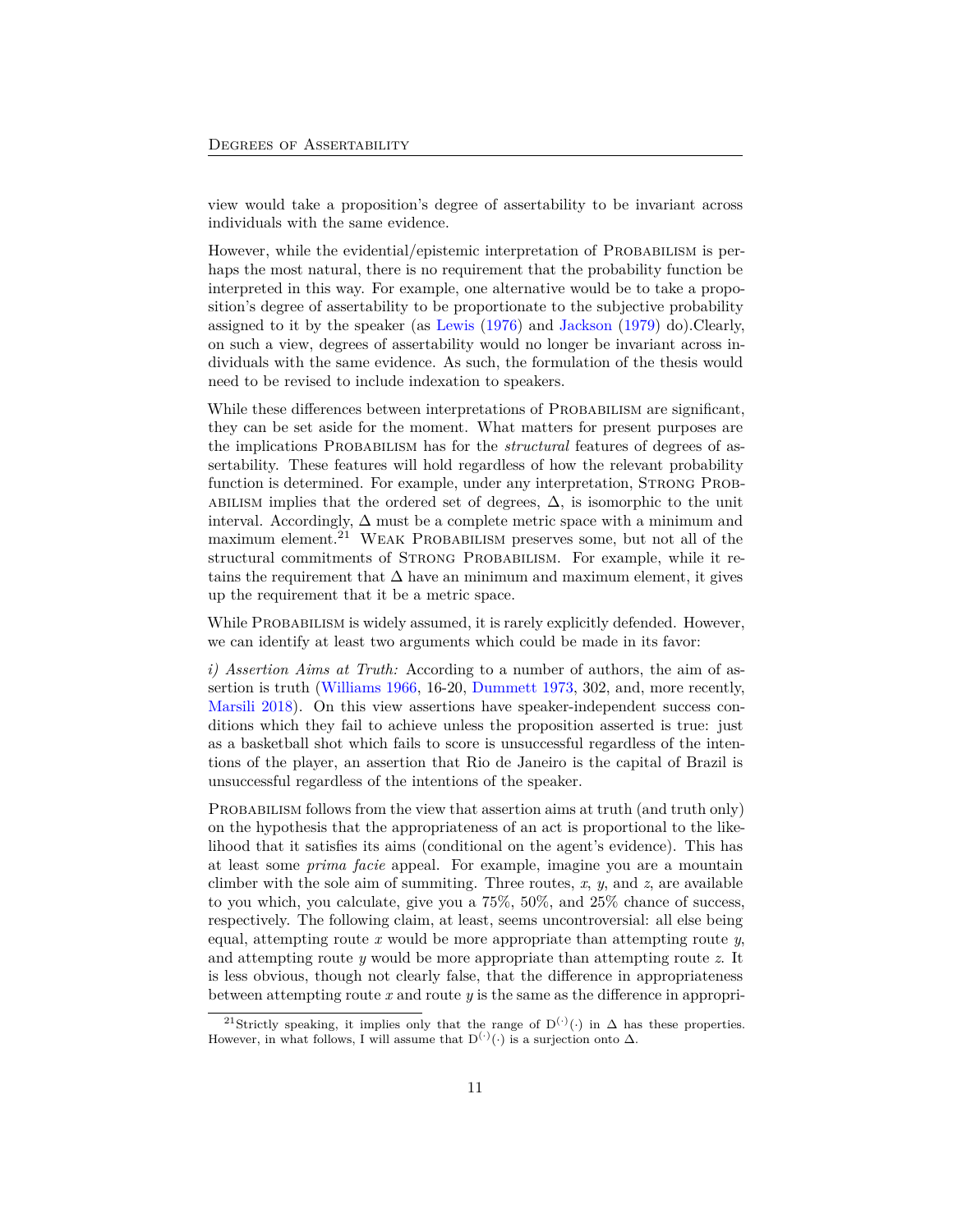ateness between attempting route *y* and route *z*. [22](#page-11-0) If the latter claim is accepted, however, it should confer some support on PROBABILISM for adherents of the truth aim.

Note that one may accept that assertion aims at truth while denying that truth is the epistemic norm of assertion (more carefully: that an assertion satisfies the requirements of its epistemic norm iff it is true).[23](#page-11-1) Aims and norms differ. While the former determine the success conditions for an act (and, on the proposed view, how appropriate it is), the latter determine whether it is appropriate *simpliciter*. Many speech acts, such as hypothesizing, conjecturing, swearing, etc. to could be reasonably thought to aim at truth, but to differ in the normative requirements they are subject to ([Williamson](#page-40-0) [2000,](#page-40-0) 244-245).

Normative requirements on an act frequently take the form of constraints on how it relates to its aim. For example, the epistemic norms of assertion might be thought to require that assertion satisfy its aim in a non-risky manner or that it be certain/likely to satisfy its aim. $^{24}$  $^{24}$  $^{24}$  Thus, a proponent of PROBABILISM who held that truth is the aim of belief could coherently go on to subscribe to a wide range of different normative requirements on assertion. She would merely need to accept in addition that, where a norm takes the form of epistemic requirements on how assertion satisfies its aim, the appropriateness of an assertion with respect to that norm is proportionate to its likelihood of satisfying, not the requirements of the norm itself, but rather the aim from which it derives.<sup>[25](#page-11-3)</sup>

*ii) The Belief/Assertion Parallel:* Another argument for PROBABILISM can be made on the basis of what [Adler](#page-35-14) ([2002\)](#page-35-14) calls the belief/assertion parallel. As he presents it, this amounts to the broad claim that the belief and assertion are relevantly similar along some specified dimension(s), and, as a result, can be expected to share a some range of important feature. Versions of this idea have also been endorsed by [Williamson](#page-40-0) [\(2000](#page-40-0)), [Douven](#page-36-15) ([2006\)](#page-36-15) and [Sosa](#page-39-3) [\(2010](#page-39-3)), amongst others. For example, Williamson suggests that "occurrently believing *p* stands to asserting *p* as the inner stands to the outer "(255), while Douven claims that "belief is a species of assertion, to wit, subvocalized assertion "(453).

One commonly proposed parallel between belief and assertion is that both are subject to the same epistemic norms. That is, the requirements which an agent's epistemic state must satisfy for her belief that *p* to be appropriate are the

<span id="page-11-0"></span> $22$ Note that one might accept this claim while insisting that there is an important asymmetry between the comparison of  $x$  and  $y$  and  $y$  and  $z$ . Plausibly, as the most appropriate alternative, only attempting route *x* is appropriate *simpliciter*. *y* and *z* are alike in being inappropriate, while *x* differs from both in being appropriate.

<span id="page-11-2"></span><span id="page-11-1"></span> $23$ See, in particular, [Marsili](#page-38-16) [\(2018](#page-38-16)) for detailed discussion of this point.

 $24$ For example, [Sosa](#page-39-3) ([2010,](#page-39-3) 176) argues for a rm of assertion on the basis that an agent who aims to assert the truth by asserting that *p* is subject to a norm requiring that she know that her assertion satisfies its aim.

<span id="page-11-3"></span> $^{25}\rm{Indeed,}$  from at least one appealing perspective, PROBABILISM does not sit comfortably with the claim at a proposition is assertable (given E) iff *p* is true. Combined, they require the denial of either THRESHOLD (see page [14,](#page-12-1) below) or the principle that p is assertable given E only if  $\neg p$  is not assertable given E.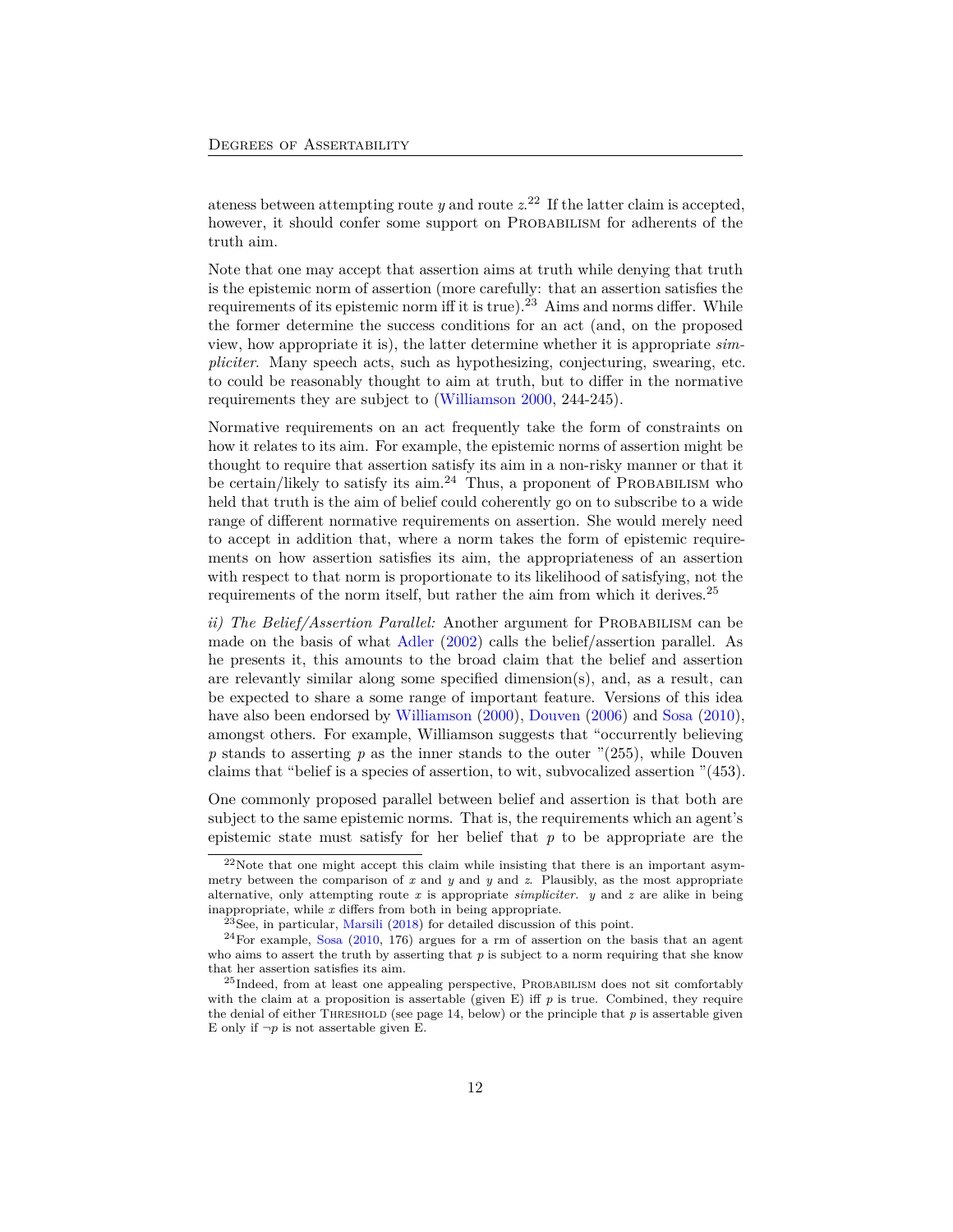same as the requirements which it must satisfy for an assertion that *p* to be appropriate. As such, if the appropriatenesss of believing *p* while in evidential state E is proportionate to the probability of *p* given E, we would expect the appropriateness of asserting *p* to be so too. To the extent that the antecedent appears plausible, adherents of this variant of the belief/assertion parallel might be thought to have a seemingly short route to PROBABILISM.<sup>[26](#page-12-2)</sup>

Despite these considerations in its favor, in what follows I will argue that both Weak Probabilism and, *a fortiori*, Strong Probabilism are false. The first argument, in §[4.1,](#page-12-1) involves consideration of the assertability of propositions with extremal probabilities. The second argument, in [§4.2](#page-19-0), involves the interaction between the distribution of probabilities over  $\Omega$  with the assertability of propositions.

# <span id="page-12-0"></span>**4 Problems for Probabilism**

#### <span id="page-12-1"></span>**4.1 Maximality**

As already observed, we can ask both *how* assertable a proposition is and *whether* it is assertable.<sup>[27](#page-12-3)</sup> We will let  $A^E$  be the set of propositions assertable *simpliciter* given E; with these resources, we can formulate a number claims about epistemic assertability. One such claim, to which I will appeal, below, is Exclusion:

EXCLUSION: If  $p \in A^E$ , then  $\neg p \notin A^E$ .

Exclusion says that it is never both appropriate to assert a proposition and appropriate to assert its negation. Since Exclusion follows from all dominant accounts of the epistemic norm of assertion I will assume we can take it for granted here.[28](#page-12-4)

It also appears reasonable to think that whether a proposition is assertable (given a speaker's evidential state) will be related, in some way, to how assertable

<span id="page-12-2"></span><sup>&</sup>lt;sup>26</sup>Note that it is important to distinguish the claims that (i.) the degree of appropriateness of an agent's belief that *p* is proportional to the probability of *p* on her evidence and (ii.) the degree of belief in *p* that is appropriate for an agent is proportional to the probability of *p* on her evidence. The latter is widely accepted, but insufficient to support Probabilism via the belief/assertion parallel. It may be, for example, that if *p* has a high probability on an agent's evidence, it is appropriate for her to have a correspondingly high degree of belief in  $p$ , yet highly inappropriate for her for her to believe *p* outright.

<span id="page-12-3"></span> $^{27}$ Throughout, I will treat the claims that *p* is assertable and that asserting *p* is appropriate as interchangeable.

<span id="page-12-4"></span><sup>28</sup>i.e., it is a trivial consequence of factive norms such as the knowledge norm [\(Unger](#page-39-4) [1975](#page-39-4) [Williamson](#page-40-9) [1996](#page-40-9), [2000](#page-40-0), [DeRose](#page-36-16) [1996](#page-36-16), [2002,](#page-36-17) [Adler](#page-35-14) [2002,](#page-35-14) [Hawthorne](#page-36-9) [2003,](#page-36-9) [Stanley](#page-39-5) [2005](#page-39-5), [Engel](#page-36-18) [2008,](#page-36-18) [Schaffer](#page-38-17) [2008](#page-38-17) [Turri](#page-39-6) [2011,](#page-39-6) [2015](#page-39-7)), the truth norm ([Weiner](#page-40-10) [2005](#page-40-10) and [MacFarlane](#page-38-18) [2011\)](#page-38-18) and the certainty norm [\(Stanley](#page-39-8) [2008](#page-39-8)). It is also plausibly a consequence of rational belief/rational-to-believe norms [\(Douven](#page-36-15) [2006](#page-36-15), [Lackey](#page-37-19) [2007](#page-37-19), [Hill and Schechter](#page-37-20) [2007](#page-37-20), and [Kvanvig](#page-37-21) [2009](#page-37-21)).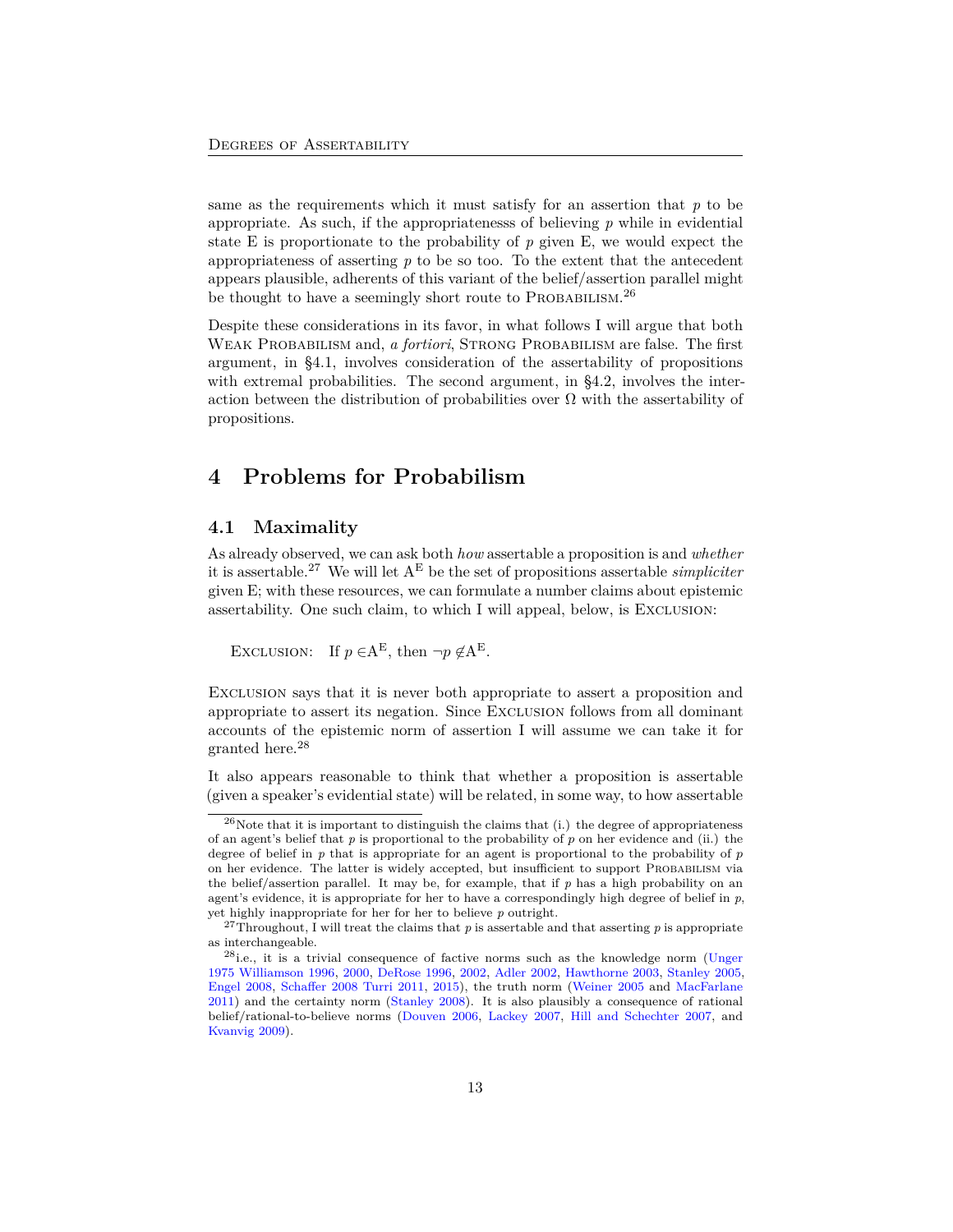that proposition is (given that evidential state). THRESHOLD is a simple way of formulating this idea:[29](#page-13-0)

THRESHOLD:  $\exists \delta : \forall p : \forall E : p \in A^E \text{ iff } D^E(p) \geq \delta.$ 

THRESHOLD says that there is some degree—call it  $\delta_A$ —such that for any proposition and evidential state E, that proposition is assertable (given E) iff its degree of assertability (given E) is at least as great as  $\delta_A$ . To see the appeal of Threshold, note what it would take for the principle to fail. Assuming that not all propositions are assertable, it's denial implies that there is some unassertable proposition with at least as great a degree of assertability as an assertable proposition.[30](#page-13-1)

Yet I will argue that, given THRESHOLD and EXCLUSION, proponents of PROBabilism are under considerable pressure to accept Maximality:

MAXIMALITY: If  $p \in A^E$ , then  $\exists q : D^E(q) > D^E(p)$ .

Maximality says that no proposition has a greater degree of assertability than an assertable proposition. Given Threshold, this amounts to the claim that  $\delta$ <sup>*A*—the threshold degree of assertability—is maximal.<sup>[31](#page-13-2)</sup> I will offer two argu-</sup> ments that THRESHOLD, EXCLUSION, and PROBABILISM require MAXIMALITY.

<span id="page-13-0"></span><sup>29</sup>One alternative way to capture the idea that assertability *simpliciter* is related to comparative assertability would be to endorse the weaker thesis, Weak Threshold, instead:

WEAK THRESHOLD:  $\forall E : \exists \delta : \forall p : p \in A^E \text{ iff } D^E(p) \geq \delta$ 

As demonstrated by [Leitgeb](#page-37-22) [\(2013](#page-37-22), [2014](#page-37-23), [2017\)](#page-37-4), adopting WEAK THRESHOLD can allow a proponent of Probabilism to avoid the argument from Agglomeration/Consistency to MAXIMALITY. Suppose that, for any E,  $p \in A^E$  iff there is some  $q \in \mathcal{F}$  such that  $q \subseteq p$  and *q* is  $P^{\text{E}}$ -stable (where  $P^{\text{E}}(\cdot)$  is the probability function derived from  $P(\cdot)$  by conditionalisation on E). *q* is  $P^{\text{E}}$ -stable iff there is no  $r \in \mathcal{F}$  such that  $q \cap r \neq \emptyset$  and  $P^{\text{E}}(q|r) \leq \frac{1}{2}$ . This will determine, for each E, a degree of assertability,  $\delta_{\text{AE}}$ , exceeding which is necessary and sufficient for assertability, and, more importantly, will do so in a way that is compatible with Agglomeration and Consistency.

However, as argued convincingly by [Staffel](#page-39-9) [\(2016](#page-39-9)), such an account will struggle to accommodate, in a non-*ad hoc* manner, the intuition that no proposition can be appropriately asserted on statistical evidence alone. In particular, it will fail to predict that lottery propositions will be unassertable in certain non-fair lotteries without adopting MAXIMALITY. Similarly, adopting a theory of assertability as *P* <sup>E</sup>-stability of this kind will do nothing to avoid objections to PROBABILISM raised in [§4.2](#page-19-0).

<span id="page-13-1"></span> $30$ Where  $\Omega$  is non-finite, we need to formulate THRESHOLD slightly more carefully. If the space of degrees is dense, then there need be no lower bound on the set of degrees which are sufficient for assertability. Accordingly, to cover such cases, we should adopt THRESHOLD<sup>*∗*</sup> as the official version of the principle, where *X* ranges over intervals of  $\Delta$ :

THRESHOLD<sup>\*</sup>:  $\exists X : \forall p : \forall E : p \in A^E$  iff  $\forall \delta \in X : D^E(p) > \delta$ .

Since the arguments below are unaffected by the choice between the two, I adopt the former for simplicity.

<span id="page-13-2"></span><sup>31</sup>Note that MAXIMALITY, EXCLUSION and THRESHOLD do not by themselves imply that the ordering on degrees is total, so do not imply that  $\delta_A$  is the maximum degree of assertability.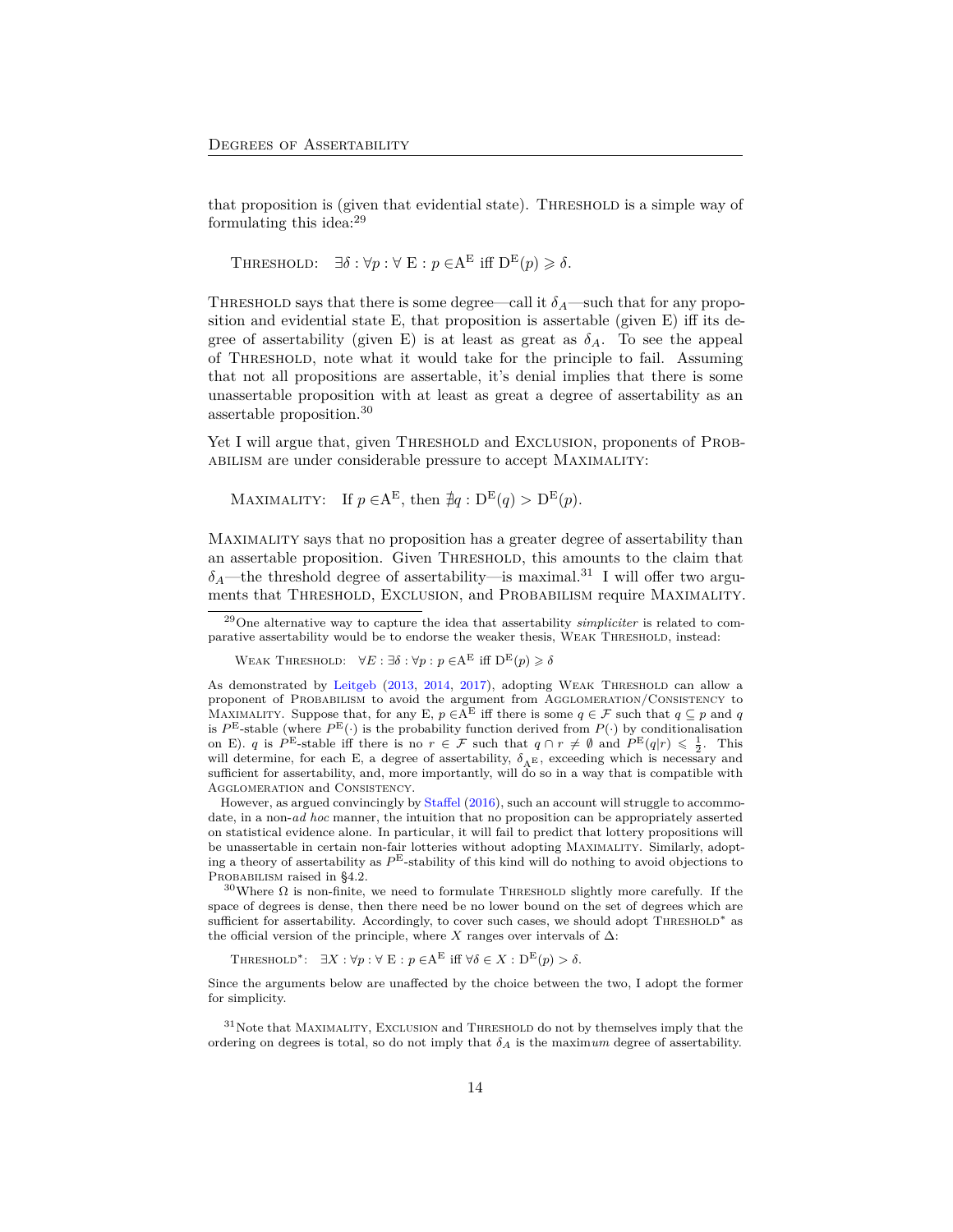Both are structurally analogous to familiar arguments concerning degrees of belief ([Kyburg](#page-37-24) [1961,](#page-37-24) [Makinson](#page-38-19) [1965](#page-38-19)), and have been raised in previous discussion of degrees of assertability. I will then argue that Maximality is untenable. Given the plausibility of EXCLUSION and THRESHOLD, I take this to give us *prima facie* reason to deny PROBABILISM.

*i) Lotteries:* For any value *n* in the unit interval less than 1, we can imagine a fair lottery such that the chance of an individual ticket winning is *n*. According to a widely reported judgment, regardless of the value of *n*, it is inappropriate for the owner of a single ticket to such a lottery to assert that her ticket will lose on the basis of its probability of losing alone ([DeRose](#page-36-16) [1996](#page-36-16), [Williamson](#page-40-0) [2000](#page-40-0), [Hawthorne](#page-36-9) [2003](#page-36-9)). Yet, as observed by [Dudman](#page-36-5) [\(1992](#page-36-5), 204-207) and [DeRose](#page-36-4)  $(2010, \text{fn}11)$  $(2010, \text{fn}11)$ , if this judgment is correct then the proponent of PROBABILISM is committed to the claim that a proposition is assertable for a speaker only if it is certain given her evidence.

By THRESHOLD, for any proposition *p*, *p* is assertable (given E) only if there is no *q* with a greater degree of assertability which is unassertable (given E). For all  $p$ , if  $P(p|E) < 1$ , there is some lottery proposition *q* such that  $P(p|E) < P(q|E)$  and *q* is unasseratble given E. But, by PROBABILISM, if  $P(p|E) < P(q|E)$ , then *q* has a greater degree of assertability than *p* (given E). Hence, for all *p*, if  $P(p|E) < 1$ , then  $p$  is not assertable (given E). Contraposing, for all  $p$ , if  $p$  is assertable (given E), then  $P(p|E) > 1$ . Yet, given PROBABILISM and THRESHOLD, this immediately implies MAXIMALITY; if  $p$  is assertable, then there is no  $q$  with a strictly greater degree of assertability than *p*.

Some authors have tried to resist the claim that lottery propositions are epistemically unassertable on the basis of mere probabilistic evidence. [Lackey](#page-37-19) [\(2007](#page-37-19), 618), in particular, argues that such assertions *do* in fact satisfy the requirements of the epistemic norm(s) governing assertion, but that they also implicate that the speaker has non-probabilistic evidence that the relevant ticket will not win. Accordingly, they are not all-things-considered assertable, since they violate the requirements of non-epistemic norms governing co-operative communication. In effect, she offers an error theory, arguing that (in lottery cases, at least) our judgments about epistemic appropriateness are misled by factors to do with non-epistemic considerations.

Yet, any implicature that the speaker possesses additional non-probabilistic evidence should be cancellable. Given Lackey's view, cancellation of the false implicature would be expected to recover (all things considered) assertability for the assertion. Yet this is not what we find. An assertion of the sentence 'My ticket will lose (though I have no reason to think it is more likely to lose than any other ticket)' is hardly *better* than a simple assertion of the sentence 'My ticket will lose'. Plausibly, it is worse.

*ii) Agglomeration and Consistency:* AGGLOMERATION is the principle that assertability is closed under *n*-ary intersection. Consistency is the principle that no set of assertable propositions is inconsistent.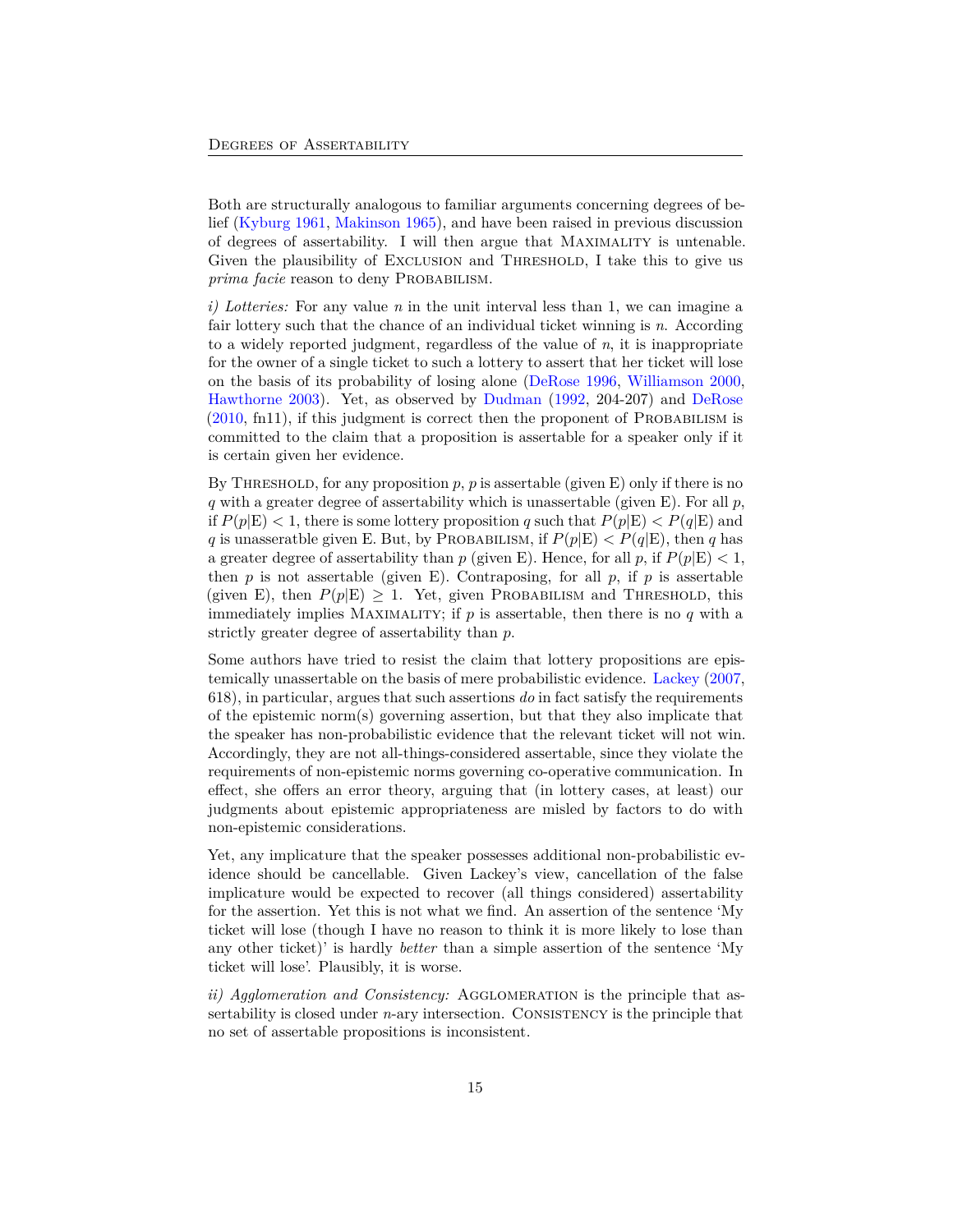AGGLOMERATION: If  $\Gamma \subseteq A^E$ , then  $\bigcap \Gamma \in A^E$ .

CONSISTENCY: If  $\Gamma \subseteq A^E$ , then  $\bigcap \Gamma \neq \emptyset$ .

Both principles derive their motivation, in part, from the observation that assertion incurs certain commitments. In asserting *p* one takes responsibility for *p* being used in multi-premise reasoning by hearers ( see, e.g., [Peirce](#page-38-20) ([1934\)](#page-38-20), [Bran](#page-35-15)[dom](#page-35-15) [\(1983](#page-35-15)), [Ross](#page-38-21) [\(1986](#page-38-21)), [Harman](#page-36-19) [\(1986\)](#page-36-19), [Watson](#page-40-11) [\(2004](#page-40-11)) and [Leitgeb](#page-37-4) [\(2017](#page-37-4)), amongst others).<sup>[32](#page-15-0)</sup> To say this is to say nothing more controversial than that speakers are liable to be taken to have acted inappropriately, if, on the basis of their assertion and further, true, premises, a hearer can infer a false conclusion. For example, if on the basis of my assertion that every bachelor lives a life of sin and your knowledge that the Pope is a bachelor you infer the false conclusion that the Pope lives a life of sin, I will be liable to censure for my assertion.

It is appropriate to assert  $p$  (given E) only if it is appropriate, given E, to take responsibility for *p* being used as a premise by hearers. Yet, it is appropriate to take responsibility for *p* being used as a premise and appropriate to take responsibility for *q* being used as a premise only if it is appropriate to take responsibility for *p* being used as a premise and to take responsibility for *q* being used as a premise. As [Milne](#page-38-10) ([2012](#page-38-10)) notes, this is will follow directly as long as it is appropriate to take responsibility for *p* being used as a premise in other's reasoning only if it is appropriate to treat *p* as a premise in one's own reasoning. Yet given this picture of the commitments induced by assertion, he argues, we should accept both Agglomeration and Consistency:

"In making sincere and serious assertions, we take on commitments to the consistency of what we assert and commitments to the logical consequences of what we assert: challenged on a consequence of what one has said, one stands by the consequence or withdraws one of the assertions."([Milne](#page-38-10) [2012,](#page-38-10) 332).

Let's consider how this argument works for the pair of principles more carefully. Starting with Aggolmeration, if one takes responsibility for each of some set

<span id="page-15-0"></span><sup>32</sup>For example, here is [Peirce](#page-38-20) ([1934\)](#page-38-20):

<sup>&</sup>quot;To assert [a] proposition is to make oneself responsible for it, without any definite forfeit, it is true, but with a forfeit no smaller for being unnamed. "(5.554, 384)

Here is [Brandom](#page-35-15) ([1983\)](#page-35-15):

<sup>&</sup>quot;[A]sserting is issuing an inference license.[…] To put a sentence forward as information is thus to present it as fodder for inferences leading to further assertions."(83).

And here is [Watson](#page-40-11) ([2004\)](#page-40-11):

<sup>&</sup>quot;To assert that p is, among other things, to endorse p, to authorize others to assume that p, to commit oneself to defending p, thereby (typically) giving others standing to criticize or challenge what one say. "(58)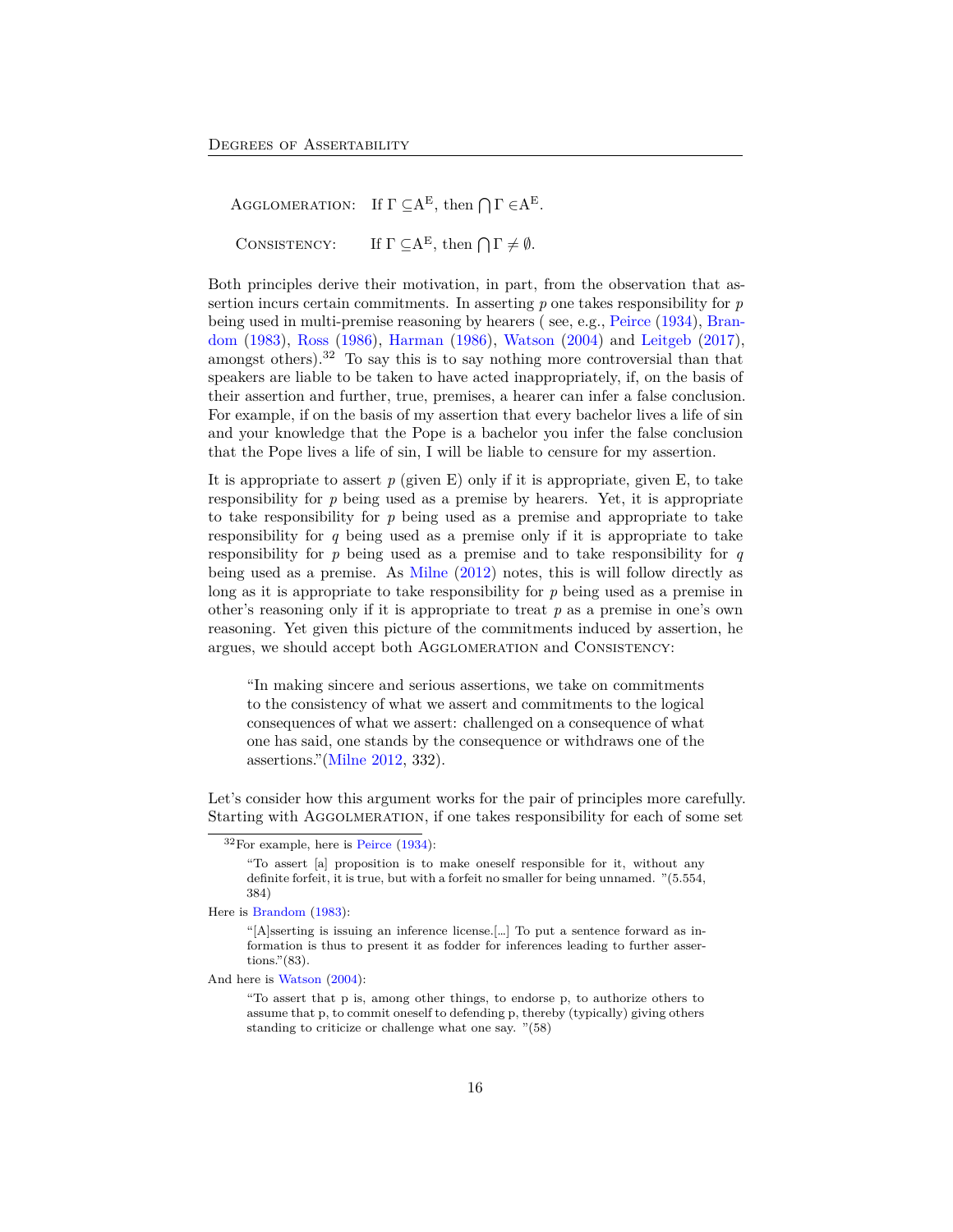of propositions being used in multi-premise reasoning, then one thereby takes responsibility for the consequences of that set being used. By the transitivity of entailment, anything which can be derived from a consequence of the set can be derived from the set. Thus, if it is appropriate to assert each member of a set of propositions, then it is appropriate to assert the strongest consequence of that set. Consistency then follows immediately on the assumption that it is inappropriate one take responsibility for reasoning from the contradiction.

The proponent of PROBABILISM who wishes to resist commitment to AGGLOMeration and/or Consistency might invoke the above-mentioned belief/assertion parallel. After all, both principles are widely rejected for (epistemically appropriate) belief.[33](#page-16-0)

Matters are not so simple, however. The primary motivation for denying analogues of Consistency and Agglomeration for appropriate belief derives from lottery and preface cases [\(Kyburg](#page-37-24) [1961](#page-37-24), [Makinson](#page-38-19) [1965\)](#page-38-19).<sup>[34](#page-16-1)</sup> It is often held that, in such scenarios, it is epistemically appropriate for an agent to believe each member of a set of propositions, while also being epistemically appropriate for her to believe the negation of their conjunction ([Kyburg](#page-37-24) [1961,](#page-37-24) [Foley](#page-36-20) [1993](#page-36-20), [Christensen](#page-36-21) [2005](#page-36-21), [Sturgeon](#page-39-10) [2008](#page-39-10))).[35](#page-16-2) If this is right, what it is appropriate to believe need not be consistent. And assuming it is epistemically inappropriate to believe a contradiction, it need not agglomerate either.

Yet, in both types of case, there are grounds to doubt whether it is epistemically appropriate to assert everything that it is epistemically appropriate to believe. As just observed, it is widely accepted that asserting, of any given lottery ticket, that it is a loser is epistemically inappropriate. If this is right, then those who take lottery cases to constitute counter-examples the agglomeration/consistency of appropriate belief will need to deny the parallel between what it is appropriate to assert and what it is appropriate to believe in this case.

Turning to the preface, the situation appears the same, though reversed. In the preface, it *would* be appropriate for the author to assert, of any given claim in the body of her book, that it is true. Yet it appears inappropriate for her to assert the negation of the conjunction of these claims. That is, she ought

<span id="page-16-1"></span><span id="page-16-0"></span> $^{33}\mathrm{I}$  am grateful to an anonymous referee for raising this response.

<sup>34</sup>In the preface scenario, an author composes a book comprising a body of individually well-researched claims, along with a prefatory claim that some claim in the body of the book is false. The standard judgment is that it is appropriate for the author to believe each claim in the body of the book (on the basis of her research) and also appropriate to believe the prefatory claim (on the basis of the statistical likelihood of error).

<span id="page-16-2"></span><sup>35</sup>Often, but by no means always. See [Nelkin](#page-38-22) [\(2000](#page-38-22)), [Bird](#page-35-16) ([2007](#page-35-16)), [Sutton](#page-39-11) [\(2007](#page-39-11)), and [Smith](#page-39-12) ([2010,](#page-39-12) [2016](#page-39-13)) for recent arguments that we are never justified in believing a lottery ticket is a loser on the basis of statistical evidence alone. Such authors might appeal to the belief/assertion parallel to deny that lottery cases motivate accepting either Consistency or Agglomeration. The preface poses a trickier cases for such a response, since such authors have typically accepted that we are justified in believing each claim in the body of the book. It is an open—and interesting—question whether we are justified in believing the preface claim on such views (see [Carter and Goldstein](#page-36-22) [\(2020b\)](#page-36-22), [Carter and Goldstein](#page-36-23) [\(2020a](#page-36-23)) for discussion of this point, arguing that agglomeration fails for belief).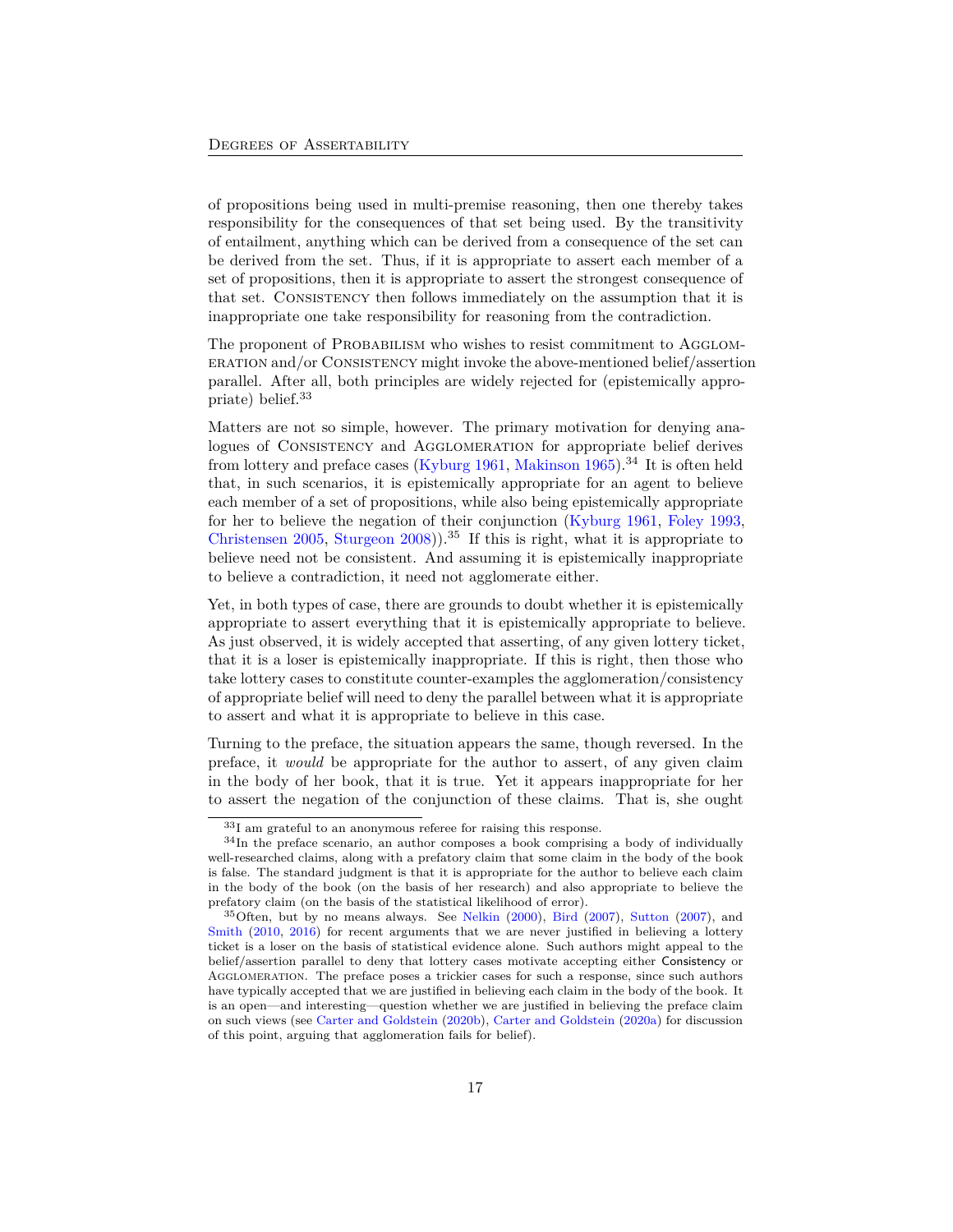not assert, merely on the basis of statistical evidence, that some claim in the body of her book is false. The belief/assertion parallel appears to break down in precisely those cases in which it would need to be applied to motivate rejecting agglomeration and consistency for assertability. As such, it does not seem to offer a decisive argument against either for the probabilist.

There are strong grounds for accepting AGGLOMERATION and CONSISTENCY. But AGGLOMERATION and CONSISTENCY lead to MAXIMALITY:

- Fact 1. i. AGGLOMERATION, PROBABILISM, THRESHOLD, and EXCLUSION entail Maximality.
	- ii. Consistency, Probabilism and Threshold entail Maximality

For the former, suppose for reductio that a proposition is assertable given E iff it has a probability of at least *n* conditional on E, where 0 *< n <* 1*.* Let Γ be a set of propositions such that: (i) for each  $p \in \Gamma$ ,  $P(p|E) \geq n$  but (ii)  $P(\bigcap \Gamma | E) < n$ . Then, by AGGLOMERATION, since each proposition in  $\Gamma$  is assertable given E, ∩ Γ is assertable given E. But, by hypothesis, ∩ Γ is not assertable given E. So, the threshold for assertability must either be 0 or 1. By EXCLUSION, it cannot be 0. Thus, it must be 1.

Turning to the latter, suppose for reductio that a proposition is assertable given E iff it has a probability of at least *n* conditional on E, where *n <* 1*.* Let Γ be a set of propositions such that: (i) for each  $p \in \Gamma$ ,  $P(p|E) \geq n$  but (ii)  $\bigcap \Gamma = \emptyset$ . By CONSISTENCY, some element of  $\Gamma$  is not assertable given E. But, by hypothesis, every proposition in  $\Gamma$  is assertable. So, the threshold for assertability must be 1.

I have considered two arguments that any proponent of Probabilism will also be committed to Maximality. In the remainder of this section, I will argue that Maximality should be rejected (and therefore, likewise, Probabilism). Before doing so, however, I want make note of a different reason that the combination of Maximality and Probabilism might be thought to be unsustainable, in order to set it aside.

Some (in particular, [Dudman](#page-36-5) ([1992\)](#page-36-5)) have argued against Probabilism and Maximality on the grounds that the requirement of certainty is an implausibly strong necessary condition on assertability (cf., [Stanley](#page-39-8) [2008,](#page-39-8) [Brown](#page-35-17) [2010\)](#page-35-17). The worry is that, if a proposition is assertable only if it possesses probability 1 conditional on the speaker's evidence, very few assertions will meet the standards of appropriateness. However, the strength of certainty as a necessary condition on assertability will be inversely proportional to the weakness of the sufficient conditions for constituting evidence. In particular, those who endorse the K*⇒*E direction of [Williamson](#page-40-0) [\(2000](#page-40-0))'s E=K thesis, on which an agents evidence includes those propositions she knows, will take certainty to be at least as achievable as they take knowledge to be.

Rather than arguing that, conditional on PROBABILISM, MAXIMALITY makes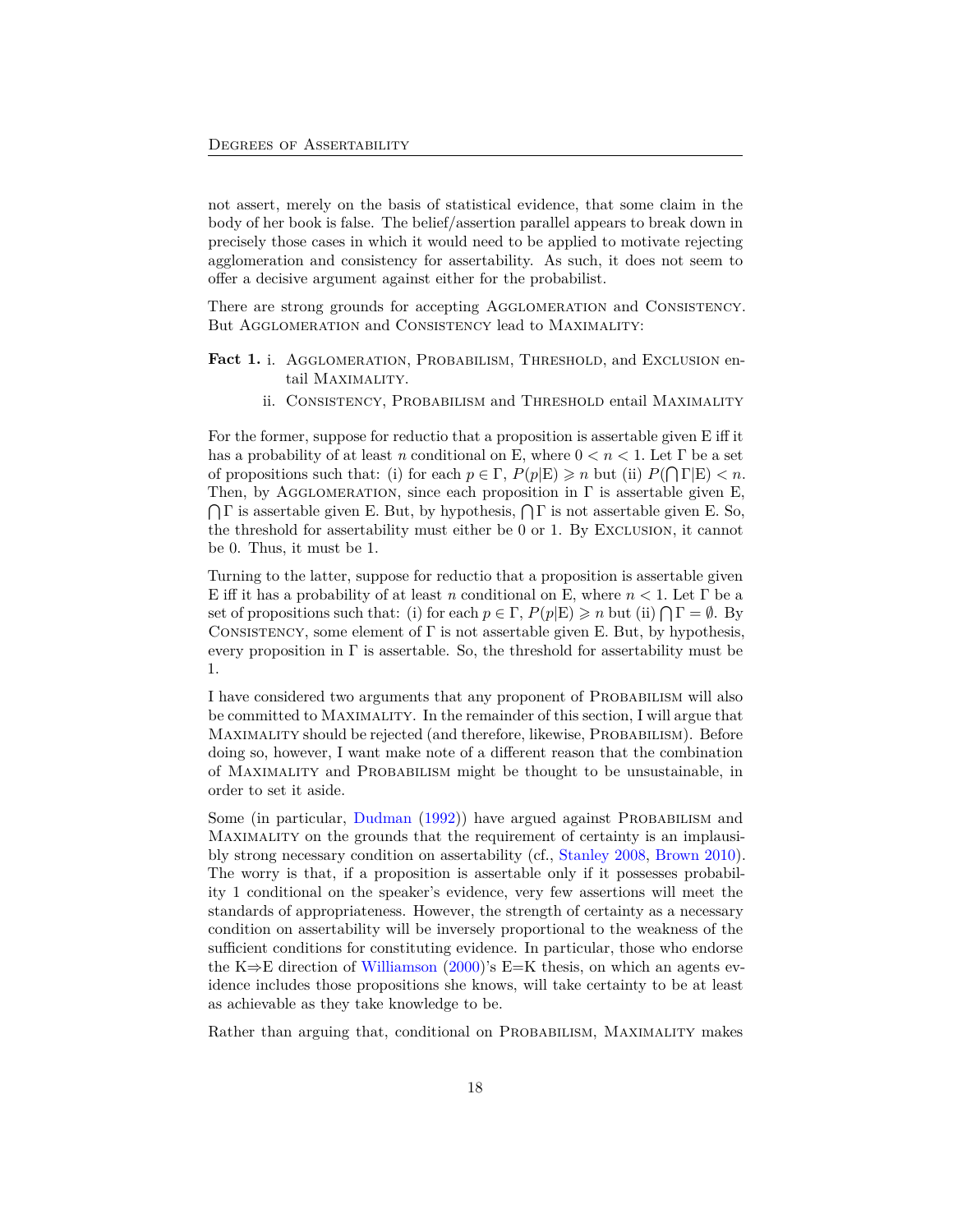assertability unattainable by requiring certainty, I instead wish to highlight the problems with MAXIMALITY itself.<sup>[36](#page-18-0)</sup> MAXIMALITY implies that the threshold for assertability *simpliciter* constitutes an upper bound on how assertable a proposition can be—no proposition is more assertable than an assertable proposition. At least on the assumption of totality,  $37$  every assertable proposition has the same degree of assertability.

Yet this conflicts dramatically with our judgments about comparative assertability. According to those judgments, two assertable propositions may differ substantially with respect to their degree of assertability. Consider the following two cases:

Imagine you are at a racecourse. From the stands, you see *Amber Dancer* win the 3.10pm race (good news for you, as you had \$10 on the horse). As you go to collect your winnings, you overhear a stranger say that *Burgundy Rose* has won the 3.15pm race. Two claims appear plausible, in this setting: (i) it would be appropriate for you to assert, given your evidential state, that *Amber Dancer* won the 3.10pm and, likewise, appropriate for you to assert that *Burgandy Rose* won the 3.15pm; (ii) it would be more appropriate, given your evidential state, for you to assert that *Amber Dancer* won the 3.10pm than to assert that *Burgundy Rose* won the 3.15pm. In favor of the latter claim, note that in answer to the alternative question 'Did *Amber Dancer* win the 3.10pm or did *Burgundy Rose* win the 3.15pm?', given the epistemic norms of assertion, you ought to assert the former.

Or another case: imagine you have been walking on the beach. In the distance, you saw a figure who, despite being wrapped in a large overcoat and scarf, clearly appeared to be your friend, Andrei. Again, two claims appear plausible: (i) it would be appropriate for you to assert, given your evidential state, that there was someone else on the beach and, likewise, appropriate for you to assert that Andrei was on the beach; (ii) it would be more appropriate, given your evidential state, for you to assert that someone else was on the beach than to assert that Andrei was on the beach. In answer to the question 'Was Andrei, or, at any rate, someone other than yourself on the beach?' you ought to assert the latter. While asserting the former might be more appropriate all-thingsconsidered (given, for example, the requirements of norms of informativeness), asserting the latter is more appropriate with respect to the requirements of the epistemic norms governing assertion.

Two assertable propositions can differ in their degree of assertability. Yet, if assertable propositions can differ in their degree of assertability, Maximality must be rejected. Since, as I have argued, proponents of PROBABILISM must accept Maximality if they are to avoid issues with (i) lotteries, and (ii) Agglomeration/Consistency, denying Maximality provides strong reasons

<span id="page-18-0"></span><sup>36</sup>Analogues of these problems arise in the case of practical rationality, see, in particular, [Brown](#page-35-7) ([2008,](#page-35-7) 1144-1147).

<span id="page-18-1"></span> $^{37}\rm{Which}$  is itself a consequence of both STRONG PROBABILISM and WEAK PROBABILISM.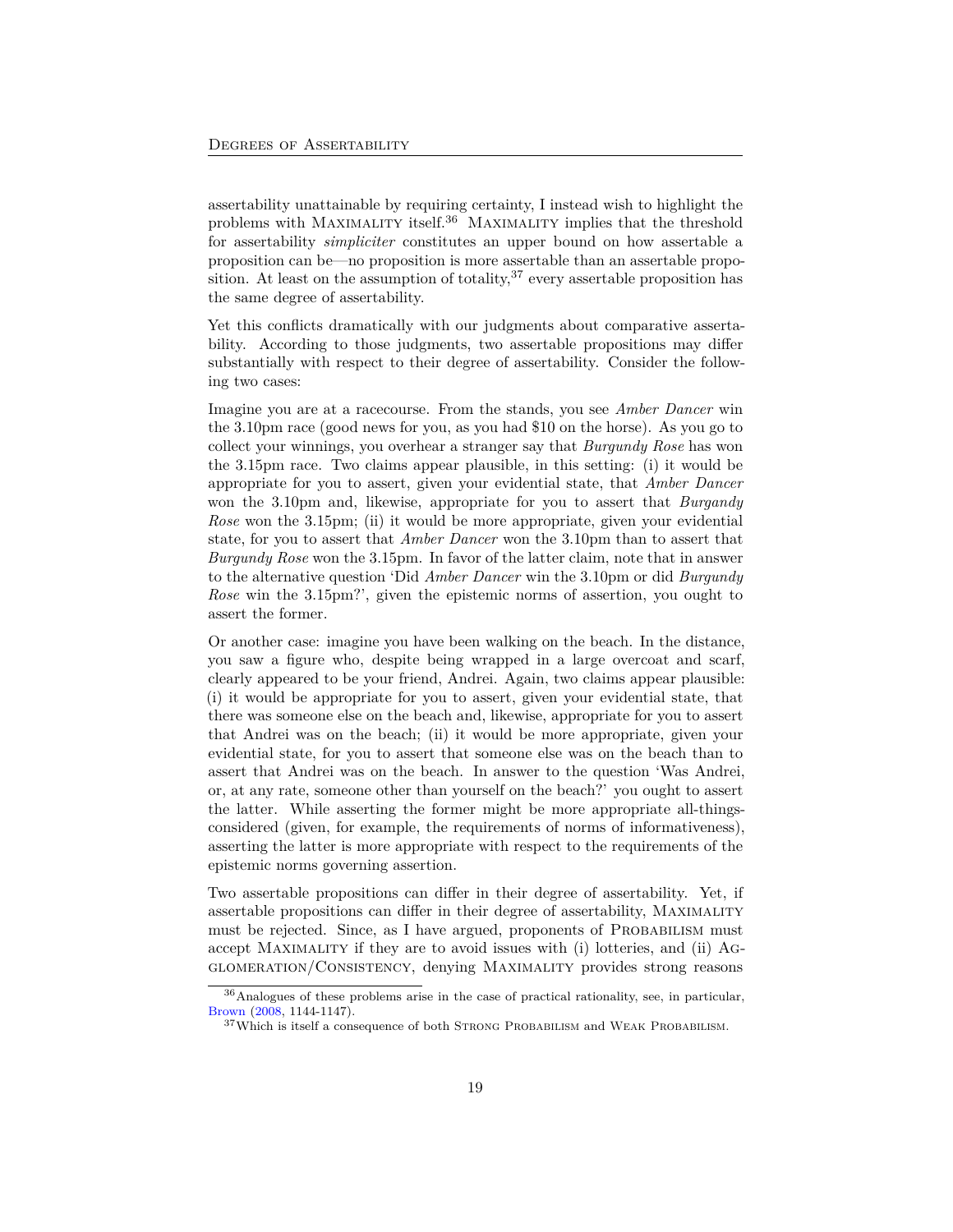for denying PROBABILISM.<sup>[38](#page-19-1)</sup>

### <span id="page-19-0"></span>**4.2 Error**

The previous section argued that PROBABILISM commits its proponent to an inadequate account of the relationship between degrees of assertability and assertability *simpliciter*. In this section, I will argue that it also provides an inadequate account of degrees of assertability themselves. Specifically, I want to suggest, there are cases in which comparative probability and comparative assertability diverge.

Our sources of evidence about the world are frequently subject to error. Clocks slow, eyesight fails. In all but the very best cases, the instruments by which we receive information about the world are beset by noise. When our sources of evidence are subject to error, we face limits to what we can be certain about.<sup>[39](#page-19-2)</sup> This uncertainty produced by random error will, under common conditions, take the form of a Gaussian probability distribution over the value of a continuous variable (i.e., a 'bell-curve').

For example: imagine a room equipped with a thermometer. The thermometer is subject to random regular measurement errors. Conditional on it reading *n ◦*F, the thermometer generates a standard normal probability distribution over possible temperatures for the room, with a mean of  $n^{\circ}$ F and standard deviation of 4*◦*F. Suppose, for example, that the thermometer reads 75*◦*F. Then Figure [1](#page-20-0) displays the probability distribution over possible room temperatures.

<span id="page-19-1"></span><sup>&</sup>lt;sup>38</sup>Or, to put it another way, the proponent of PROBABILISM faces a dilemma. She must either accept Maximality—in which case she faces difficulties accommodating differences in the assertability of asssertable propositions—or deny Maximality—in which case she faces difficulties with lotteries and Agglomeration/Consistency. Given this dilemma, I want to suggest, there is strong reason to consider rejecting PROBABILISM.

<span id="page-19-2"></span><sup>&</sup>lt;sup>39</sup>There is room for disagreement over the sources of uncertainty. One natural picture is that, when a source of evidence is subject to noise, it can provide at most an inexact representation of the way the world is (see, e.g., [Hellie](#page-36-24) ([2005\)](#page-36-24), [Goodman](#page-36-25) ([2013\)](#page-36-25), [Morrison](#page-38-23) [\(2016](#page-38-23))). An alternative (see, e.g., [Williamson](#page-40-12) ([2013b](#page-40-12))) is that signals subject to noise provide an exact representation of the state of the world, but that what we can be certain of on the basis of such constraints is subject to a reliability/margin for error constraint proportional to the level of noise.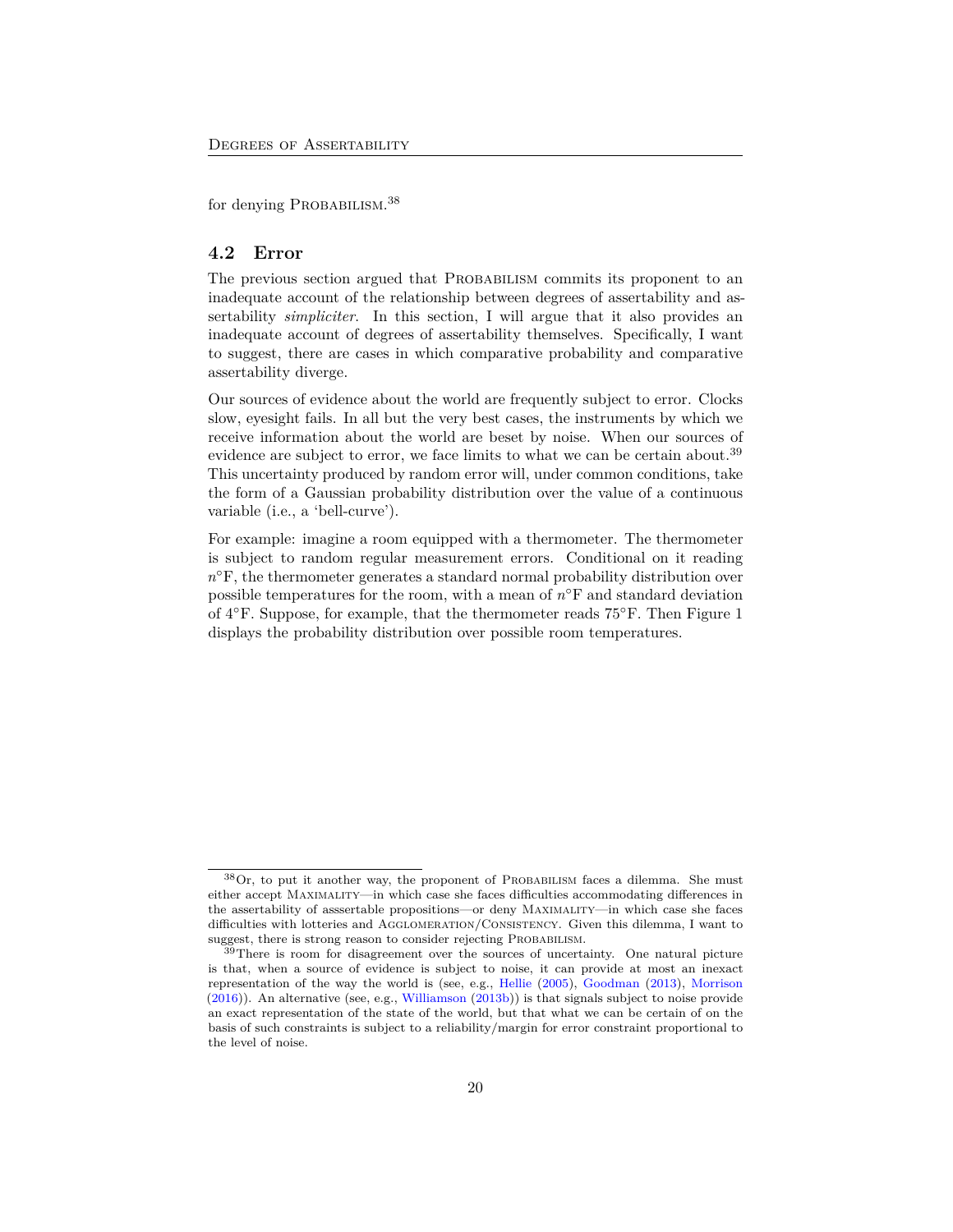<span id="page-20-0"></span>

Consider  $(1)-(2)$  $(1)-(2)$  $(1)-(2)$  $(1)-(2)$ —corresponding to the two shaded regions of Figure 1:

- <span id="page-20-1"></span>(1) The temperature is between 74*◦*F and 76*◦*F.
- <span id="page-20-2"></span>(2) The temperature is between 63*◦*F and 73*◦*F.

For a speaker who observes that the thermometer reads 75*◦*F, the degree of assertability of ([1\)](#page-20-1) is greater than the degree of assertability of ([2\)](#page-20-2). That is, an assertion of the latter would be less appropriate, given the speaker's evidence, than an assertion of the former.

Take the operationalization of degrees of assertability in §[2.](#page-3-0) Given the error to which the thermometer is susceptible, it is not unreasonable to suppose that an individual whose evidence consists only in the reading on the thermometer ought not to answer the alternative question 'Is the temperature between 74*◦*F and 76*◦*F or between 63*◦*F and 73*◦*F?'. That is, neither proposition is assertable *simpliciter*. However, if she answers the question, she ought to answer that it is between 74*◦*F and 76*◦*F.

However, this judgment conflicts directly with the predictions of PROBABILISM. [\(1](#page-20-1)) has a lower probability than [\(2](#page-20-2)), conditional on the proposition that the thermometer reads 75*◦*F. Whereas probability of the latter is *≈*.3, the probability of the former is only  $\approx$ .2. Accordingly, the proponent of PROBABILISM is committed to the claim that  $(2)$  $(2)$  has a greater degree of assertability than  $(1).<sup>40</sup>$  $(1).<sup>40</sup>$  $(1).<sup>40</sup>$  $(1).<sup>40</sup>$ 

<span id="page-20-3"></span> $^{40}$ A natural response for the proponent of PROBABILISM is to cite sentences such as ( $\ddagger$ ), which appear highly inappropriate to assert even conditional on the speaker answering a question of the form 'Which of ([1\)](#page-20-1) and ([2](#page-20-2)) is true?'.

<sup>(</sup>*‡*) The temperature is between 74*◦*F and 76*◦*F, but it's more likely to be between 63*◦*F and 73*◦*F.

Yet more generally, where (the proposition expressed by)  $\phi$  is more assertable than (an incompatible sentence)  $\psi$ , asserting  $\phi$ , but maybe  $\psi$ <sup>+</sup> appears inappropriate, even conditional on answering the question 'Which of  $\phi$ 'and  $\psi$ ' is true ?'. Thus, (*‡*) appears to be an instance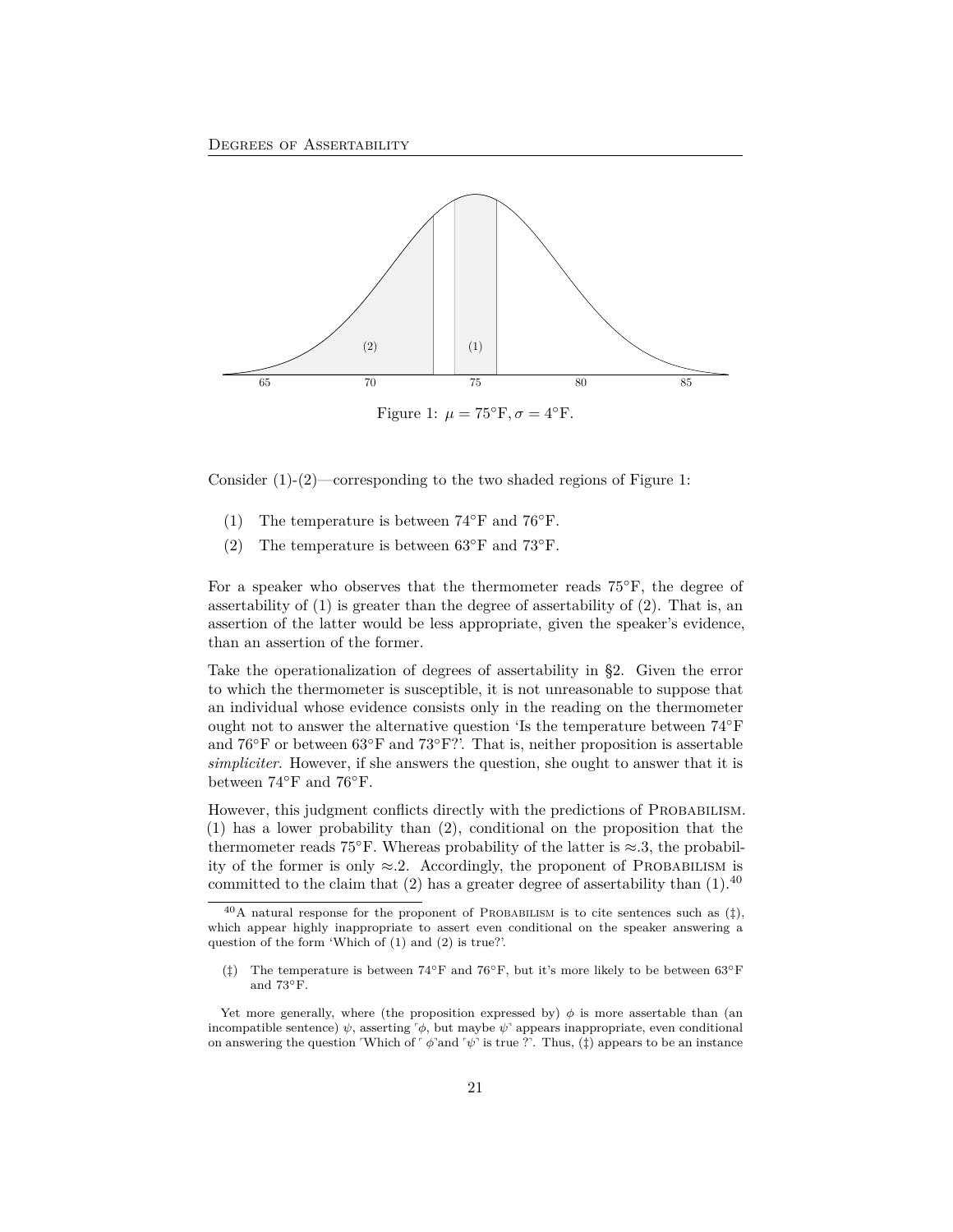The point can be generalised. Wherever a random variable is normally distributed, that it falls in some interval centered on the mean appears more assertable than that it falls in some interval occupying a tail of the distribution which excludes the mean, even when the latter has a greater probability. Yet PROBABILISM is incapable of accommodating such judgments.

The existence of pairs of propositions over which comparative probability and comparative assertability diverge would constitute a decisive counter-example to Probabilism. However, before Probabilism can be rejected, it is important to set aside another, potentially promising, explanation of our judgments about  $(1)-(2)$  $(1)-(2)$  $(1)-(2)$ .

Plausibly, where it is common ground that (i) the speaker's evidence is limited to the reading on the thermometer, and (ii) the thermometer is subject to a normally distributed chance of error, an assertion of  $(1)$  $(1)$  or  $(2)$  $(2)$  carries an implicature that the reading on the thermometer falls within the interval reported by the speaker. Indeed, we might reasonably commit to something stronger: given these constraints on the common ground, an assertion that the temperature falls within a particular interval implicates that the reading on the thermometer is at the midpoint of that interval.

If this is correct, it might be hoped to offer the basis for a response for the proponent of Probabilism. [\(2](#page-20-2)), the argument would go, *is* in fact more appropriate than ([1\)](#page-20-1) with respect to the requirements of the epistemic norm(s) governing assertion. However, it carries a false implicature, namely that the speaker's assertion is based on the thermometer reading 68*◦*F (or, at least, that the reading on the thermometer falls between 63*◦*F and 73*◦*F). In contrast, ([1\)](#page-20-1) carries no false implicature, since the thermometer does, in fact, read 75*◦*F. Accordingly, [\(1](#page-20-1)) is more appropriate than [\(2](#page-20-2)) all-things-considered, with respect to the totality of norms governing assertion. Our comparative judgments regarding the pair, the proponent of PROBABILISM can claim, track the latter notion rather than the former.

That assertions of ([1\)](#page-20-1) and [\(2](#page-20-2)) carry implicatures of this kind in context appears indisputable. However, it cannot play the exculpatory role required by Probabilism. In order for it to do so, the proponent of Probabilism ought to be capable, at least in principle, of providing an explanation of the implicature. That is, she ought to be able to identify some source of pragmatic pressure which would allow the implicature to be calculated. This would require positing a norm on assertion which generates a preference for asserting the temperature to fall within an interval containing the reported temperature (at least where conditions (a) and (b) obtain). Yet the existence of such a norm is precisely what the proponent of PROBABILISM must deny. Since it imposes requirements

of the wider phenomenon that Moorean assertions remain infelicitous, even conditional on answering a question to which their bare (i.e., non-modal) conjunct is the most assertable answer. This phenomenon needs independent explanation—luckily, a number of alternatives are available (e.g., [Veltman](#page-40-13) [1985,](#page-40-13) [Yalcin](#page-40-14) [2007,](#page-40-14) [Mandelkern](#page-38-24) [2019\)](#page-38-24). I am grateful to Simon Goldstein and David Boylan for pressing this point.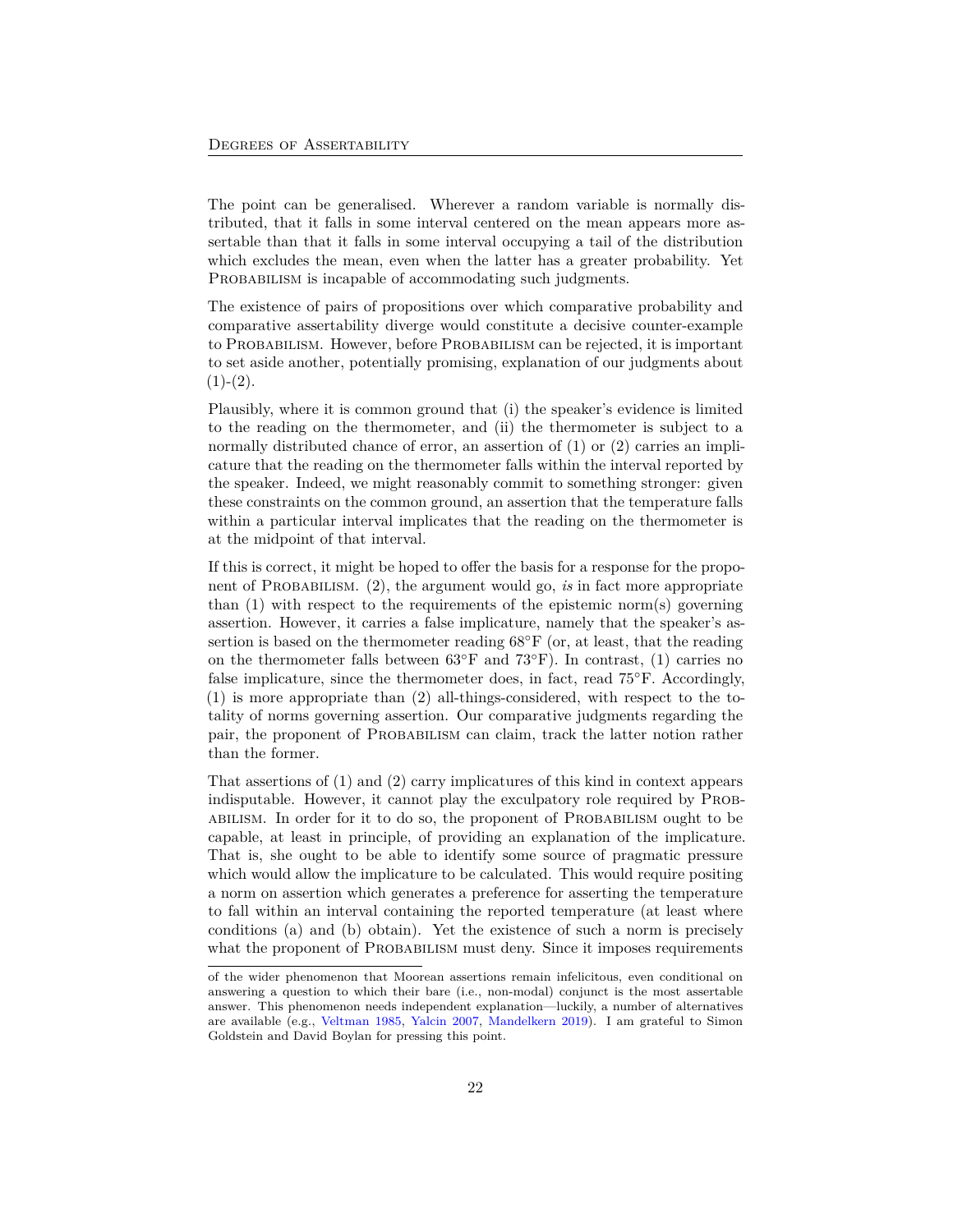on assertion based on the speaker's epistemic state, any norm of this kind would constitute an *epistemic* norm on assertion. However, it is an epistemic norm which, in certain cases, assigns a higher degree of assertability to a less probable proposition. Thus, there appears to be no way of explaining the alleged implicature compatible with Probabilism.

Before proceeding, it is worth noting a second concern with the response. As an implicature, the suggestion that the reported temperature lies at the midpoint of the asserted interval should be expected to be defeasible. Implicatures are cancellable when incompatible with explicitly asserted material [\(Grice](#page-36-6) [1967](#page-36-6), 57; cf. [Weiner](#page-40-15) [2006](#page-40-15), [Borge](#page-35-18) [2009](#page-35-18), and [Åkerman](#page-35-19) [2015](#page-35-19) for more recent discussion). For example, while an assertion of 'Tom tried his best to win' strongly implicates that he failed, an assertion of 'Tom tried his best to win and did' clearly does not.

According to the proposed response, [\(1](#page-20-1)) is judged to have a greater degree of assertability than ([2\)](#page-20-2) only in virtue of the latter carrying a false implicature. As such, cancellation of the implicature ought to generate the reverse judgment. Yet this is not what we find.

- ([1](#page-20-1) *′* ) The thermometer reads 75*◦*F, but the temperature is between 74*◦*F and 76*◦*F.
- ([2](#page-20-2) *′* ) The thermometer reads 75*◦*F, but the temperature is between 63*◦*F and 73*◦*F.

Given that the thermometer constitutes the entirety of the speaker's evidence about the temperature in the room the intuition that ([1](#page-20-1) *′* ) has a greater degree of assertability than [\(2](#page-20-2) *′* ) is, if anything, stronger.

This section has argued that PROBABILISM is incompatible with two core judgments about degrees of assertability: (i.) that two assertable propositions can differ in how assertable they are; and (ii.) that, given a Gaussian probability distribution over the value of a parameter, asserting that the value falls around the peak of the distribution is preferable asserting it falls along a tail (even if the latter is more likely to be true). One simple explanation for this incompatibility is that Probabilism is false. But if a proposition's probability does not determine how assertable it is, what does? In the final section, I propose an alternative framework which does better with respect to both judgments.

### <span id="page-22-0"></span>**5 Normality and Degrees of Assertability**

A proposition's degree of assertability is a matter, not of how *probable* it is, but of how *normal* it is. Asserting *p* is more appropriate than asserting *q*, for a speaker in evidential state E, iff amongst the worlds compatible with E, *p* is more normal than *q*. Crucially, probability and normality differ; the more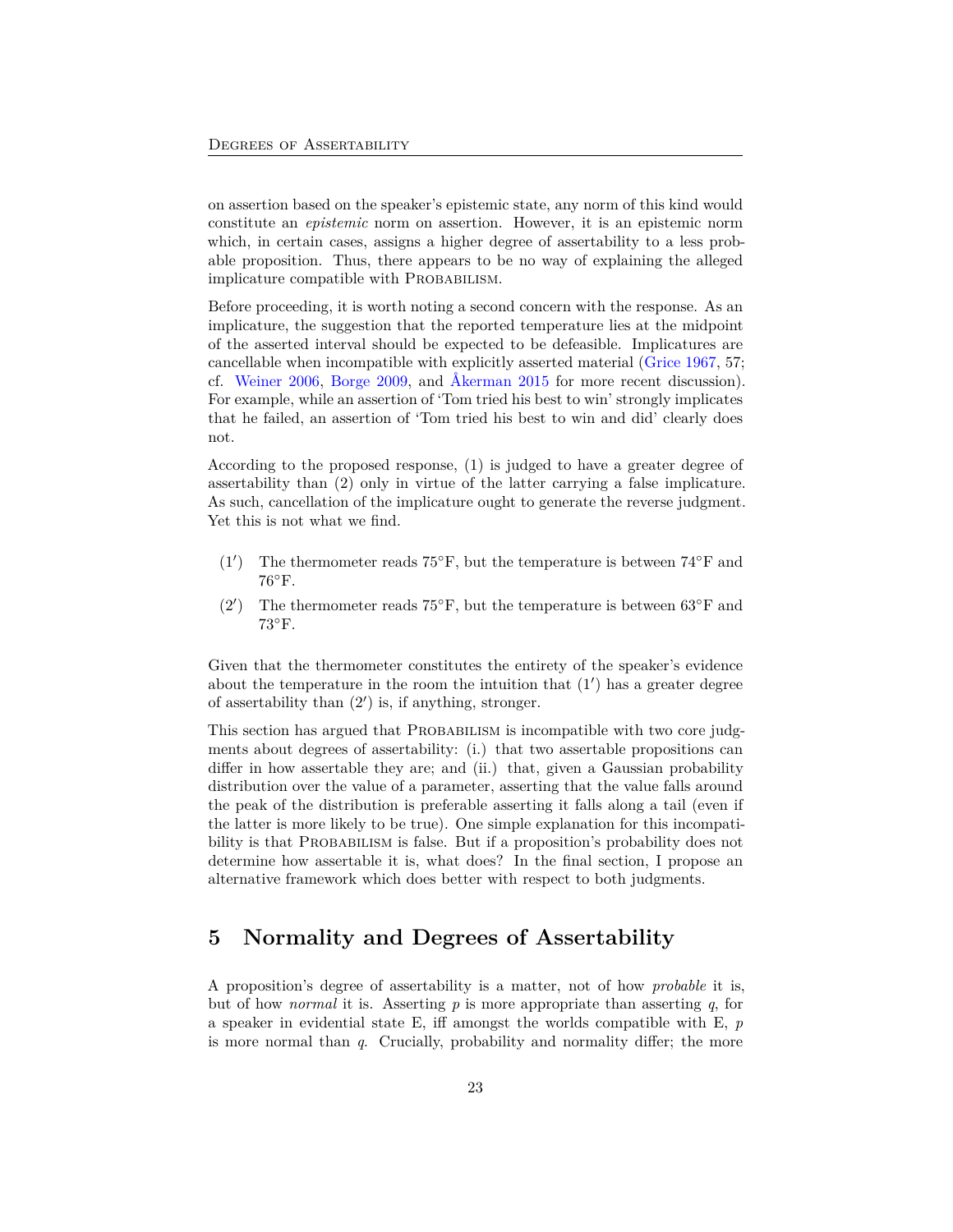probable of two propositions need not also be the more normal ([Boutilier](#page-35-20) [1994](#page-35-20), §3.2.2, [Thompson](#page-39-14) [2008](#page-39-14), 68, [Smith](#page-39-12) [2010,](#page-39-12) 15-16), [Valaris](#page-39-15) [2017](#page-39-15), 6-10).

For example: imagine a bus scheduled to arrive at 7.30am daily. Assuming that the bus company is moderately competent, the bus will arrive on time unless something abnormal occurs; any situation in which the bus arrives late involves some departure from normality. However, there are many ways for the world to be abnormal. Drivers get sick, engines fail to start, and roads close. Assuming that the possible sources of abnormality are sufficiently numerous, the likelihood that the bus arrives on time may be low (even if it remains higher than the likelihood of each abnormal eventuality, taken individually). That is, it may be more likely that the bus arrives late, despite the fact that it would require a greater departure from normality.

Here is high-altitude view of the final section: [§5.1](#page-24-0) introduces some simple formal machinery which represents the comparative normality of states in terms of a ranking over states. [§5.2](#page-26-0) shows how the comparative normality of propositions can be derived from the comparative normality of states. It then goes on to formulate a normality based theory of assertability of the kind advertised above and discusses a number of the consequences of that theory. Finally, §[5.3](#page-30-0) discusses various ways proponents of the theory can specify a threshold for assertability *simpliciter*, and shows that on each, it avoids the problems of §[4.1](#page-12-1). Beforehand, however, it may be helpful to consider an informal sketch of how the properties of normality provide a route to avoiding the problems for PROBABILISM discussed in [§4](#page-12-0).

First, note an account which equates a proposition's degree of assertability with its normality will correctly predict that asserting ([1\)](#page-20-1) is more appropriate than asserting [\(2](#page-20-2)). Given that the thermometer reports that it is 75*◦*F, it would be more normal for the temperature to be between 74*◦*F and 76*◦*F than for it to be between 63*◦*F and 73*◦*F. That is, for the temperature to fall in the latter range would require a greater departure from normality than for it to fall in the former range.

Second, note that neither argument for Maximality can be extended to a normality based account. Suppose, minimally, that a proposition is assertable *simpliciter* iff the departure from normality which would be required for it to be false exceeds some specified threshold (this idea will be refined—and clarified below). For any ticket in a fair lottery, nothing abnormal need occur for that ticket to win ([Smith](#page-39-12) [2010,](#page-39-12) [2016,](#page-39-13) [2017](#page-39-16), [Valaris](#page-39-15) [2017\)](#page-39-15). Accordingly, any choice of threshold will vindicate the judgment that it is not appropriate to assert that one's ticket will not win. *A fortiori*, a non-maximal threshold will vindicate the judgment. Thus, accommodating judgments about the assertability of lotterystyle propositions need not require commitment to MAXIMALITY on a normalitybased account.

Turn next to the argument from Agglommeration/Consistency. Suppose, for a given threshold, that the departure from normality required to make *p*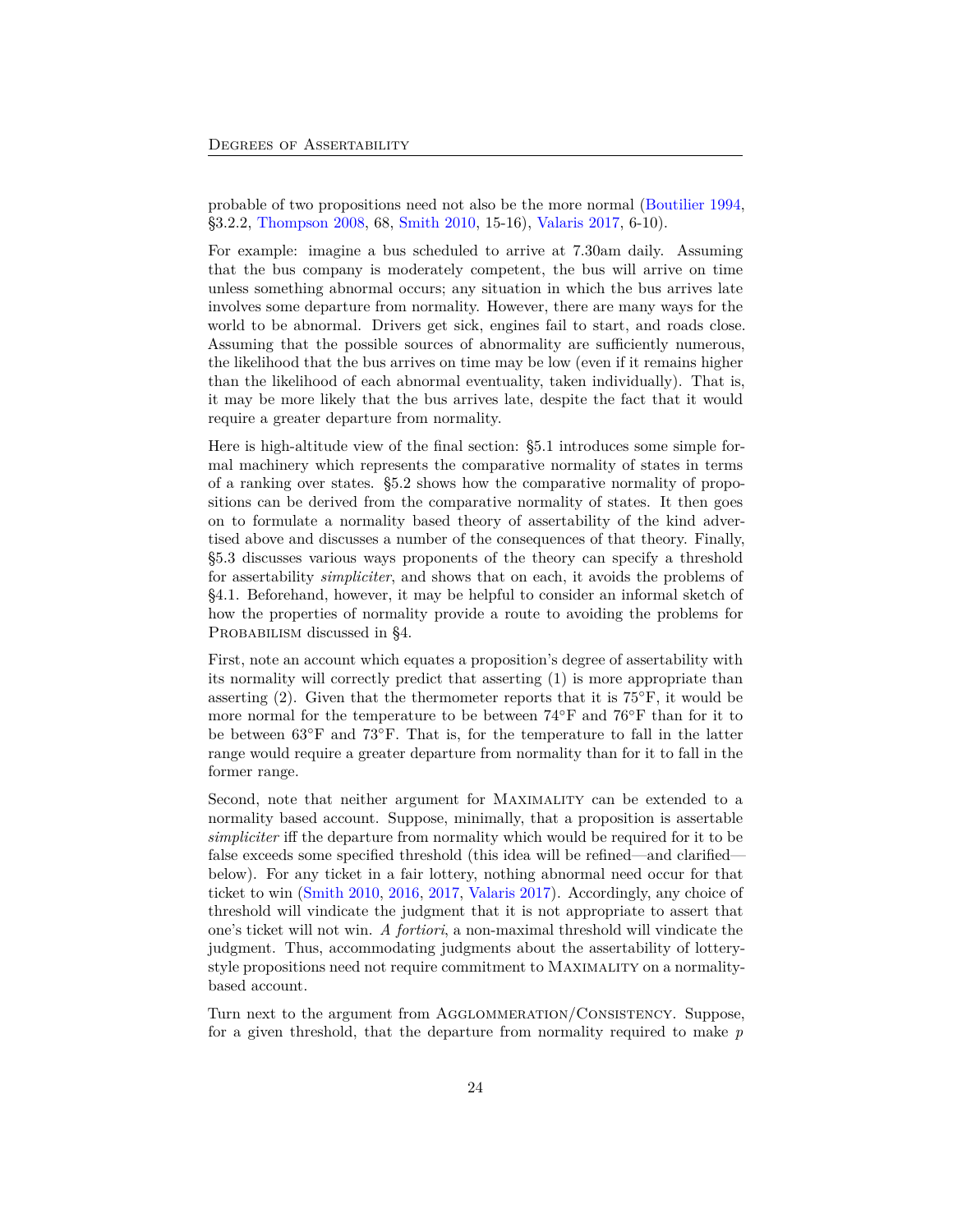false is greater than that threshold, and the departure from normality required required to make *q* false is also greater than that threshold. It follows that, wherever the level of abnormality is no greater than that threshold, both *p* and *q* will be true. Hence the departure from normality required to make *p ∩ q* false will be greater than the specified threshold. Accordingly, any choice of threshold will vindicate the judgment that  $p \cap q$  is assertable if  $p$  and  $q$  are. Similarly, suppose for a given threshold, that the departure from normality required to make *p* false is greater than that threshold. It follows that the departure from normality required to make *p* true, and, *a fortiori*, the departure from normality required to make  $\neg p$  false, is *not* greater than that threshold. Accordingly, any choice of threshold will vindicate the judgement that if *p* is assertable, anything inconsistent with  $p$  is not. In particular, there is no requirement that the threshold be maximal—two propositions may exceed it despite differing in the departure from normality required to make them false.

#### <span id="page-24-0"></span>**5.1 Preliminaries**

To implement this informal sketch in a rigorous manner, we need to start with a representation of the comparative normality of states of affairs. Let *n* be a *ranking function* ([Spohn](#page-39-17) [1988](#page-39-17), [1990](#page-39-18), [2012\)](#page-39-19). *n* is a mapping from states in  $\Omega$ to ranks: non-negative integers along with  $\infty$ . That is, for any  $i \in \Omega : n(i) \in$  $\mathbb{N}_0 \cup \{\infty\}$ . We require that  $\{i | n(i) = 0\}$  ≠  $\emptyset$ : some states are assigned rank 0.

Intuitively, *n* is a measure of comparative normality over  $\Omega$ . We can think of a state's rank as representing how abnormal it is—how substantial its departure from normality is. *i* is no more abnormal than *i'* iff  $n(i) \leq n(i')$ . Thus states which are maximally normal receive rank 0; the more abnormal a state, the higher the rank it receives. Note that, strictly, we will want to each state  $i \in \Omega$  to be associated with its own ranking function to reflect the contingency of comparative normality ([Smith](#page-38-25) [2006,](#page-38-25) [Carter](#page-36-26) [2019](#page-36-26)). Since nested normality claims will play no role in the present discussion however, we can simplify matters considerably by considering a single ranking function, implicitly associated with a designated state in each model, *i*@.

We will want to be able to take a measure of comparative normality, and obtain a new measure which priveleges a certain set of worlds. Where *n* is a ranking function,  $n_{p}$  is the conditionalization of *n* on *p*. We define a conditional rank as follows:

$$
n_{|p}(i) = \begin{cases} n(i) - Min\{n(i')| \ i' \in p\} & \text{if } i \in p; \\ n(i) + Max\{n(i') + 1| \ i' \in p\} & \text{otherwise.} \end{cases}
$$

 $n_{p}$  is the ranking function which preserves the relative difference in rank across *p*-states and *¬p*-states, while ranking every *p*-state as more normal than the most normal  $\neg p\text{-state}$ . Informally, we can think of  $n_{|p}$  as shifting the *p*-states up and moving the  $\neg p$ -states down, while holding everything else fixed. While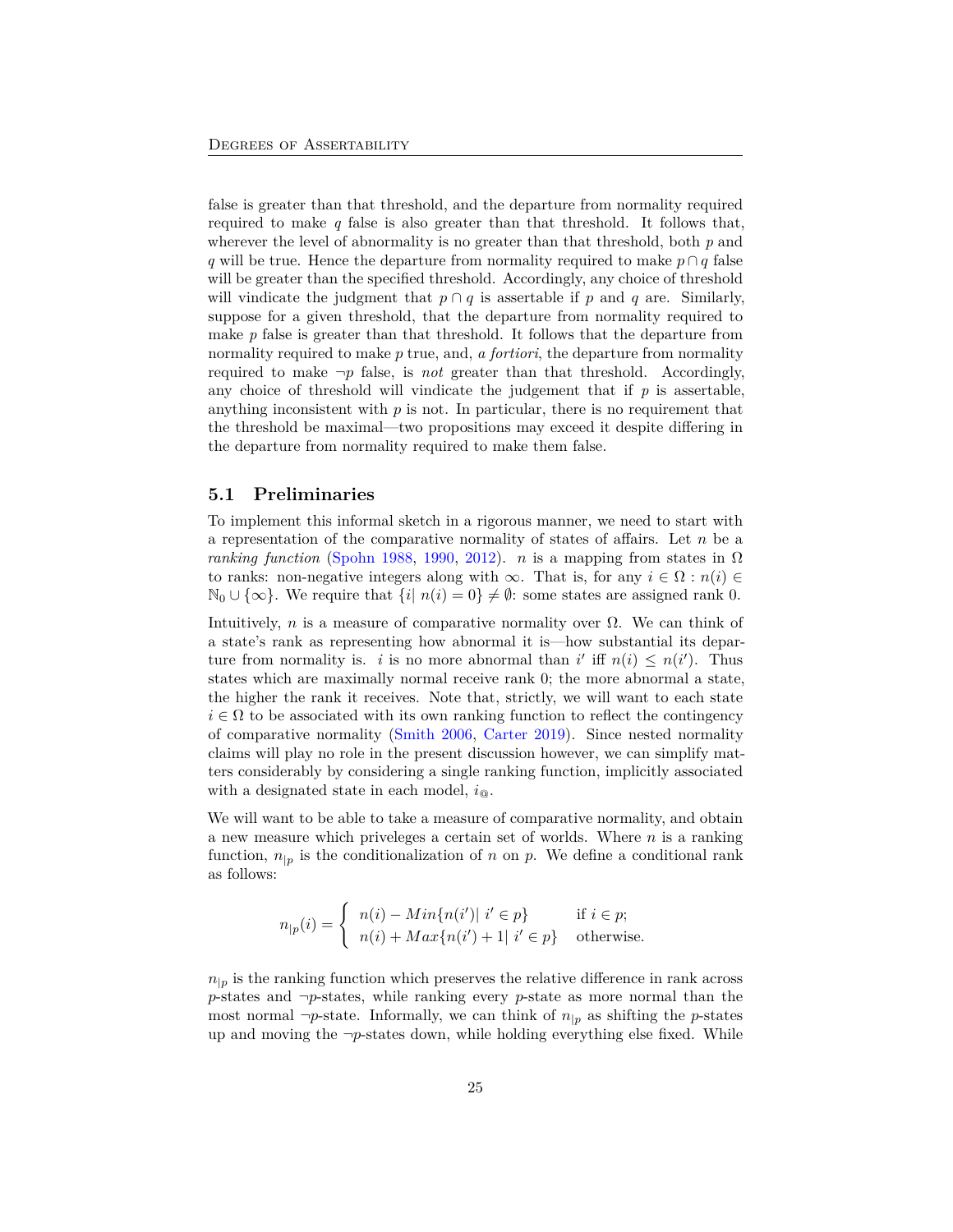the details of conditionalization are not crucial, as we will see later, this will allow us to relativize degrees of assertability to evidence.

What is normality? One attractively simple hypothesis is that the comparative normality of states of affairs is constrained by their probability.

PROB-TO-NORM:  $n(i) < n(i')$  only if  $P({i}) > P({i'})$ .

PROBABILITY-TO-NORMALITY says that *i* is strictly more normal than *i'* only if the unconditional probability of *i* obtaining is strictly greater than that of *i ′* obtaining. That is, having a higher probability is a necessary condition for a state of affairs being more normal. In the case of the the thermometer in §[4.2](#page-19-0), for example, this suffices to ensure that no state is more normal than one in which the temperature is 75*◦*F. It leaves open, however, that there may be states in which the temperature is greater or less than 75*◦*F which are at least as normal as those in which it is 75*◦*F. Two states which differ in probability may agree in their degree of normality; as a result, the principle merely requires that the maximally normal states be those in which the temperature falls within some interval centered on 75*◦*F.

Where probability is understood as evidential, PROBABILITY-TO-NORMALITY fits comfortably with a picture on which normality confers some form of epistemic entitlement [\(Smith](#page-39-20) [2009](#page-39-20), [2013,](#page-39-21) [2016](#page-39-13), [2020,](#page-39-22) [Goodman](#page-36-25) [2013](#page-36-25) and [Goodman](#page-36-27) [and Salow](#page-36-27) [2018](#page-36-27)). On such views, we have a form of defeasible justification to believe of what is normally the case that it is the case. The present principle states that the more normal a state of affairs is, the greater its prior evidential probability will be.

It also fits comfortably with some informal ways of thinking about normality. [Boutilier](#page-35-20) ([1994\)](#page-35-20), in particular, suggests that comparative normality is a matter of expectation violation. On this kind of picture, *i* is more normal than *i ′* iff fewer expectations (held by some idealized agent) are violated at *i* than at *i ′* . [41](#page-25-0) For example, for the bus to arrive on time is more normal than for it to break down just in case its arriving on time would violate fewer expectations. In a slogan, abnormality is proportional to surprisingness. On the assumption that *i* violates fewer expectations than *i ′* for an individual only if that individual assigns *i* a greater likelihood of obtaining than *i ′* , Boutilier's account will imply some form of PROBABILITY-TO-NORMALITY.

Ultimately, Probability-to-Normality may be too strong. However, it suffices for present purposes that it holds of a restricted range of circumstances: those of the kind discussed in §[4.2](#page-19-0), involving a random variable in gaussian distribution. And, in these circumstances, the principle is indeed highly plausible. It

<span id="page-25-0"></span><sup>41</sup>Here's Boutilier:

<sup>&</sup>quot;Worlds that violate fewer of our expectations are considered to be more normal than worlds that violate more."(112)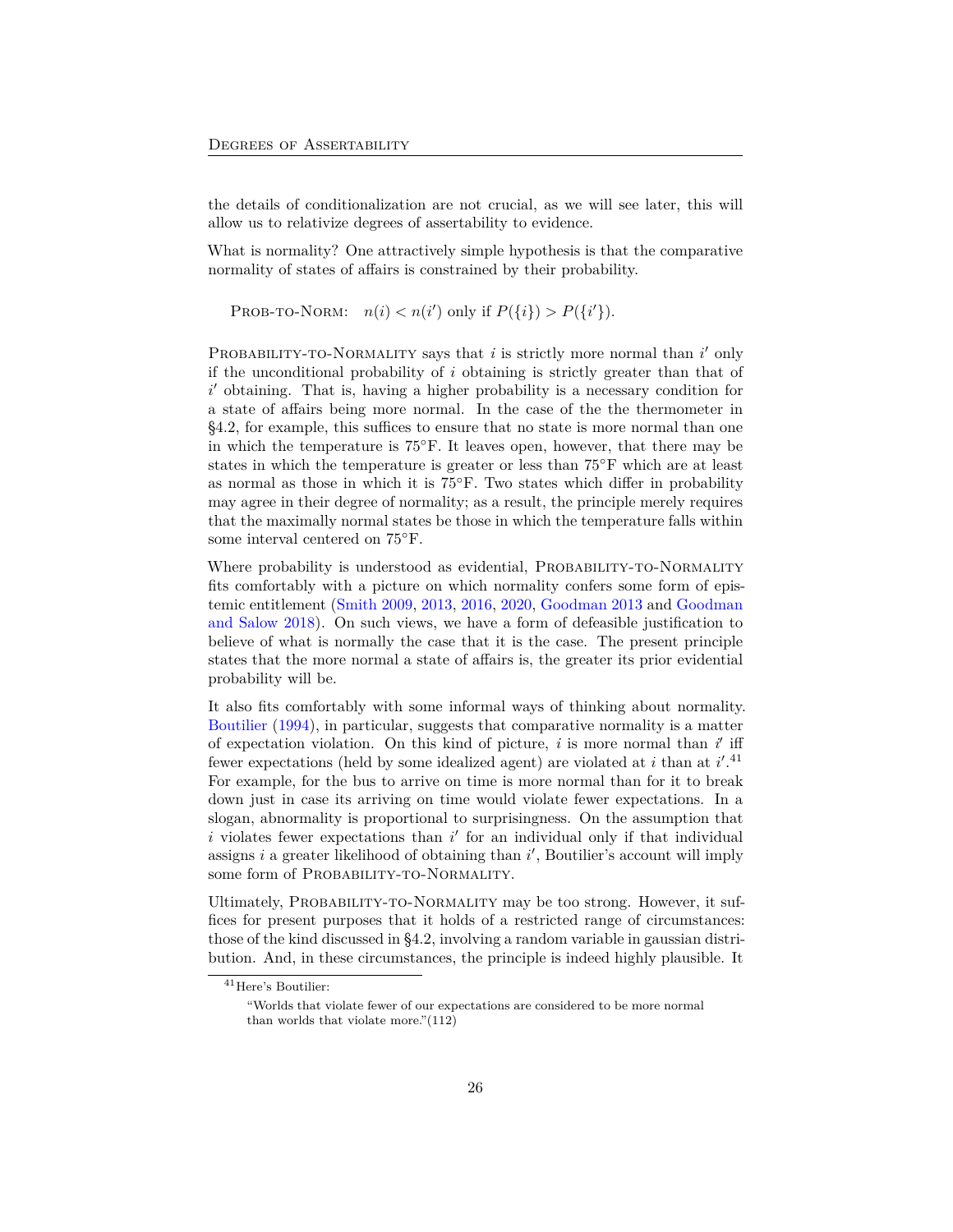merely requires, for example, that given the thermometer reads 75*◦*F, it would be more normal for the temperature to be  $n^{\circ}$ F than  $n^{\prime}$ <sup> $\circ$ </sup>F only if  $|75-n|$  <  $|75-n^{\prime}|$ .

#### <span id="page-26-0"></span>**5.2 Normalism**

A ranking function models the comparative normality of states of affairs. However, what is required for the present view is a relation of comparative normality over propositions—it is propositions, not states of affairs, which are more or less assertable. While the former notion has received a significant amount of attention,  $42$  the latter has been less widely discussed.  $43$ 

We can identify at least two conditions which an adequate account of the comparative normality of propositions ought to vindicate:

- (i.) If the degree of abnormality required to make *p* false is greater than the degree of abnormality required to make *q* false, then *p* is more normal than *q*.
- (ii.) If the degree of abnormality required to make *p* true is greater than the degree of abnormality required to make *q* true, then *p* is less normal than *q*.

(i.)-(ii.) relate the normality of states of affairs to propositional normality. Taken together, they can guide us in developing a minimally adequate measure of the latter.

To see why, consider Figures [2](#page-27-0) and [3,](#page-28-0) which represent a normality ranking over states of temperature in terms of a system of spheres [\(Lewis](#page-38-26) [1973](#page-38-26)). States which receive rank 0 are included in  $r_0$ , (the innermost sphere); states which receive rank 1 or lower in  $r_1$ ; and so on. As can be seen, the relevant ranking function conforms to PROBABILITY-TO-NORMALITY: if it is more likely that it is  $n^{\circ}F$ than  $n'$ <sup>*<sup>* $\circ$ *</sup>F*, then the *n*<sup> $\circ$ </sup>F-state is ranked at least as normal as the *n*<sup> $\circ$ </sup>F-state.</sup>

Now, compare the relative normality of  $(1)-(2)$  $(1)-(2)$  $(1)-(2)$  $(1)-(2)$  (repeated below) with  $(3)-(4)$  $(3)-(4)$  $(3)-(4)$  $(3)-(4)$ , respectively.

- ([1\)](#page-20-1) The temperature is between 74*◦*F and 76*◦*F.
- ([2\)](#page-20-2) The temperature is between 63*◦*F and 73*◦*F.

<span id="page-26-2"></span><span id="page-26-1"></span><sup>42</sup>See, e.g., [Asher and Morreau](#page-35-21) [1995,](#page-35-21) [Boutilier](#page-35-20) [1994,](#page-35-20) [Smith](#page-38-25) [2006](#page-38-25), [2018](#page-39-23), [Strößner](#page-39-24) [2015.](#page-39-24)

<sup>43</sup>An exception is [Smith](#page-39-23) ([2018\)](#page-39-23), who identifies a proposition's degree of normality with the "the number of explanations that its truth would require"(3871). In the present setting, this amounts to associating the rank of a proposition with the rank of it's lowest ranked member (i.e., it's negative rank in the terminology of [Spohn](#page-39-19) ([2012](#page-39-19))). This approach does not offer everything needed, since it is a consequence of Smith's view that if the normality of *p* is non-minimal, the normality of  $\neg p$  is minimal. Yet, intuitively, both *p* and  $\neg p$  could have nonextreme degrees of normality. For example, ([1](#page-20-1)) is strictly less normal than the proposition that it is between 73*◦*F and 77*◦*F, and its negation is strictly more normal than the proposition that it is below 73*◦*F or above 77*◦*F.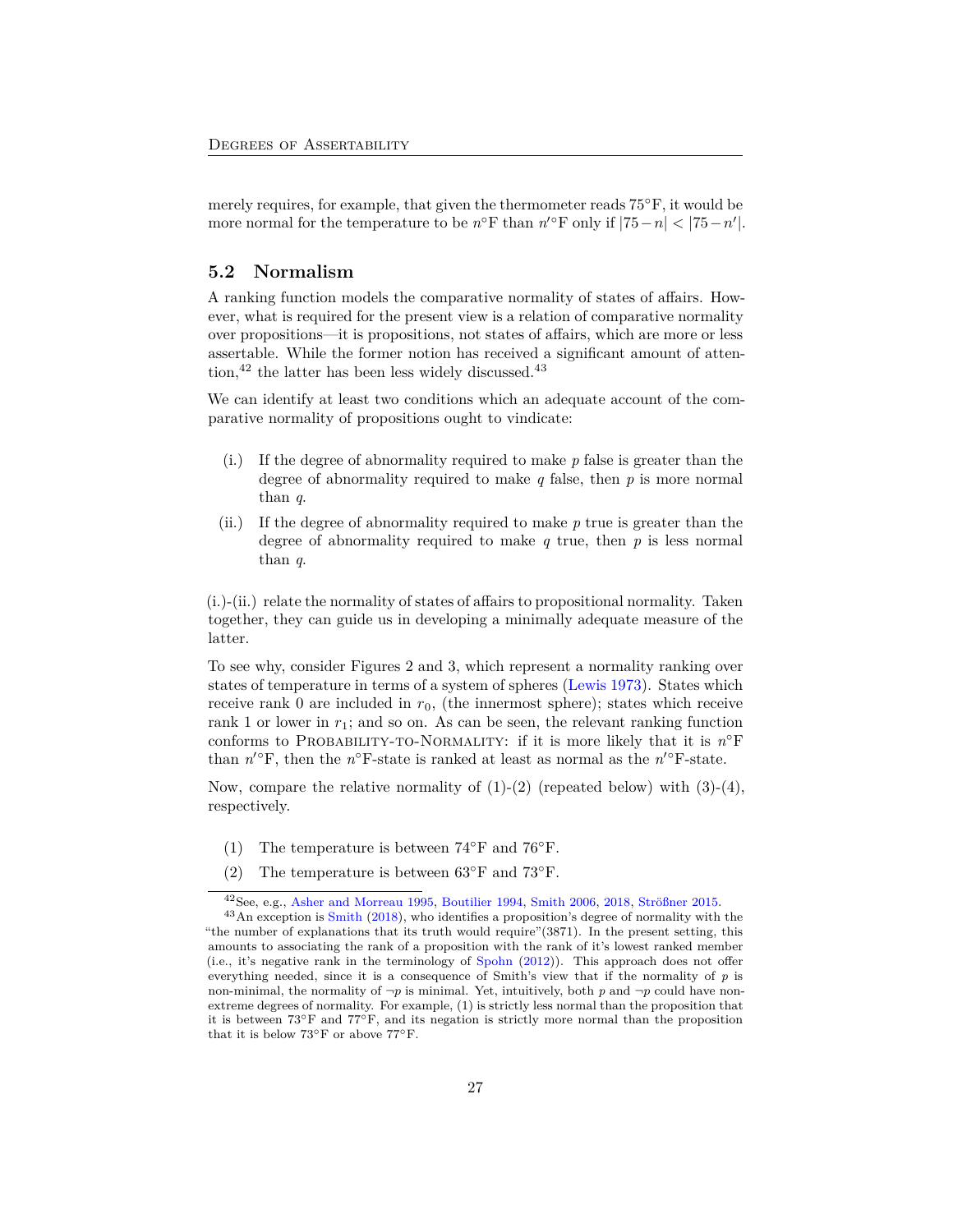<span id="page-27-0"></span>

Figure 2: A ranking of states.

- <span id="page-27-1"></span>(3) The temperature is between 73.5*◦*F and 76.5*◦*F.
- <span id="page-27-2"></span>(4) The temperature is between 63*◦*F and 70*◦*F.

Condition  $(i.)$  requires that  $(1)$  $(1)$  is less normal than  $(3).$  $(3).$  $(3).$  The most normal state of affairs at which the temperature is not between 73.5*◦*F-76.5*◦*F are strictly less normal than the most normal state of affairs at which it is not between 74*◦*F-76*◦*F. Condition (ii.) requires that ([2\)](#page-20-2) is more normal than [\(4](#page-27-2)). The most normal states of affairs at which the temperature is between 63*◦*F-73*◦*F are more normal than the most normal states of affairs at which the temperature is between 63*◦*F-70*◦*F.

As it turns out, there is a simple way to define a ranking over propositions which fulfills these conditions. We can immediately satisfy (i.)-(ii.) by adopting the following measure over propositions:

$$
N(p) = Min\{n(i) | i \notin p\} - Min\{n(i) | i \in p\}^{44}
$$

The normality of a proposition *p* is equal to the rank of least abnormal world at which it is false, minus the rank of the least abnormal world at which it is true.<sup>[45](#page-27-4)</sup> We can think of  $N(p)$  as a measure of how much more abnormal things must be for  $p$  to be false than for  $p$  to be true. Where  $p$  is true throughout all the maximally normal states,  $N(p)$  will be positive. Where  $p$  is false throughout all the maximally normal worlds,  $N(p)$  will be negative. Where there are both *p*-states and  $\neg p$ -states amongst the maximally normal worlds,  $N(p) = 0$ . More generally the greater the abnormality of the most normal  $\neg p\text{-state}$ , the greater the normality of *p*. The greater the abnormality of the most normal *p*-state, the

<span id="page-27-3"></span><sup>&</sup>lt;sup>44</sup>Note that where  $p = \emptyset$ ,  $Min\{N(i) | i \in p\}$  is undefined. In this case, we stipulate that  $N(p) = -\infty$ .

<span id="page-27-4"></span><sup>&</sup>lt;sup>45</sup>Thus *N* is a two-sided ranking function, in the sense of [Spohn](#page-39-19) [\(2012](#page-39-19)).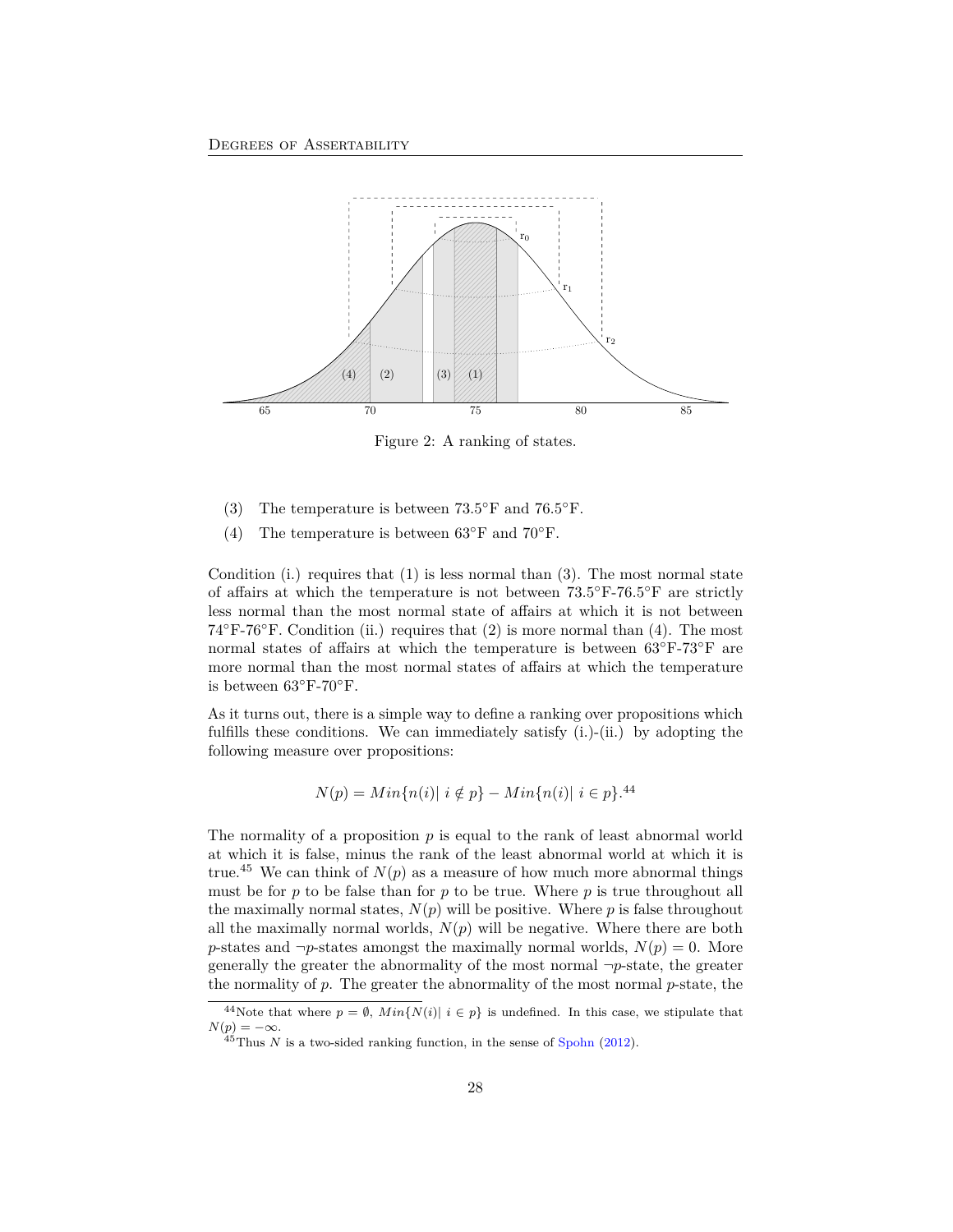<span id="page-28-0"></span>

Figure 3: The same ranking as a system of spheres.

lower the normality of  $p$ . It is only where the abnormality of the two are equal (i.e., where there are both  $p$  and  $\neg p$ -states of rank 0) that the normality of  $p$ will be  $0.46$  $0.46$ 

For example, take distribution in Figures [2](#page-27-0)[-3](#page-28-0). ([1\)](#page-20-1) is less normal than [\(3](#page-27-1)). Although both are true at some maximally normal states, the most normal state in which the former is false is more normal than the most normal state in which the latter is false. In contrast, [\(4](#page-27-2)) is less normal than ([2\)](#page-20-2). Although both are false throughout all the maximally normal states, the most normal state in which the latter is true is more normal than the most normal state in which the former is true. Finally, note that  $(1)$  $(1)$  is more normal than  $(2)$  $(2)$ , since the

<span id="page-28-1"></span><sup>46</sup>A natural thought is that either (MinFalse) or (MinTrue) will provide a simple means of deriving an ordering over propositions from a system of spheres:  $(NINFALSE)$   $N(p) = Min\{N(i) | i \notin p\}.$ 

 $(NINTRUE)$   $N(p) = -Min\{N(i) | i \in p\}.$ 

MinFalse says that a proposition's normality is proportional to the level of abnormality required to make it false. MinTrue says that a proposition's normality is inversely proportional to the level of abnormality required to make it true. However, each systematically yields incorrect predictions. (MinTrue) violates (i.). It predicts that, e.g., ([3](#page-27-1)) is no more normal than ([1](#page-20-1)), since both are true at some maximally normal states. (MinFalse) violates (ii.). It predicts that, e.g., [\(2](#page-20-2)) is no more normal than [\(4](#page-27-2)) since both are false at some maximally normal states.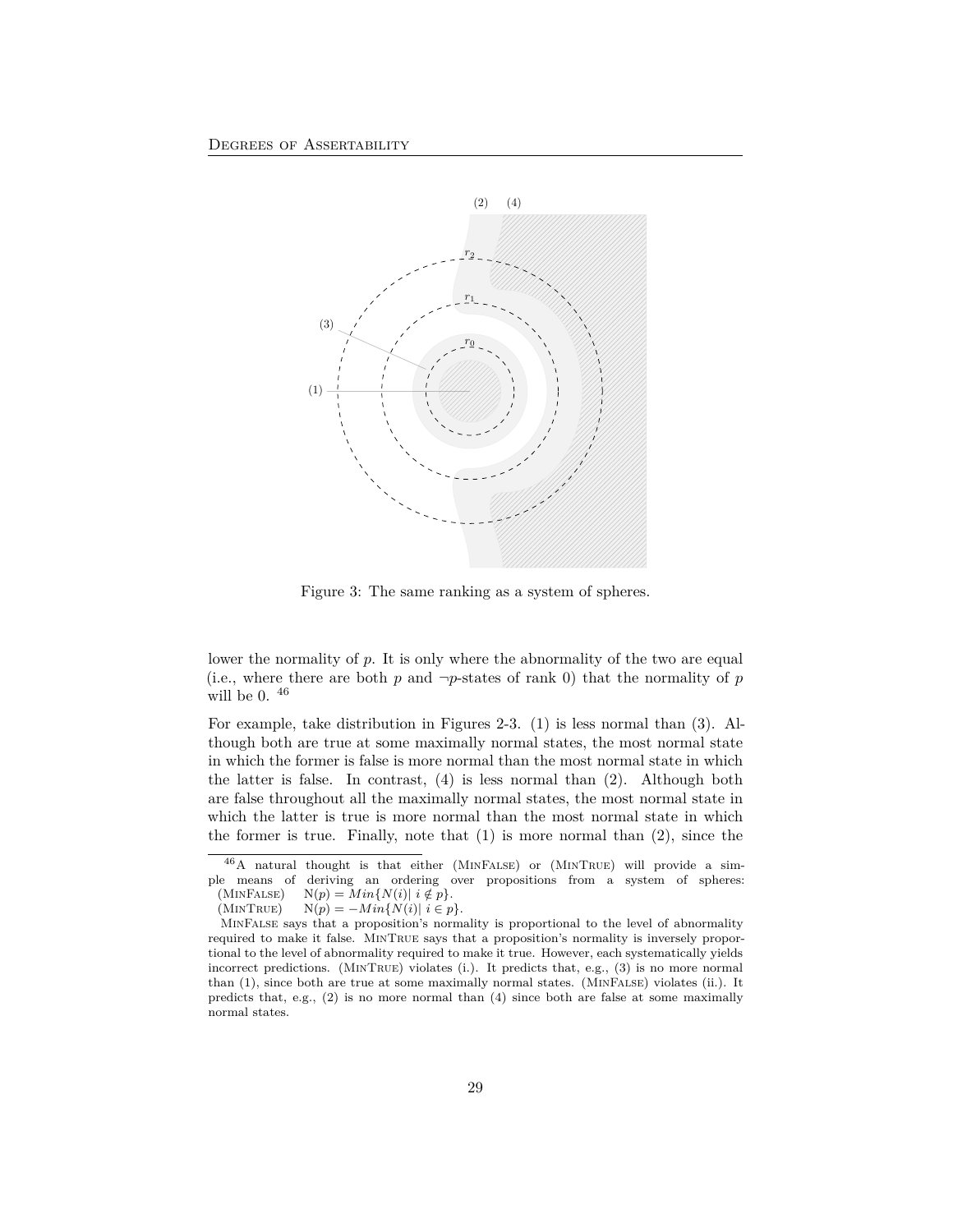former, unlike the latter is compatible with maximally normality. As the latter example shows, comparative normality and comparative probability may order propositions differently. To find the probability of a proposition, we take the sum of the probabilities of each of the states at which it is true.<sup>[47](#page-29-0)</sup> To find its normality, in contrast, all that matters is rank of the most normal states at which it is true and at which it is false. Accordingly, even assuming PROBABILITYto-Normality, a proposition may be more normal than its negation, despite having arbitrarily low probability.

We are now in a position to state the advertised alternative to PROBABILISM:

NORMALISM:  $D^{E}(p) \ge D^{E}(q)$  iff  $N_{E}(p) > N_{E}(q)$ .

 $N_{\text{FE}}$  is the measure over propositions derived from the ranking function  $n_{\text{FE}}$ . Intuitively, the latter reflects the comparative normality of states, where those compatible with the evidence, E, are privileged. Normalism is the thesis that *p* is at least as assertable as *q* for a speaker in the evidential state E just in case conditional on E, *p* is at least as normal as *q*.

Normalism does well when it comes to accommodating our intuitive judgements about comparative assertability. For example, take the case of the art historian. Given the uncharacteristic brushwork and the manner of composition, any state of affairs in which A painted the painting would involve a significant departure from normality. Finding states of affairs in which B or C painted the painting, in contrast, would require a less substantial departure from normality (or no departure at all). Thus, asserting that A is the painter is predicted to be less appropriate than asserting, of either B or C, that she is the artist.

Or take the case of the doctor: amongst the states of affairs at which the doctor's initial evidence holds (i.e., in which the patient has the symptoms they do) states in which the patient has syndrome X would involve a significant departure from normality. However, amongst the states at which the doctor's later evidence holds (i.e., in which the patient has the symptoms they do, *and* the test results come back negative) the departure from normality required to find states in which the patient has syndrome X would be even greater. That is, the presentation of the syndrome would need to be atypical *and* the test would need to yield a false negative. Thus, asserting that the patient has syndrome X is predicted to be less appropriate after receiving the results than before.

Finally, return to the case from [§4.2.](#page-19-0) Amongst states in which the thermometer reads 75*◦*F, finding a state at which the temperature is between 63*◦*F and 73*◦*F will intuitively require at least some departure from normality. In contrast, finding a state at which the temperature is between 74*◦*F and 76*◦*F will require no departure from normality. Afterall, one such state is that in which the temperature is 75*◦*F, and no state is more normal than that state. Accordingly asserting [\(1](#page-20-1)) is predicted to be more appropriate than asserting [\(2](#page-20-2)).

<span id="page-29-0"></span><sup>47</sup>Assuming there are at most countably many such states, at least.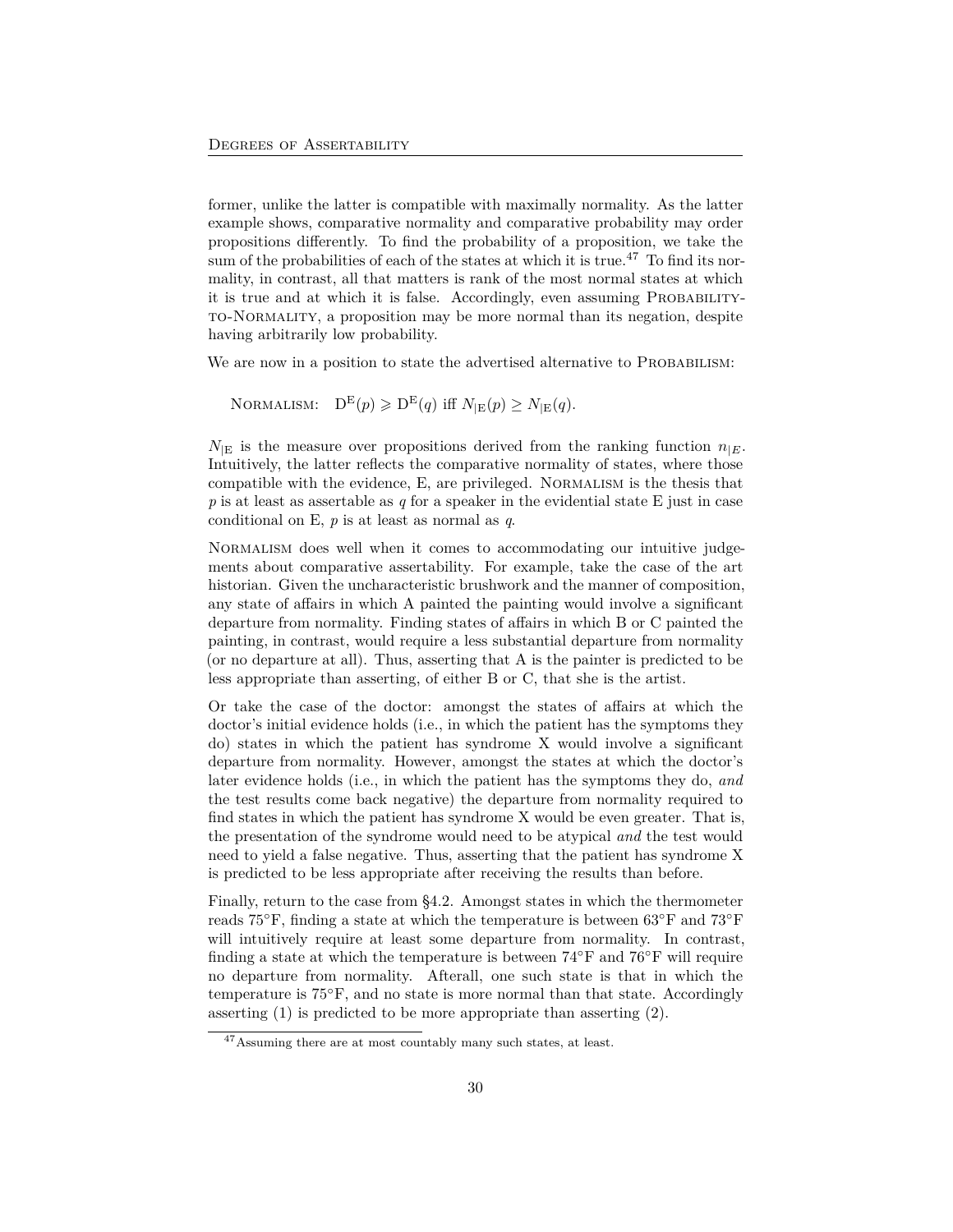Normalism also has a range of desirable structural features. It implies that a disjunction is at least as assertable as its most assertable disjunct. That is  $D^{E}(\bigcup \Gamma) \geqslant Max\{D^{E}(p) \mid p \in \Gamma\}$ . It also implies that a conjunction is at most as assertable as its least assertable conjunct. That is:  $D^{E}(\bigcap \Gamma) \le$  $Min\{D^E(p) \mid p \in \Gamma\}$ . To see why, in each case, it suffices to note that if *p* is a subset of *q*, then any *p*-state is a *q*-state. Accordingly, the least abnormal *q*-state will be at least as normal as the least abnormal *p*-state, and the least abnormal  $\neg q$ -state will be no more normal than the least abnormal  $\neg p$ -state. Hence,  $N_{\text{E}}(q) \geq N_{\text{E}}(p)$ .

Normalism also implies some basic diachronic constraints on comparative assertability. In particular, if  $D^{E}(p \cap q) > D^{E}(p \cap \neg q)$ , then  $D^{E \cap p}(q) > D^{E \cap p}(\neg q)$ . That is, if given E,  $p \cap q$  is more assertable than  $p \cap \neg q$ , then, upon learning p, *q* will be more assertable than  $\neg q$ . To see why, it suffices to note that if a pair of propositions are incompatible, then one is more normal than the other only if there is some state in the former that is more normal than any state in the latter. Hence, if  $p \cap q$  is more normal than  $p \cap \neg q$  (according to  $N_{\mid E}$ ), then  $n_{\mid E}$ ranks some state in  $p \cap q$  more normal than any state in  $p \cap \neg q$ . But observe that for any two states  $i, i' \in p$ , if  $n_{|E}(i) > n^{|E}(i')$ , then  $n^{|E \cap p}(i) > n^{|E \cap p}(i')$ . Conditionalisation on *p* leaves the relative rank of *p*-states unchanged. Accordingly, it follows that there is some *q* state which is more normal than any  $\neg q$ state (according to  $n_{|E \cap p}$ ). Hence,  $N^{|E \cap p}(q) > N^{|E \cap p}(\neg q)$ .

#### <span id="page-30-0"></span>**5.3 Normality & Assertability** *Simpliciter*

Under what conditions should a proponent of Normalism take a proposition to be assertable *simpliciter*? One option is to say that a proposition is assertable *simpliciter* just in case it is true throughout all sufficiently normal states of affairs (conditional on the speaker's evidence). Or, alternatively stated, a speaker can assert *p* appropriately just in case finding a state at which *p* is false would require a sufficiently great departure from normality. Where  $t \geq 0$ , we can formulate the proposal as:

NORMTHRESHOLD<sub>1</sub>:  $p \in A^E$  iff  $N_{\mid E}(p) > t$ .

[Smith](#page-39-13) ([2016\)](#page-39-13) suggests an account of justification (the 'threshold'-variant of his view) on which  $p$  is justified (given E) iff the most normal  $p$ -state in E is sufficiently more normal than the most normal *¬p*-state. As should be clear, the more normal the most normal  $p$ -state is than the most normal  $\neg p$ -state, the greater the value of  $N_{\text{FE}}(p)$ . Accordingly, Smith's account amounts to the claim that  $p$  is justified iff its normality exceeds some threshold.<sup>[48](#page-30-1)</sup>

Under [Smith](#page-39-13)  $(2016)$  $(2016)$  $(2016)$ 's account, NORMTHRESHOLD<sub>1</sub> amounts to a justification

<span id="page-30-1"></span><sup>48</sup>[Smith](#page-39-12) [\(2010](#page-39-12), [2016](#page-39-13), [2018\)](#page-39-23)'s 'non-threshold'-variant of the account is simply the instance of the 'threshold'-variant according to which *p* is justified iff some *p*-state in E is strictly more normal the most normal  $\neg p$ -state. This amounts to the limiting case of NORMTHRESHOLD<sub>1</sub> where  $t=0$ .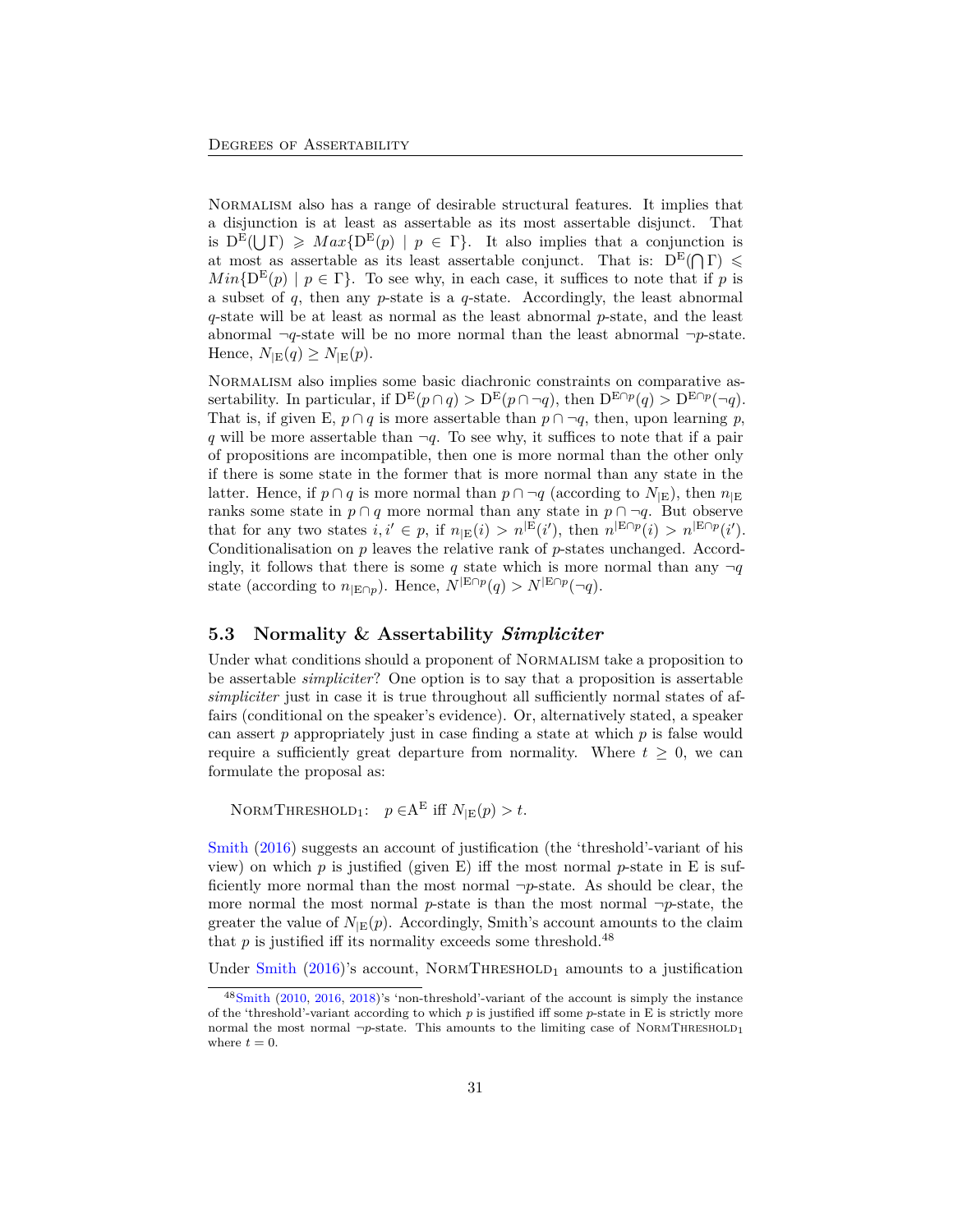norm on assertion of the form: asserting *p* is (epistemically) appropriate iff *p* is justified. NORMTHRESHOLD<sub>1</sub> has the feature that, by imposing constraints on the threshold, we can obtain additional, potentially desirable conditions on assertability. For example, one might think that no proposition should be assertable *simpliciter* if its negation is at least as probable. We can easily obtain this result on the present proposal by requiring that *t* is fixed in such a way that for all  $p, q$ :  $N_{|q}(p) \ge t$  only if  $P(p|q) > .5$ . This allows us to impose a probabilistic requirement on assertability *simpliciter* alongside our normality-based account of comparative assertability. For example, returning to the case at the start of §[5,](#page-22-0) while Normalism is commited to the proposition that the bus will be on time being more assertable than the proposition that it will be late, this proposal would ensure that neither meets the threshold for assertability. Similarly it would also explain why conjunctions of the form  $\phi$  but likely not  $\phi$ <sup>3</sup> are uniformly judged unassertable *simpliciter*.

However,  $NORMTHRESHOLD<sub>1</sub>$  also has some potentially undesirable features (features which it shares with the justification norm). In particular, it implies that assertability *simplicter* is non-factive. Where  $n_{\text{IE}}(i_{\text{Q}}) > t$ , *p* may be sufficiently normal to assert by the lights of  $i_{\mathcal{Q}}$  (the designated state of the model) without being true at  $i_{\mathcal{Q}}$ . Given the plausibility that asserting p is inappropriate if *p* is false, it is worth considering alternatives.

A second option is to say that a proposition is assertable just in case it is true throughout all states which are at least as normal as the speaker's state (conditional on her evidence). Or, alternatively stated, a speaker can assert *p* appropriately just in case finding the most normal state at which *p* is false, given her evidence, would require going to a state less normal than that the state she occupies. We can formulate the proposal as:

NORMTHRESHOLD<sub>2</sub>:  $p \in A^E$  iff  $N_{|E}(p) > n_{|E}(i_{\textcircled{a}})$ .

[Beddor and Pavese](#page-35-22) [\(2018](#page-35-22)) propose an account of knowledge on which an individual knows that *p* at  $i_{\text{Q}}$  iff there is no  $\neg p$ -state which is at least as normal as *i*@. Beddor and Pavese's account is motivated by the idea that a belief that *p* constitutes knowledge iff it is reliably true.<sup>[49](#page-31-0)</sup> Reliable truth is to be understood in terms of modal robustness with respect to normality. A belief is reliably true (at  $i_{\text{Q}}$ ) iff it's content is true at all states at least as normal as  $i_{\text{Q}}$ . This is guaranteed to hold iff the normality of  $p$  is greater than the rank of  $i_{\mathcal{Q}}$ , since this is the weakest condition which guarantees that the most normal  $\neg p\text{-state}$  is more abnormal than  $i_{\mathcal{Q}}$ . Accordingly, their notion of reliable truth is equivalent to right-hand condition of NORMTHRESHOLD<sub>2</sub>.

A third option is to combine the requirements imposed by the preceding two principles. That is, a proposition is assertable just in case it is true throughout all states compatible with the speaker's evidence which are either (i) sufficiently normal or (ii) at least as normal as her own.

<span id="page-31-0"></span><sup>49</sup>More specifically, Beddor and Pavese prefer the terminology of being 'skillfully produced'.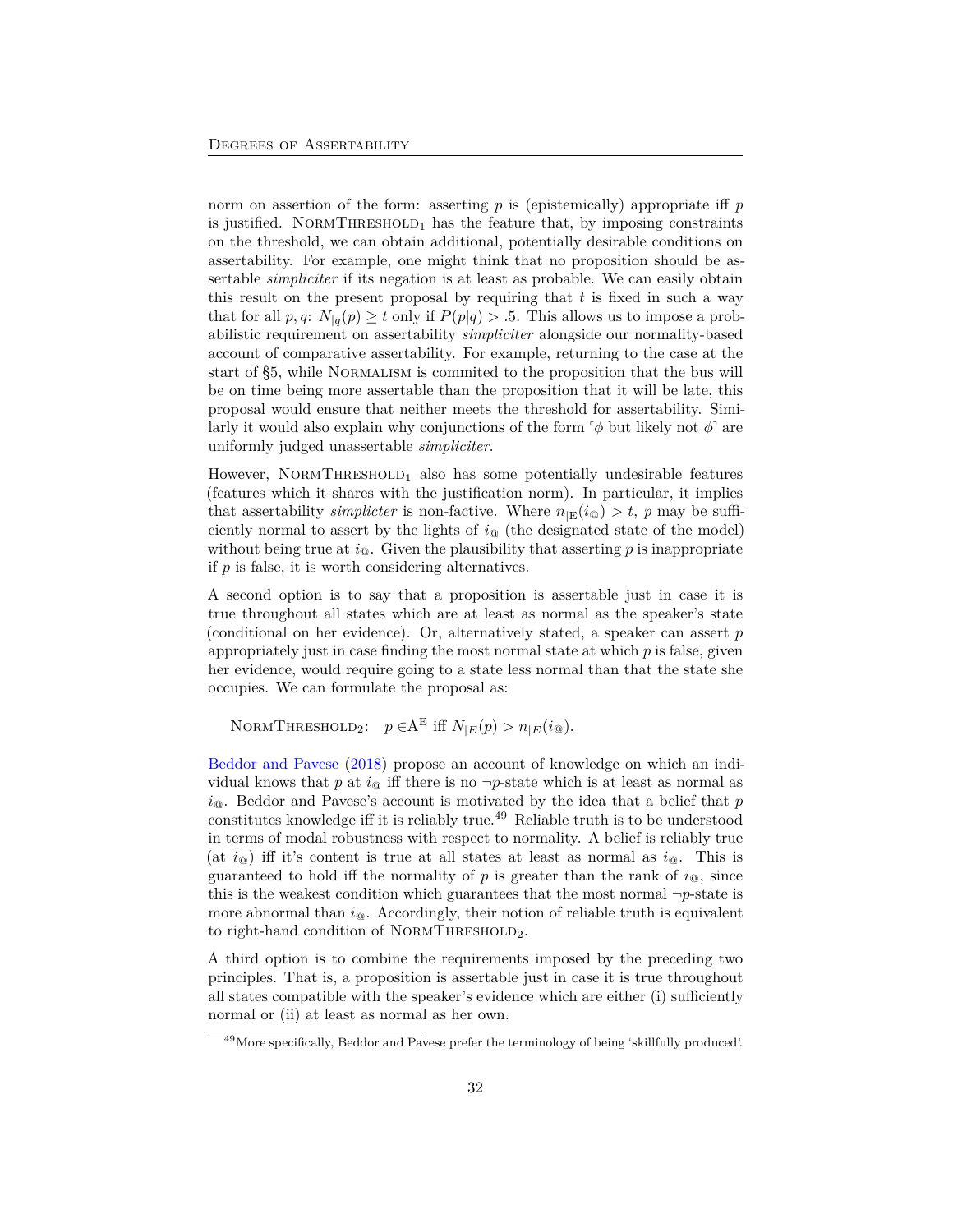NORMTHRESHOLD<sub>3</sub>:  $p \in A^E$  iff  $N_{|E}(p) > max\{t, n_{|E}(i_0)\}.$ 

[Goodman and Salow](#page-36-27) [\(2018](#page-36-27)) have recently defended an account of knowledge on which these conditions are individually necessary and jointly sufficient. Goodman and Salow's proposal incorporates each of the ideas above. First, they agree with Smith that we have a default jusitification to believe that we occupy a somewhat normal state, given our evidence. That is our evidence justifies us to believe all and only those propositions whose normality exceeds some threshold, *t*. Second, they agree with Beddor and Pavese that reliable truth is to be understood in terms of modal robustness. That is, a belief that *p* is reliably true at  $i_{\mathcal{Q}}$  iff p is true throughout all the states which are at least as normal as it is.

Goodman and Salow take knowledge to require both reliability and justification. They also take these conditions to be jointly exhaustive of the requiments on knowledge. That is, we know  $p$  iff  $p$  is justified by our evidence, and, given that evidence, it is reliably true.<sup>[50](#page-32-0)</sup> Assuming the picture they endorse, this is equivalent to the right-hand condition of NORMTHRESHOLD3.

Under [Beddor and Pavese](#page-35-22) ([2018\)](#page-35-22) and [Goodman and Salow](#page-36-27) [\(2018](#page-36-27))'s accounts,  $N$ ORMTHRESHOLD<sub>2</sub> and NORMTHRESHOLD<sub>3</sub>, respectively, amount to a knowledge norm on assertion of the form: asserting *p* is (epistemically) appropriate iff *p* is known. Knowledge norms (of various forms) enjoy widespread popularity (see, e.g., [Unger](#page-39-4) ([1975\)](#page-39-4) [Williamson](#page-40-9) ([1996,](#page-40-9) [2000](#page-40-0)), [DeRose](#page-36-16) ([1996,](#page-36-16) [2002\)](#page-36-17), [Adler](#page-35-14) [\(2002](#page-35-14)), [Hawthorne](#page-36-9) ([2003](#page-36-9)), [Stanley](#page-39-5) [\(2005](#page-39-5)), [Engel](#page-36-18) [\(2008](#page-36-18)), [Schaffer](#page-38-17) ([2008\)](#page-38-17), [Turri](#page-39-6) [\(2011](#page-39-6), [2015](#page-39-7))). NormThreshold2*−*<sup>3</sup> provide two examples of how such a norm could be integrated with the framework of Normalism.

For present purposes, we need not decide between NormThreshold1*−*3. Each candidate norm has the consequence that, at any state, there is some nonnegative integer, k, such that p is assertable given E iff  $N_{E}(p) > k$ . As long as this condition is satisfied, AGGLOMERATION and CONSISTENCY will be satisfied.

Fact 2. NORMTHRESHOLD<sub>1</sub><sup>-3</sup> entail AGGLOMERATION and CONSISTENCY.

First, consider Agglomeration. Suppose that Γ *⊆*A<sup>E</sup>. As we just noted, there will be some *k* such that  $p \in A^E$  iff  $N_E(p) > k$ . So, for each  $p \in \Gamma$ , it follows that  $N_{|E}(p) > k$ . Accordingly,  $N_{|E}(\bigcap \Gamma) > k$ . And hence,  $\bigcap \Gamma \in A^E$ .

Next, consider CONSISTENCY. Suppose that Γ ⊆A<sup>E</sup>. Then, as above,  $\bigcap \Gamma \in A^E$ . So, there must be some  $k \geq 0$  such that  $N_{|E}(\bigcap \Gamma) \geq k$ . But  $N_{|E}(\emptyset) = -\infty$ . And hence,  $\bigcap \Gamma \neq \emptyset$ .

Since each variant of NORMTHRESHOLD<sub>1</sub><sup>-3</sup> permits failures of MAXIMALITY while validating EXCLUSION, they all avoid the problems in [§4.1](#page-12-1) which troubled PROBABILISM. In both cases, the underlying reason is the same. If each member of a set of propositions has a level of normality above a given threshold, then

<span id="page-32-0"></span> $50$  For this to be plausible, we must presumably adopt the idealization that we know what we are in a position to know.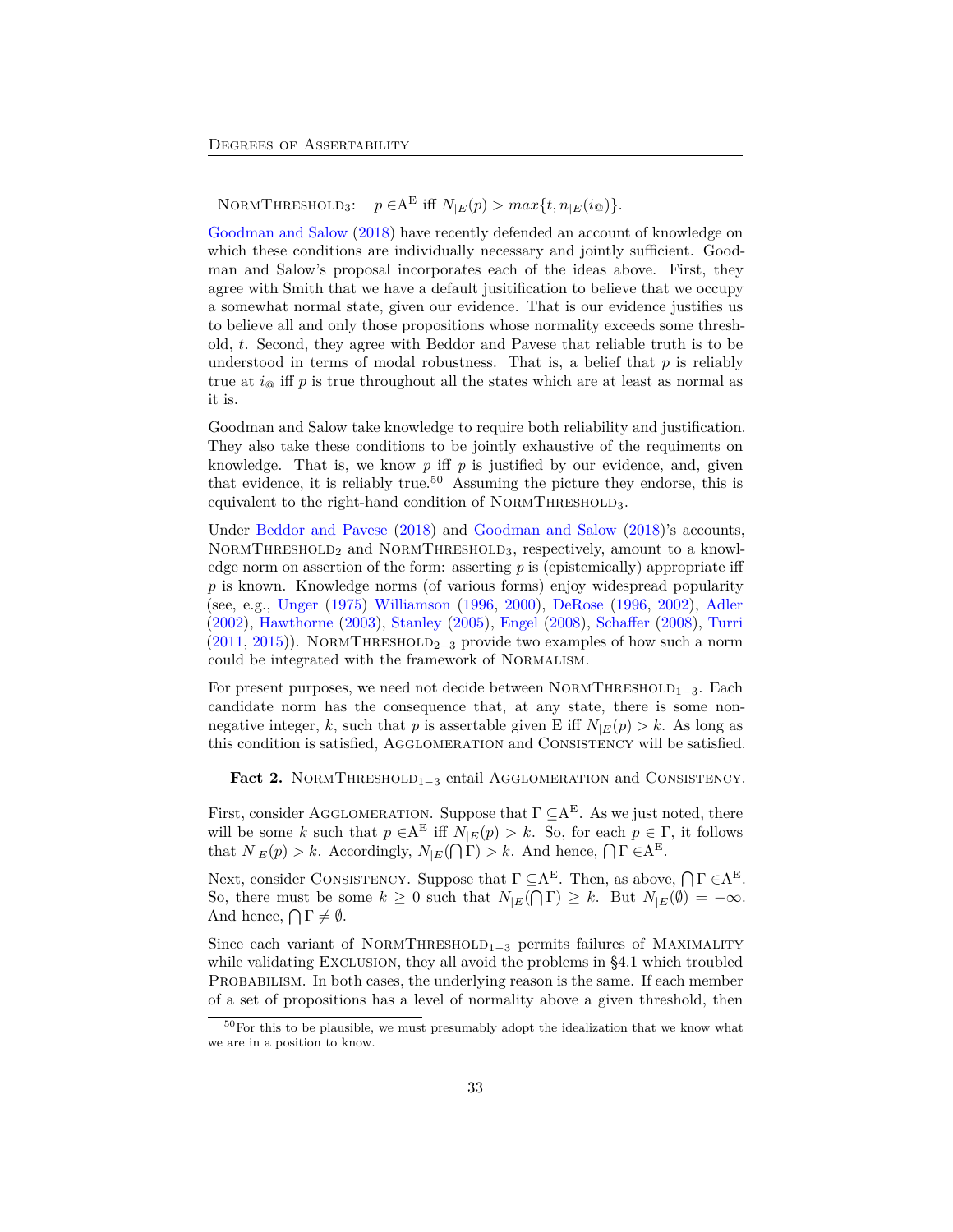the intersection of the propositions will do too. Hence, if exceeding a particular threshold is necessary and sufficient for assertability *simpliciter*, it will be be preserved under conjunction and require consistency. However, it will do so in a manner which permits two assertable propositions to differ in how assertable they are.

## <span id="page-33-0"></span>**6 Conclusion**

Not all assertions are alike in their appropriateness. In fact, not even all appropriate assertions are. Probabilism systematically fails to make the right predictions about this and other structural features of our judgments about comparative assertability. It also fails to make correct predictions about how we should compare assertions under conditions of systematic random error.

By characterizing assertability as a matter of comparative normality instead of probability, we can avoid these issues (or, at least, so I have argued). Absent competitors, I take the structural features of normality to be the primary argument in favor of such a view (as well as being a sufficient one). Nevertheless, someone could still be tempted to ask: why would our assessment of an assertion's appropriateness be a matter of normality?

Here is a speculative picture. A range of recent work on inexact knowledge models what we know in terms of a metric over worlds and a margin for error [\(Williamson](#page-40-16) [2013a,](#page-40-16) [2014,](#page-40-17) [Goodman](#page-36-25) [2013,](#page-36-25) [Goldstein](#page-36-28) [2019](#page-36-28), [Carter](#page-36-26) [2019\)](#page-36-26). These models can be fruitfully characterized in terms of comparative normality [\(Carter](#page-36-22) [and Goldstein](#page-36-22) [2020b\)](#page-36-22). Understood this way, an interesting property emerges: the more normal a proposition, the more your knowledge of it iterates. If you know<sup>n</sup> that  $p$ , but merely know<sup>n−k</sup> that  $q$ , then  $p$  must be strictly more normal than *q*.

This is suggestive. Plausibly, you do better with respect to the requirements of a norm if you know*<sup>n</sup>* that you satisfy them than if you satisfy them in the absence of such iterated knowledge. Equally, you do worse with respect to the requirements of a norm if you know*<sup>n</sup>* that you fail to satisfy them than if you fail to satisfy them without knowing*<sup>n</sup>* that you fail. All else equal, epistemically secure success is to be preferred, while epistemically secure failure is to be avoided.

Holding fixed the connection between iterated knowledge and comparative normality, the proposal in [§5](#page-22-0) arises from just two assumptions: first, that you satisfy the epistemic requirements on assertion iff you know*<sup>n</sup>* the proposition you assert (for some  $n \geq 1$ ); second, that when it comes to the epistemic requirements on assertion, the epistemic security of your success is the only factor relevant in determining how well you do with respect to them. The former assumption has been defended at length (e.g., [Unger](#page-39-4) [1975](#page-39-4) [Williamson](#page-40-9) [1996](#page-40-9), [2000](#page-40-0), [DeRose](#page-36-16) [1996](#page-36-16), [2002](#page-36-17), and further citations above). The latter will need to be left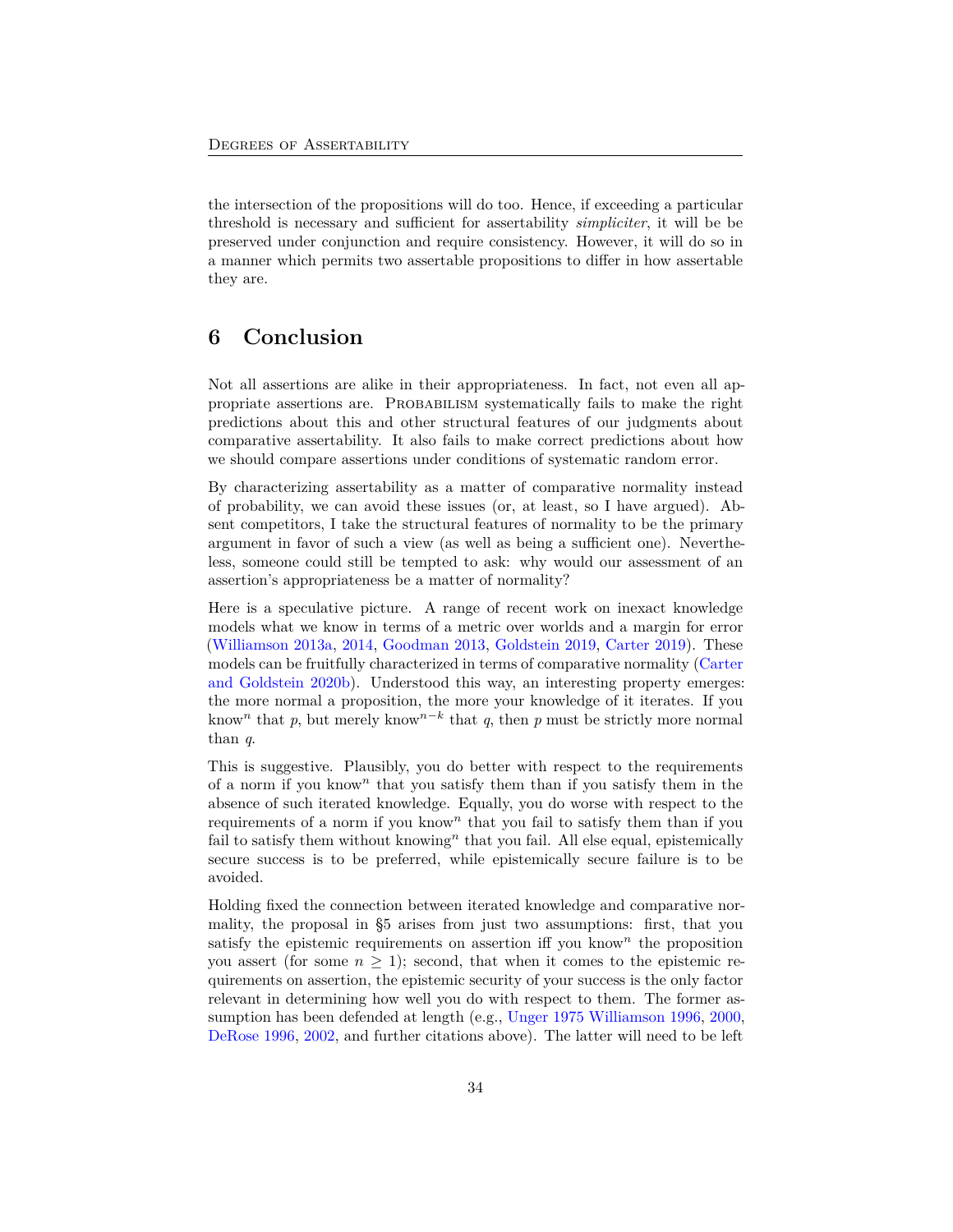for future investigation.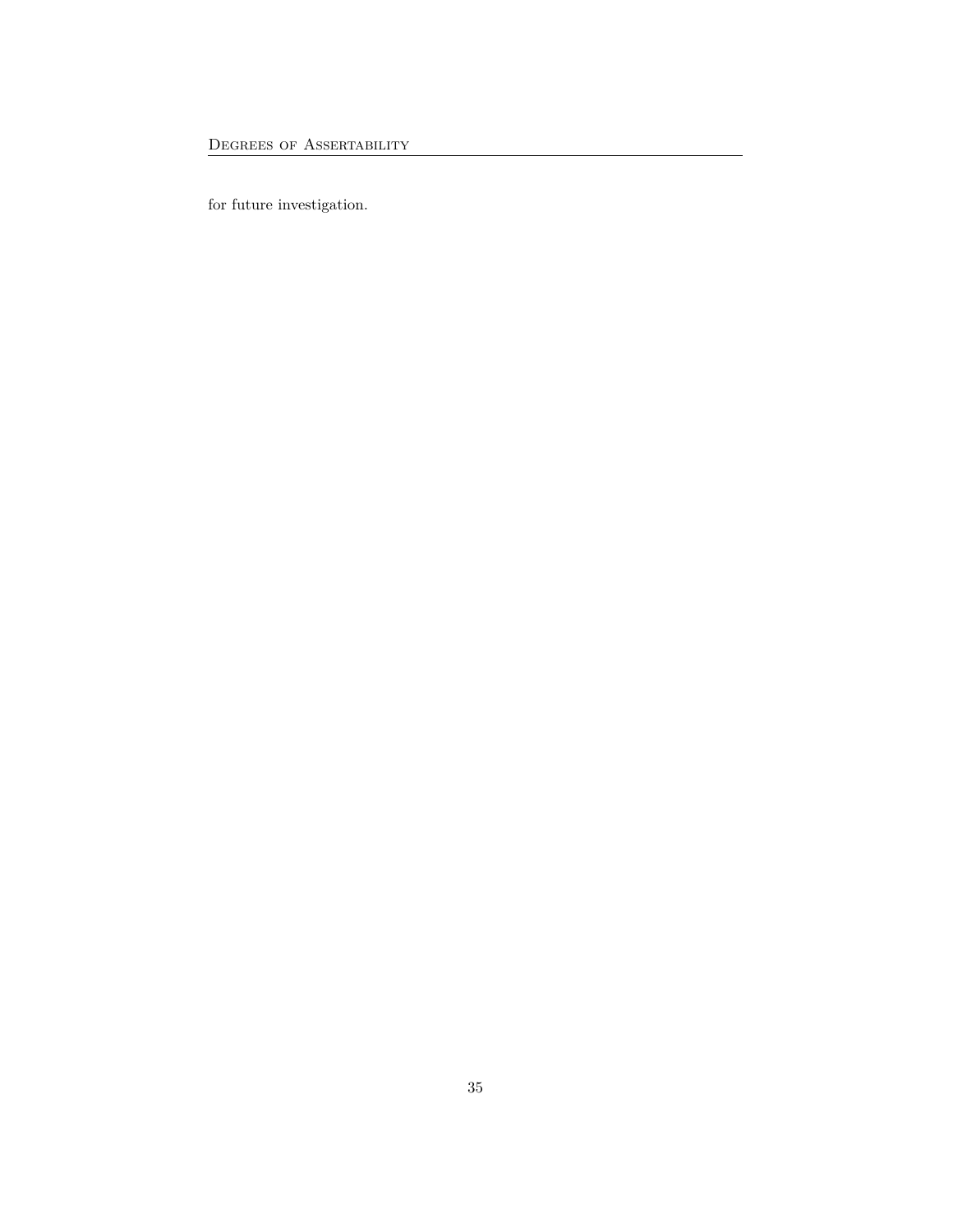### **References**

<span id="page-35-2"></span>Adams, E. (1965). The logic of conditionals. *Inquiry: An Interdisciplinary Journal of Philosophy*, 8(1-4):166–197.

<span id="page-35-3"></span>Adams, E. W. (1970). Subjunctive and indicative conditionals. *Foundations of Language*, 6(1):89–94.

<span id="page-35-14"></span>Adler, J. (2002). *Belief's Own Ethics*. MIT Press.

<span id="page-35-19"></span>Åkerman, J. (2015). Infelicitous cancellation: The explicit cancellability test for conversational implicature revisited. *Australasian Journal of Philosophy*,  $93(3):1-10.$ 

<span id="page-35-21"></span>Asher, N. and Morreau, M. (1995). What some generic sentences mean. pages 300–339.

<span id="page-35-22"></span>Beddor, B. and Pavese, C. (2018). Modal virtue epistemology. *Philosophy and Phenomenological Research*.

<span id="page-35-10"></span>Benton, M. A. (2012). Assertion, knowledge and predictions. *Analysis*, 72(1):102–105.

<span id="page-35-5"></span>Benton, M. A. (2016). Gricean quality. *Noûs*, 50(4):689–703.

<span id="page-35-16"></span>Bird, A. (2007). Justified judging. *Philosophy and Phenomenological Research*, 74:81–110.

<span id="page-35-4"></span>Blutner, R. (2000). Some aspects of optimality in natural language interpretation. *Journal of Semantics*, 17(3):189–216.

<span id="page-35-18"></span>Borge, S. (2009). Conversational implicatures and cancellability. *Acta Analytica*, 24(2):149–154.

<span id="page-35-20"></span>Boutilier, C. (1994). Conditional logics of normality: A modal approach. *Artificial Intelligence*, 68(1):87–154.

<span id="page-35-9"></span>Boyd, K. (2015). Assertion, practical reasoning, and epistemic separabilism. *Philosophical Studies*, 172(7):1907–1927.

<span id="page-35-1"></span>Bradley, R. (2007). A defence of the ramsey test. *Mind*, 116(461):1–21.

<span id="page-35-6"></span>Braithwaite, J. and Pettit, P. (1992). *Not Just Deserts: A Republican Theory of Criminal Justice*. Oxford University Press UK.

<span id="page-35-15"></span>Brandom, R. (1983). Asserting. *Noûs*, 17(4):637–650.

<span id="page-35-11"></span>Broome, J. (1999). Normative requirements. *Ratio*, 12(4):398–419.

<span id="page-35-12"></span>Broome, J. (2004). Reasons. In Wallace, R. J., editor, *Reason and Value: Themes From the Moral Philosophy of Joseph Raz*, pages 2004–28. Oxford University Press.

<span id="page-35-13"></span>Broome, J. (2007). Wide or narrow scope? *Mind*, 116(462):359–370.

<span id="page-35-0"></span>Brown, C. (2016). The rightest theory of degrees of rightness. *Ethical Theory and Moral Practice*, 19(1):21–29.

<span id="page-35-7"></span>Brown, J. (2008). Knowledge and practical reason. *Philosophy Compass*, 3(6):1135–1152.

<span id="page-35-17"></span>Brown, J. (2010). Knowledge and assertion. *Philosophy and Phenomenological Research*, 81(3):549–566.

<span id="page-35-8"></span>Brown, J. (2012). Assertion and practical reasoning: Common or divergent epistemic standards? *Philosophy and Phenomenological Research*, 84(1):123– 157.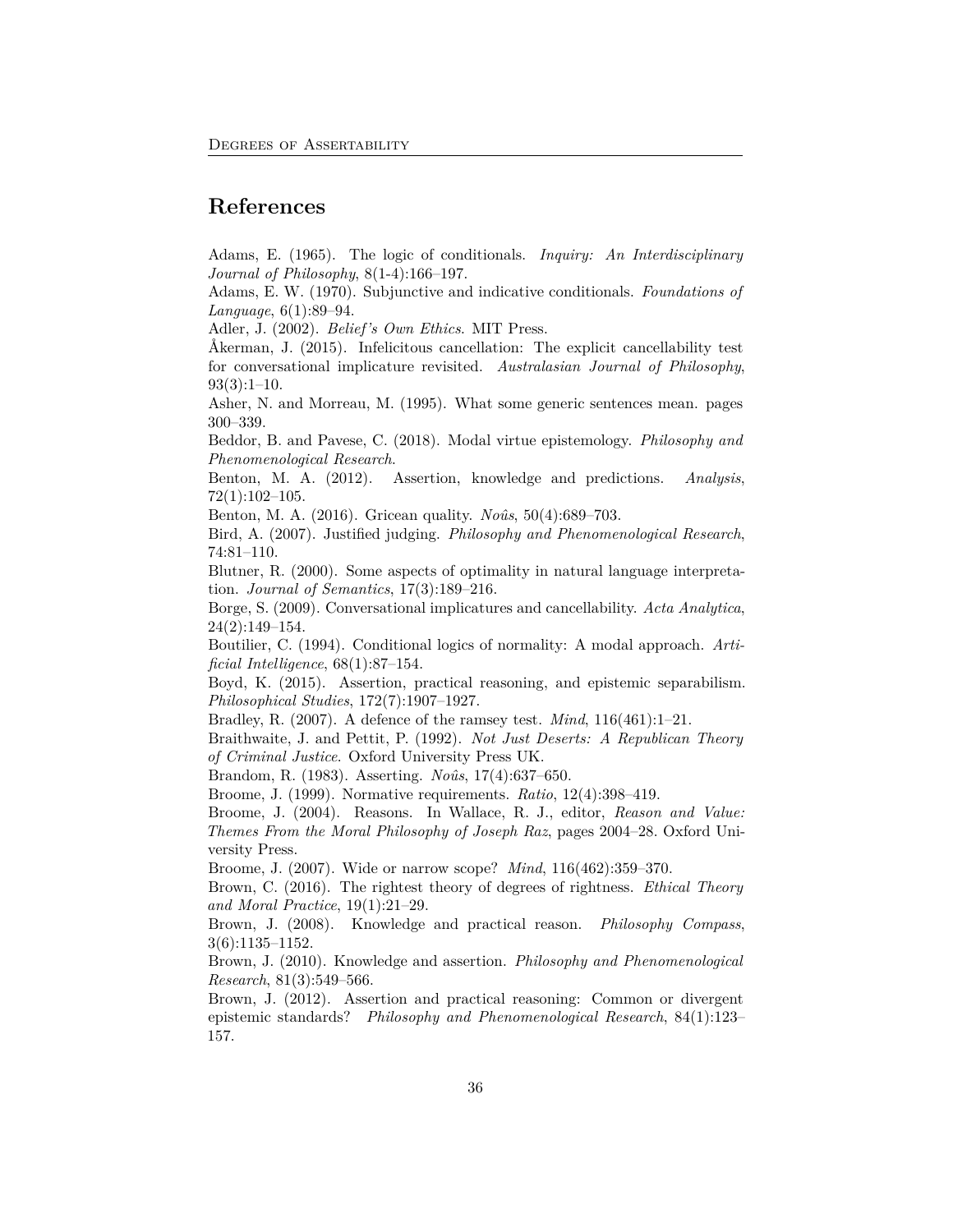<span id="page-36-7"></span><span id="page-36-3"></span>Brown, J. (2019). *The norm of assertion and blame*. Oxford University Press. Calder, T. (2005). Kant and degrees of wrongness. *Journal of Value Inquiry*, 39(2):229–244.

<span id="page-36-2"></span>Cappelen, H. (2011). Against assertion. In Brown, J. and Cappelen, H., editors, *Assertion: New Philosophical Essays*. Oxford University Press.

<span id="page-36-26"></span>Carter, S. (2019). Higher order ignorance inside the margins. *Philosophical Studies*, 176(7):1789–1806.

<span id="page-36-23"></span>Carter, S. and Goldstein, S. (2020a). The more you know.

<span id="page-36-22"></span>Carter, S. and Goldstein, S. (2020b). The normality of error.

<span id="page-36-21"></span>Christensen, D. (2005). *Putting Logic in its Place*. Oxford University Press.

<span id="page-36-16"></span>DeRose, K. (1996). Knowledge, assertion and lotteries. *Australasian Journal of Philosophy*, 74(4):568–580.

<span id="page-36-17"></span>DeRose, K. (2002). Assertion, knowledge, and context. *Philosophical Review*, 111(2):167–203.

<span id="page-36-4"></span>DeRose, K. (2010). The conditionals of deliberation. *Mind*, 119(473):1–42.

<span id="page-36-15"></span>Douven, I. (2006). Assertion, knowledge, and rational credibility. *Philosophical Review*, 115(4):449–485.

<span id="page-36-13"></span>Dowell, J. L. (2012). Contextualist solutions to three puzzles about practical conditionals 1. *Oxford Studies in Metaethics*, 7.

<span id="page-36-1"></span>Driver, J. (2011). *Consequentialism*. Routledge.

<span id="page-36-5"></span>Dudman, V. H. (1992). Probability and assertion. *Analysis*, 52(4):204–211.

<span id="page-36-14"></span>Dummett, M. (1973). *Frege: Philosophy of Language*. London: Duckworth.

<span id="page-36-18"></span>Engel, P. (2008). In what sense is knowledge the norm of assertion? *Grazer Philosophische Studien*, 77(1):45–59.

<span id="page-36-20"></span>Foley, R. (1993). *Working Without a Net*. Oxford University Press.

<span id="page-36-10"></span>Goldberg, S. C. (2015). *Assertion: On the Philosophical Significance of Assertoric Speech*. Oxford University Press.

<span id="page-36-28"></span>Goldstein, S. (2019). Fragile knowledge.

<span id="page-36-25"></span>Goodman, J. (2013). Inexact knowledge without improbable knowing. *Inquiry: An Interdisciplinary Journal of Philosophy*, 56(1):30–53.

<span id="page-36-27"></span>Goodman, J. and Salow, B. (2018). Taking a chance on kk. *Philosophical Studies*, 175(1):183–196.

<span id="page-36-11"></span>Greco, D. (2014). Iteration and fragmentation. *Philosophy and Phenomenological Research*, 88(1):656–673.

<span id="page-36-12"></span>Greenspan, P. S. (1975). Conditional oughts and hypothetical imperatives. *Journal of Philosophy*, 72(10):259–276.

<span id="page-36-6"></span>Grice, H. P. (1967). Logic and conversation. In Grice, P., editor, *Studies in the Way of Words*, pages 41–58. Harvard University Press.

<span id="page-36-0"></span>Gustafsson, J. E. (2016). Consequentialism with wrongness depending on the difficulty of doing better. *Thought: A Journal of Philosophy*, 5(2):108–118. Harman, G. (1986). *Change in View*. MIT Press.

<span id="page-36-19"></span><span id="page-36-8"></span>Hart, H. L. A. (1968). *Punishment and Responsibility: Essays in the Philosophy of Law*. Oxford University Press.

<span id="page-36-9"></span>Hawthorne, J. (2003). *Knowledge and Lotteries*. Oxford University Press.

<span id="page-36-24"></span>Hellie, B. (2005). Noise and perceptual indiscriminability. *Mind*, 114(455):481– 508.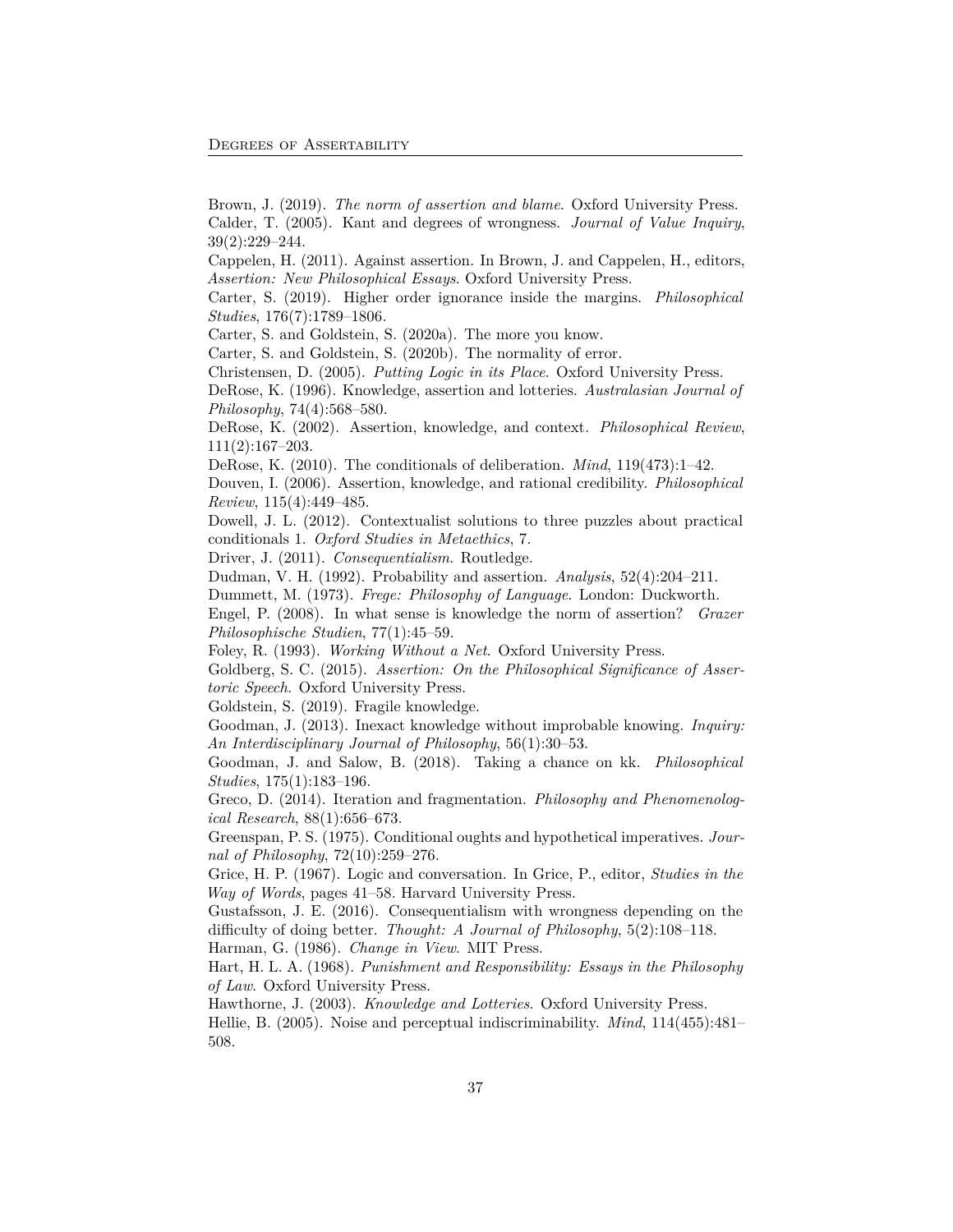<span id="page-37-20"></span>Hill, C. S. and Schechter, J. (2007). Hawthorne's lottery puzzle and the nature of belief. *Philosophical Issues*, 17(1):120–122.

<span id="page-37-5"></span>Horn, L. (1984). Toward a new taxonomy for pragmatic inference: Q-based and r-based implicature. In Schiffrin, D., editor, *Round Table on Languages and Linguistics*. Georgetown University Press.

<span id="page-37-6"></span>Horn, L. (2004). Implicature. In Horn, L. R. and Ward, G., editors, *The Handbook of Pragmatics*, pages 3–28. Blackwell.

<span id="page-37-0"></span>Howard-Snyder, F. (2016). Degrees and dimensions of rightness: Reflections on martin peterson's dimensions of consequentialism. *Ethical Theory and Moral Practice*, 19(1):31–38.

<span id="page-37-14"></span>Husak, D. (2010). Mistake of law and culpability. *Criminal Law and Philosophy*, 4(2):135–159.

<span id="page-37-3"></span>Jackson, F. (1979). On assertion and indicative conditionals. *Philosophical Review*, 88(4):565–589.

<span id="page-37-1"></span>Jackson, F. (1987). *Conditionals*. Oxford University Press.

<span id="page-37-12"></span>Kagan, S. (2005). *The Geometry of Desert*. Oxford University Press.

<span id="page-37-11"></span><span id="page-37-9"></span>Kant, I. (1797/1996). *The Metaphysics of Morals*. Cambridge University Press. Kelp, C. and Simion, M. (2017). Criticism and blame in action and assertion. *Journal of Philosophy*, 114(2):76–93.

<span id="page-37-10"></span>Kirk-Giannini, C. D. (2018). Uniformity motivated. *Linguistics and Philosophy*, pages 1–20.

<span id="page-37-15"></span>Kolodny, N. (2005). Why be rational. *Mind*, 114(455):509–563.

<span id="page-37-16"></span>Kratzer, A. (1986). Conditionals. *Chicago Linguistics Society*, 22(2):1–15.

<span id="page-37-17"></span>Kratzer, A. (2012). *Modals and Conditionals*. OUP.

<span id="page-37-21"></span>Kvanvig, J. (2009). Assertion, knowledge, and lotteries. In Pritchard, D. and Greenough, P., editors, *Williamson on Knowledge*, pages 140–160. Oxford: Oxford University Press.

<span id="page-37-24"></span>Kyburg, H. E. (1961). *Probability and the Logic of Rational Belief*. Wesleyan University Press.

<span id="page-37-19"></span><span id="page-37-18"></span>Kyburg, H. E. (1971). Epistemological probability. *Synthese*, 23(2-3):309–326. Lackey, J. (2007). Norms of assertion. *Noûs*, 41(4):594–626.

<span id="page-37-22"></span>Leitgeb, H. (2013). Reducing belief simpliciter to degrees of belief. *Annals of Pure and Applied Logic*, 164(12):1338–1389.

<span id="page-37-23"></span>Leitgeb, H. (2014). The stability theory of belief. *Philosophical Review*, 123(2):131–171.

<span id="page-37-4"></span>Leitgeb, H. (2017). *The Stability of Belief: How Rational Belief Coheres with Probability*. Oxford University Press.

<span id="page-37-13"></span>Levin, J. (2008). Assertion, practical reason, and pragmatic theories of knowledge. *Philosophy and Phenomenological Research*, 76(2):359–384.

<span id="page-37-7"></span>Levinson, S. C. (1987). Minimzation and conversational inference. In Verschueren, J. and Bertuccelli-Papi, M., editors, *The Pragmatic Perspective. Selected Papers from the 1985 International Pragmatics Conference*. John Benjamins.

<span id="page-37-8"></span>Levinson, S. C. (2000). *Presumptive Meanings: The Theory of Generalized Conversational Implicature*. MIT Press.

<span id="page-37-2"></span>Lewis, D. (1976). Probabilities of conditionals and conditional probabilities.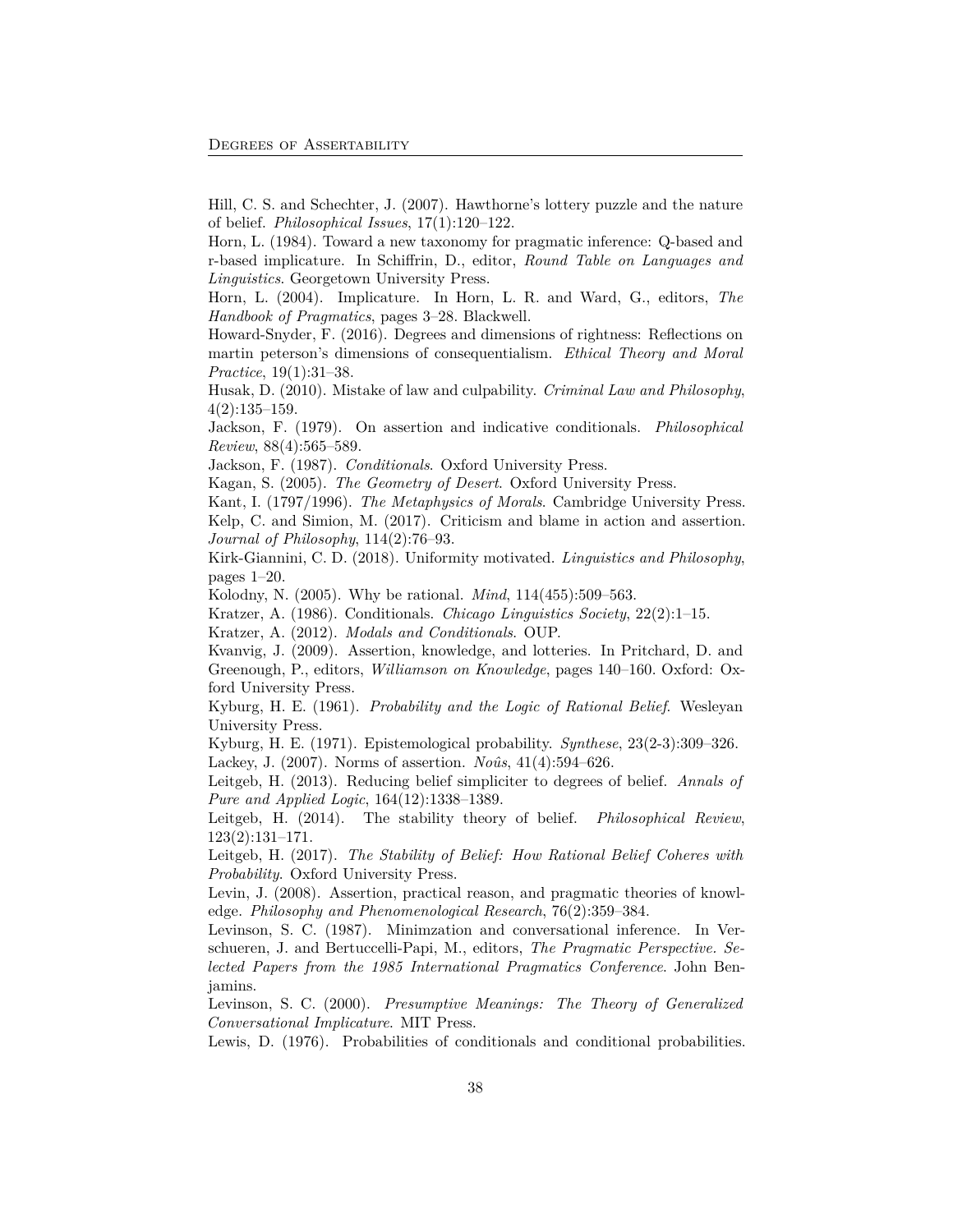*Philosophical Review*, 85(3):297–315.

<span id="page-38-12"></span>Lewis, D. K. (1969). *Convention: A Philosophical Study*. Wiley-Blackwell.

<span id="page-38-26"></span>Lewis, D. K. (1973). *Counterfactuals*. Blackwell.

<span id="page-38-0"></span>Lockhart, T. (2000). *Moral Uncertainty and its Consequences*. Oxford University Press.

<span id="page-38-18"></span>MacFarlane, J. (2011). What is assertion? In Brown, J. and Cappelen, H., editors, *Assertion*. Oxford University Press.

<span id="page-38-19"></span>Makinson, D. C. (1965). The paradox of the preface. *Erkenntnis*, 25(6):205.

<span id="page-38-24"></span><span id="page-38-16"></span><span id="page-38-4"></span>Mandelkern, M. (2019). Bounded modality. *Philosophical Review*, 128(1):1–61. Marsili, N. (2018). Truth and assertion: Rules vs aims. *Analysis*, 78(4):638–648. McElwee, B. (2010a). Consequentialism and permissibility. *Utilitas*, 22(2):171– 183.

<span id="page-38-5"></span>McElwee, B. (2010b). The rights and wrongs of consequentialism. *Philosophical Studies*, 151(3):393–412.

<span id="page-38-8"></span>McElwee, B. (2017). Supererogation across normative domains. *Australasian Journal of Philosophy*, 95(3):505–516.

<span id="page-38-10"></span>Milne, P. (2012). Belief, degrees of belief, and assertion. *Dialectica*, 66(3):331– 349.

<span id="page-38-23"></span>Morrison, J. (2016). Perceptual confidence. *Analytic Philosophy*, 57(1):15–48.

<span id="page-38-15"></span>Moser, P. K. (1988). The foundations of epistemological probability. *Erkenntnis*, 28(2):231–251.

<span id="page-38-22"></span>Nelkin, D. (2000). The lottery paradox, knowledge, and rationality. *The Philosophical Review*, 109:373–409.

<span id="page-38-2"></span>Norcross, A. (2006). The scalar approach to utilitarianism. In West, H., editor, *The Blackwell Guide to Mill's Utilitarianism*, pages 217–32. Wiley-Blackwell.

<span id="page-38-11"></span>O'Hair, S. G. (1969). Implications and meaning. *Theoria*, 35(1):38–54.

<span id="page-38-7"></span>Pagin, P. (2016). Problems with norms of assertion. *Philosophy and Phenomenological Research*, 93(1):178–207.

<span id="page-38-20"></span>Peirce, C. S. (1934). Belief and judgment. In *Collected Papers of Charles Sanders Peirce*, pages 376–385. Cambridge: Harvard University Press.

<span id="page-38-3"></span>Peterson, M. (2013). *The Dimensions of Consequentialism: Ethics, Equality and Risk*. Cambridge University Press.

<span id="page-38-9"></span>Reed, D. (2017). Degrees of virtue in the nicomachean ethics. *Ancient Philosophy*, 37(1):91–112.

<span id="page-38-21"></span>Ross, A. (1986). Why do we believe what we are told? *Ratio*, (1):69–88.

<span id="page-38-14"></span>Saint Croix, C. and Thomason, R. (2014). Chisholm's paradox and conditional oughts. *Lecture Notes in Computer Science*, 8554:192–207.

<span id="page-38-17"></span>Schaffer, J. (2008). Knowledge in the image of assertion. *Philosophical Issues*,  $18(1):1-19.$ 

<span id="page-38-6"></span>Searle, J. R. (1969). Speech acts: An essay in the philosophy of language. *Philosophical Quarterly*, 20(79):172–179.

<span id="page-38-13"></span>Silk, A. (2014). Why 'ought' detaches: Or, why you ought to get with my friends (if you want to be my lover). *Philosophers' Imprint*, 14.

<span id="page-38-1"></span>Sinhababu, N. (2018). Scalar consequentialism the right way. *Philosophical Studies*, 175(12):3131–3144.

<span id="page-38-25"></span>Smith, M. (2006). Ceteris paribus conditionals and comparative normalcy. *Jour-*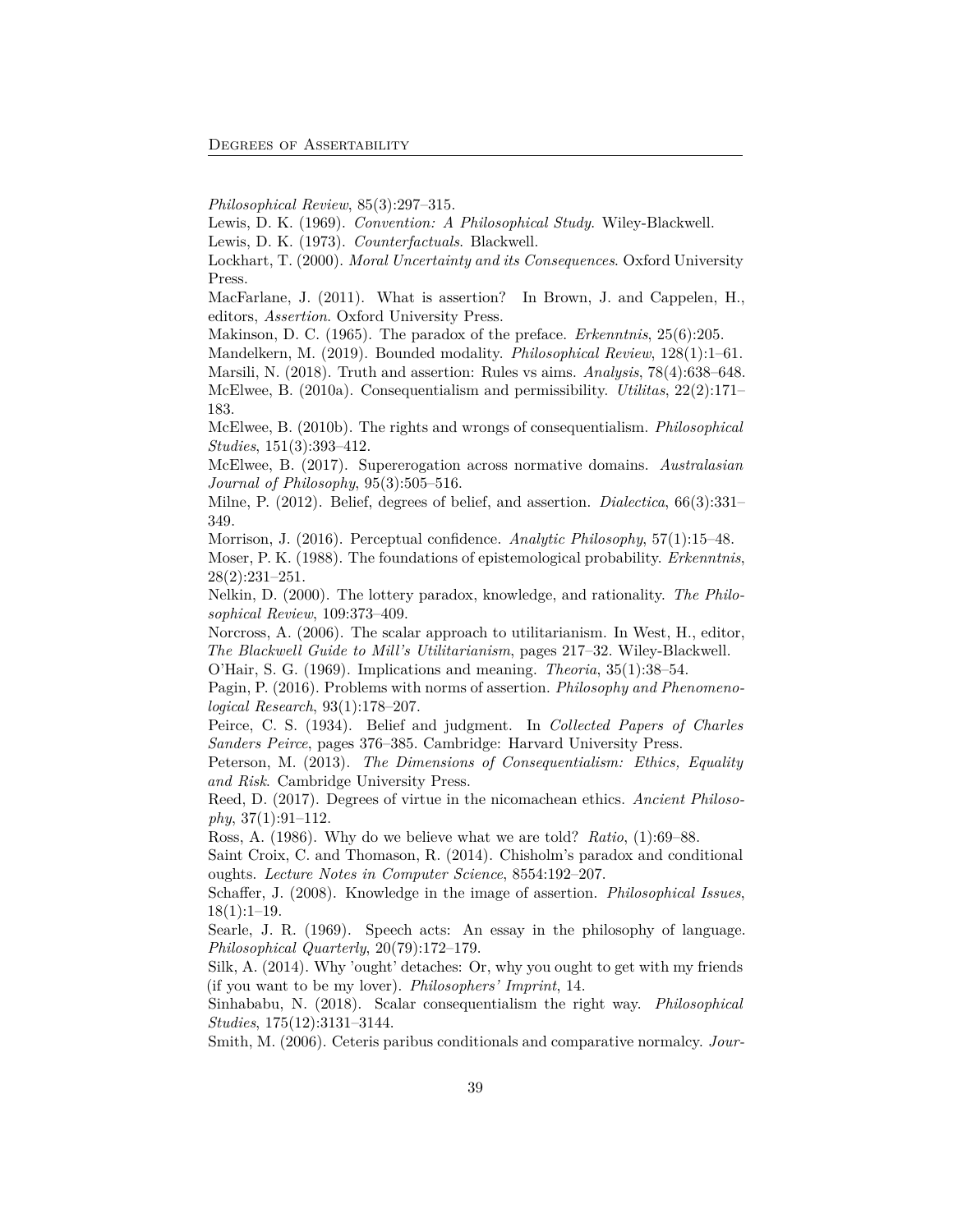*nal of Philosophical Logic*, 36(1):97–121.

<span id="page-39-20"></span>Smith, M. (2009). Transmission failure explained. *Philosophy and Phenomenological Research*, 79(1):164–189.

<span id="page-39-12"></span>Smith, M. (2010). What else justification could be. *Noûs*, 44(1):10–31.

<span id="page-39-21"></span>Smith, M. (2013). Entitlement and evidence. *Australasian Journal of Philosophy*, 91(4):735–753.

<span id="page-39-13"></span>Smith, M. (2016). *Between Probability and Certainty: What Justifies Belief*. Oxford University Press UK.

<span id="page-39-16"></span>Smith, M. (2017). Why throwing 92 heads in a row is not surprising. *Philosophers' Imprint*, 17.

<span id="page-39-23"></span>Smith, M. (2018). The logic of epistemic justification. *Synthese*, 195(9):3857– 3875.

<span id="page-39-22"></span>Smith, M. (2020). Full blooded entitlement. In Pedersen, N. and Graham, P., editors, *Epistemic Entitlement*. Oxford University Press.

<span id="page-39-0"></span>Sosa, D. (2009). Dubious assertions. *Philosophical Studies*, 146(2):269–272.

<span id="page-39-3"></span>Sosa, E. (2010). Value matters in epistemology. *Journal of Philosophy*, 107(4):167–190.

<span id="page-39-17"></span>Spohn, W. (1988). Ordinal conditional functions. a dynamic theory of epistemic states. In Harper, W. L. and Skyrms, B., editors, *Causation in Decision, Belief Change, and Statistics, vol. II*. Kluwer Academic Publishers.

<span id="page-39-18"></span>Spohn, W. (1990). A general non-probabilistic theory of inductive reasoning. In Shachter, R. D., Levitt, T. S., Lemmer, J., and Kanal, L. N., editors, *Uncertainty in Artificial Intelligence 4*. Elsevier.

<span id="page-39-19"></span>Spohn, W. (2012). *The Laws of Belief: Ranking Theory and its Philosophical Applications*. Oxford University Press.

<span id="page-39-9"></span>Staffel, J. (2016). Beliefs, buses and lotteries: Why rational belief can't be stably high credence. *Philosophical Studies*, 173(7):1721–1734.

<span id="page-39-8"></span><span id="page-39-5"></span><span id="page-39-2"></span>Stanley, J. (2005). *Knowledge and Practical Interests*. Oxford University Press. Stanley, J. (2008). Knowledge and certainty. *Philosophical Issues*, 18(1):35–57. Stanley, J. and Hawthorne, J. (2008). Knowledge and action. *Revista Cultura E Fé*, 37(144).

<span id="page-39-24"></span>Strößner, C. (2015). Normality and majority: Towards a statistical understanding of normality statements. *Erkenntnis*, 80(4):793–809.

<span id="page-39-10"></span>Sturgeon, S. (2008). Reason and the grain of belief. *Noûs*, 42(1):359–396.

<span id="page-39-1"></span>Sugden, R. (1986). *The Economics of Rights, Co-operation, and Welfare*. B. Blackwell.

<span id="page-39-11"></span>Sutton, J. (2007). *Without Justification*. Oxford University Press.

<span id="page-39-14"></span>Thompson, M. (2008). *Life and Action: Elementary Structures of Practice and Practical Thought*. Harvard University Press.

<span id="page-39-6"></span>Turri, J. (2011). The express knowledge account of assertion. *Australasian Journal of Philosophy*, 89(1):37–45.

<span id="page-39-7"></span>Turri, J. (2015). Knowledge and the norm of assertion: A simple test. *Synthese*, 192(2):385–392.

<span id="page-39-4"></span>Unger, P. (1975). *Ignorance: A Case for Scepticism*. Oxford University Press.

<span id="page-39-15"></span>Valaris, M. (2017). Induction, normality and reasoning with arbitrary objects. *Ratio*, 30(2):137–148.